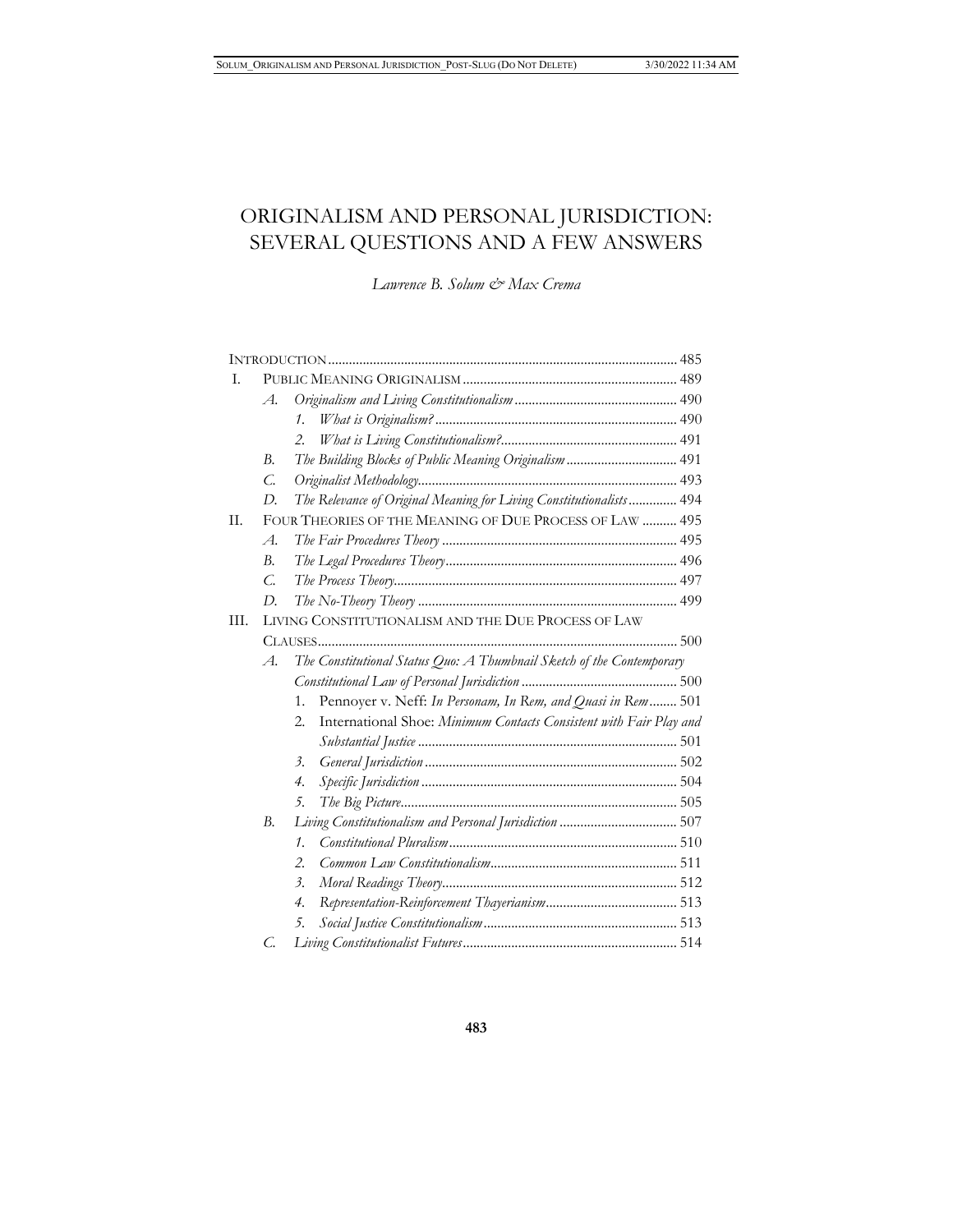| IV. | THE ORIGINAL MEANING OF "DUE PROCESS OF LAW" IN THE FIFTH |                                                                            |  |  |
|-----|-----------------------------------------------------------|----------------------------------------------------------------------------|--|--|
|     | AMENDMENT, IMPLICATIONS THEREOF FOR PERSONAL JURISDICTION |                                                                            |  |  |
|     |                                                           |                                                                            |  |  |
|     | $\mathcal{A}.$                                            | Three Eighteenth-Century Jurisprudential Concepts: Law of the Land, Due    |  |  |
|     |                                                           |                                                                            |  |  |
|     | В.                                                        |                                                                            |  |  |
|     |                                                           | Evidence from Before the Framing and Ratification 517<br>1.                |  |  |
|     |                                                           | Evidence from the Framing and Ratification Period  519<br>2.               |  |  |
|     |                                                           | 3.                                                                         |  |  |
|     | C.                                                        | Implications of the Process Theory for the Constitutional Limits on the    |  |  |
|     |                                                           |                                                                            |  |  |
|     | D.                                                        | The Transition from Living Constitutionalism to Originalism in the Context |  |  |
|     |                                                           | of Federal Personal Jurisdiction, Herein of Precedent  525                 |  |  |
| V.  | A RESEARCH PROGRAM FOR ORIGINALIST ANALYSIS OF THE        |                                                                            |  |  |
|     |                                                           | IMPLICATIONS OF THE 14TH AMENDMENT FOR PERSONAL JURISDICTION               |  |  |
|     |                                                           |                                                                            |  |  |
| VI. |                                                           | IMPLICATIONS FOR ORIGINALIST CONSTITUTIONAL THEORY  531                    |  |  |
|     | $\mathcal{A}.$                                            | Should the Courts Restore the Original Meaning of the Due Process of Law   |  |  |
|     |                                                           | Clauses or Adhere to Living Constitutionalist Precedent?  531              |  |  |
|     | B.                                                        | How Should the Courts Manage the Transition to the Original Meaning of the |  |  |
|     |                                                           |                                                                            |  |  |
|     | C.                                                        | How Do the Normative Implications of the Original Meaning of the Due       |  |  |
|     |                                                           | Process of Law Clauses Affect the Normative Debate Between Originalists    |  |  |
|     |                                                           |                                                                            |  |  |
|     |                                                           |                                                                            |  |  |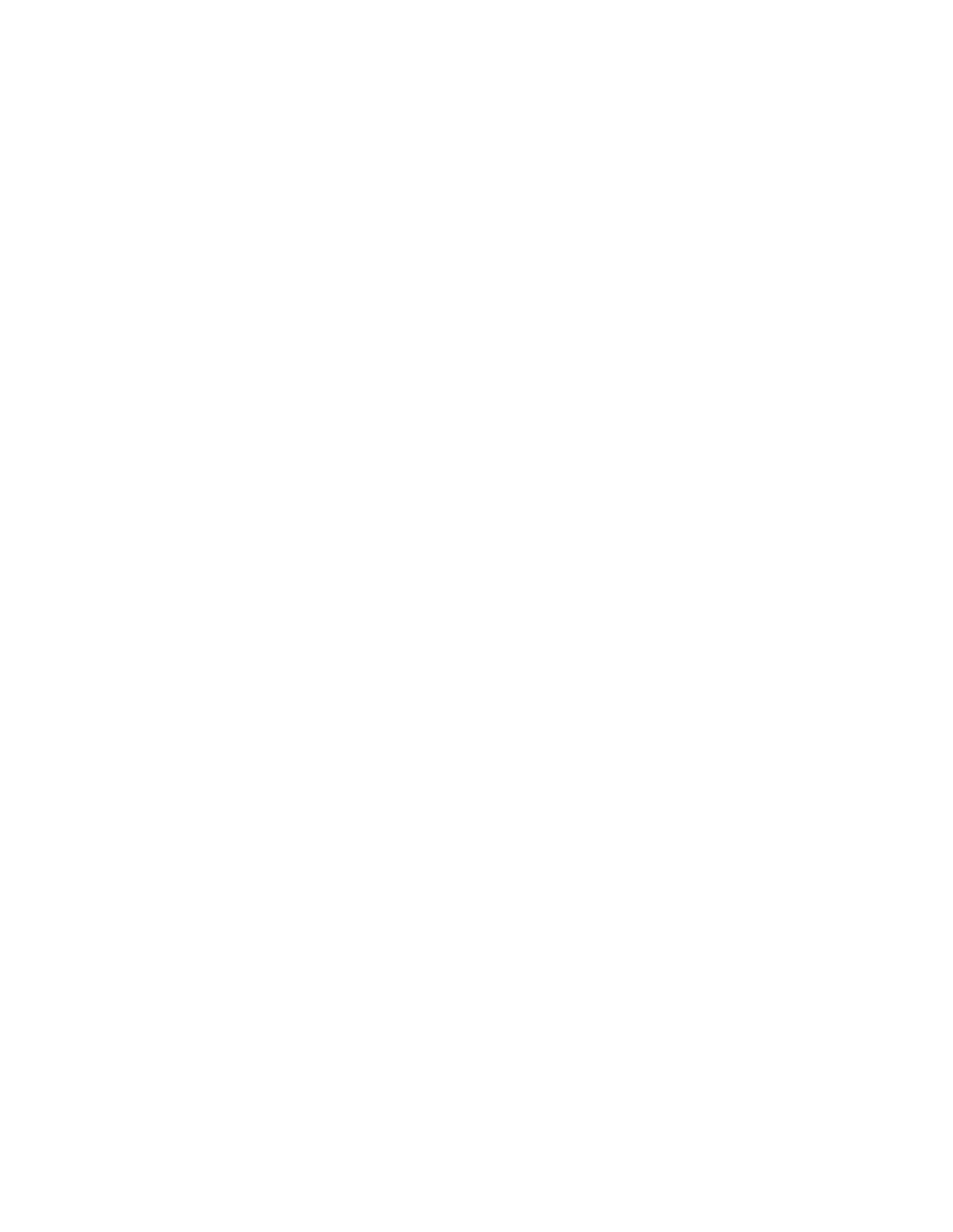# ORIGINALISM AND PERSONAL JURISDICTION: SEVERAL QUESTIONS AND A FEW ANSWERS

*Lawrence B. Solum*\* *& Max Crema*\*\*

## INTRODUCTION

The modern law of personal jurisdiction in the United States is largely the product of living constitutionalism. The most important decision is *International Shoe*, which famously stated:

Historically the jurisdiction of courts to render judgment in personam is grounded on their de facto power over the defendant's person. Hence his presence within the territorial jurisdiction of a court was prerequisite to its rendition of a judgment personally binding him. But now that the capias ad respondendum has given way to personal service of summons or other form of notice, due process requires only that in order to subject a defendant to a judgment in personam, if he be not present within the territory of the forum, he have certain minimum contacts with it such that the maintenance of the suit does not offend "traditional notions of fair play and substantial justice."<sup>1</sup>

*International Shoe*'s adoption of the minimum-contacts and fairness standard as the test for compliance with the Due Process of Law Clauses is a paradigm case of living constitutionalism.2 The Supreme Court made no attempt to derive the minimum-contacts formula from the constitutional text, nor did the cases it cites, as we show in a footnote.3

As we shall see, the original meanings of the Due Process of Law Clauses of the Fifth and Fourteenth Amendments were not general commands that all legal procedures (including the assertion of personal jurisdiction) conform to a conception of procedural fairness. In the case of the Fifth Amendment, the

<sup>\*</sup> William L. Matheson and Robert M. Morgenthau Distinguished Professor of Law & Douglas D. Drysdale Research Professor of Law, University of Virginia School of Law.

<sup>\*\*</sup> Judicial law clerk. Georgetown University Law Center, Class of 2020.

<sup>1.</sup> Int'l Shoe Co. v. Washington, 326 U.S. 310, 316 (1945) (citation omitted).

<sup>2.</sup> *Cf*. Michael S. Lewis, *Evil History: Protecting Our Constitution Through an Anti-Originalism Canon of Constitutional Interpretation*, 18 U.N.H. L. REV. 261, 305–06 & n.195 (2020) (book review) (citing *International Shoe* for the proposition that "no court has ever adopted originalism as its primary or exclusive constitutional methodology in major cases regarding the relationship between the government and the law").

<sup>3.</sup> *International Shoe* cites *Milliken v. Meyer*, 311 U.S. 457, 463 (1940), for "the traditional notions of fair play and substantial justice" standard, as well as *McDonald v. Mabee*, 243 U.S. 90, 91 (1917), which *Milliken* cited as well. 311 U.S. at 463. *McDonald v. Mabee* invalidated service of process, with Justice Holmes reasoning in part that great caution should be used not to let fiction deny the fair play that can be secured only by a pretty close adhesion to fact. 243 U.S. at 91. Neither *Milliken v. Meyer* nor *McDonald v. Mabee* purports to derive the "fair play" standard from the text of the Due Process of Law Clause.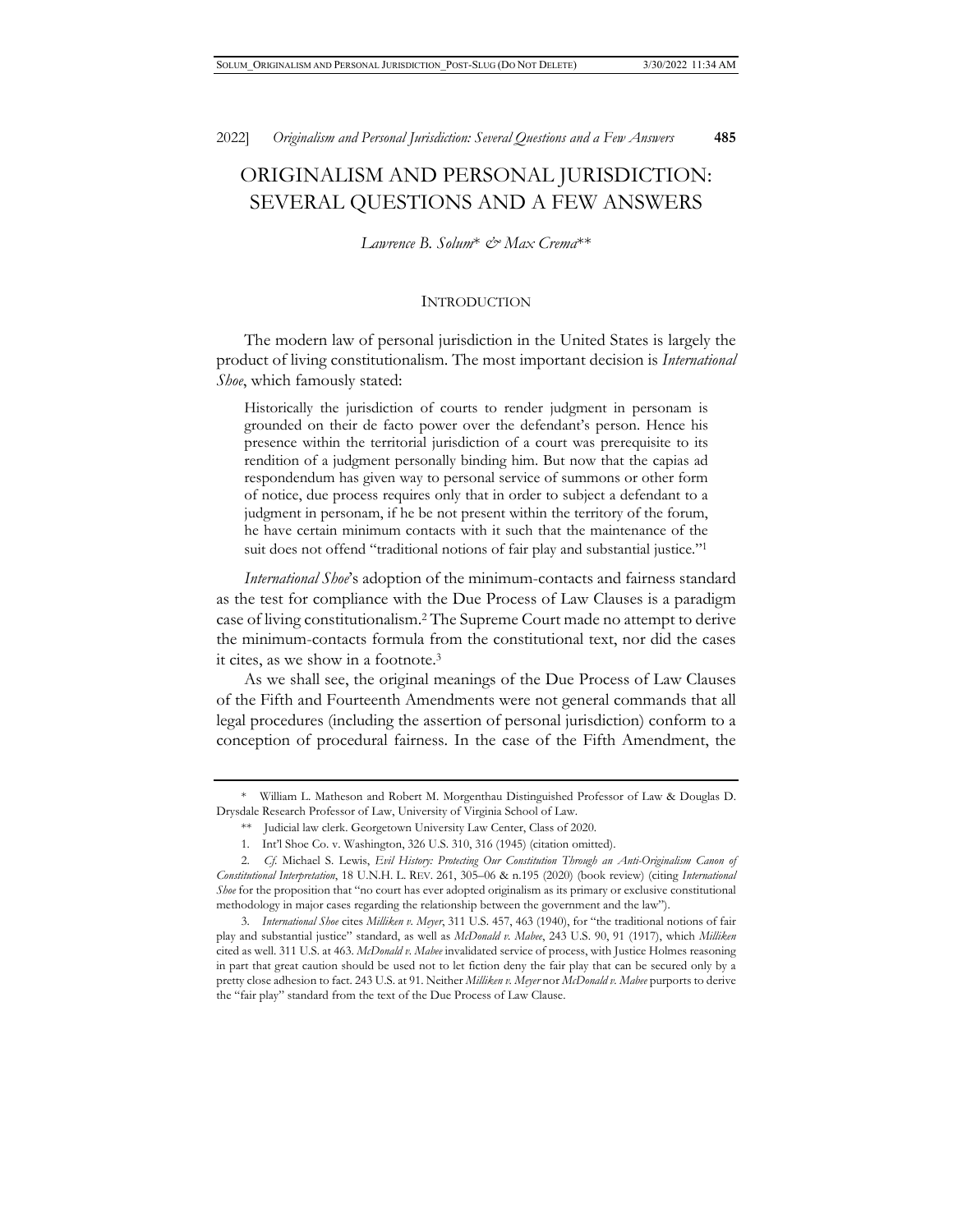original meaning of that phrase in 1791 was focused on "process" in a narrow sense that is close to the modern meaning of that term in the phrase "service of process."4 The Fourteenth Amendment is more complicated, as we explain below,5 but it seems very unlikely that *International Shoe*'s "fair play and substantial justice" standard can be grounded in the original meaning of the 1868 text.

With the rise of constitutional originalism $6$  and the presence of a significant number of originalist Justices on the United States Supreme Court,<sup>7</sup> the question of whether *International Shoe* can survive an originalist critique is timely. A full answer to that question would require the application of a rigorous originalist methodology to at least three constitutional provisions: the Full Faith and Credit Clause of Article IV, the Due Process of Law Clause of the Fifth Amendment, and the Due Process of Law Clause of the Fourteenth Amendment.

In this Article, we will provide a conceptual framework for such an investigation and then focus on the constitutional limits on personal jurisdiction in the federal courts. In *The Original Meaning of the Fifth Amendment Due Process of Law Clause*, we established that the original meaning of the phrase "Due Process of Law" is best captured by what we call the "Process Theory."8 The kind of "process of law" that was "due" before a deprivation of life, liberty, or property consisted of formal notification of legal proceedings issued by a court of law; in other words, the Fifth Amendment's Due Process of Law Clause requires service of process.<sup>9</sup> In this Article, we explore the implications of our findings for the federal law of personal jurisdiction.

Although there has been some academic discussion of the implications of originalist constitutional theory for personal jurisdiction,10 such discussion has

9. *Id.*

<sup>4.</sup> *See infra* Part 0.

<sup>5.</sup> *See infra* Part 0.

<sup>6.</sup> David E. Pozen & Adam M. Samaha, *Anti-Modalities*, 119 MICH. L. REV. 729, 743–44 (2021) (discussing the rise of originalism); Michael D. Ramsey, *Courts and Foreign Affairs: "Their Historic Role"*, 35 CONST.COMMENT. 173, 174 (2020) (reviewing MARTIN S. FLAHERTY, RESTORING THE GLOBAL JUDICIARY: WHY THE SUPREME COURT SHOULD RULE IN U.S. FOREIGN AFFAIRS (2019)) (noting the modern rise of originalism).

<sup>7.</sup> *See* Amy Coney Barrett, *Assorted Canards of Contemporary Legal Analysis: Redux*, 70 CASE W. RES. L. REV. 855, 860 (2020); Joseph S. Diedrich, *A Jurist's Language of Interpretation*, 93 WIS. LAW. 36, 36, 39 (2020); Orin S. Kerr, *Decryption Originalism: The Lessons of Burr*, 134 HARV. L. REV. 905, 907 (2021); Lawrence B. Solum, *Originalism Versus Living Constitutionalism: The Conceptual Structure of the Great Debate*, 113 NW. U. L. REV. 1243, 1255 (2019).

<sup>8.</sup> Max Crema & Lawrence B. Solum, *The Original Meaning of "Due Process of Law" in the Fifth Amendment*, 108 VA. L. REV. (forthcoming 2022).

<sup>10.</sup> *See* Cody J. Jacobs, *In Defense of Territorial Jurisdiction*, 85 U. CHI. L. REV. 1589, 1640 (2018) ("While scholars may disagree on whether *Pennoyer*'s incorporation of territorial jurisdiction rules into the Due Process Clause was consistent with that clause's original meaning, there is 'not a shred of evidence' that the Due Process Clause empowered judges to determine the validity of state procedures using a vague standard of 'fairness' or through anything resembling the minimum contacts test.") (footnote omitted); Earl M. Maltz, *Personal Jurisdiction and Constitutional Theory—A Comment on* Burnham v. Superior Court, 22 RUTGERS L.J. 689,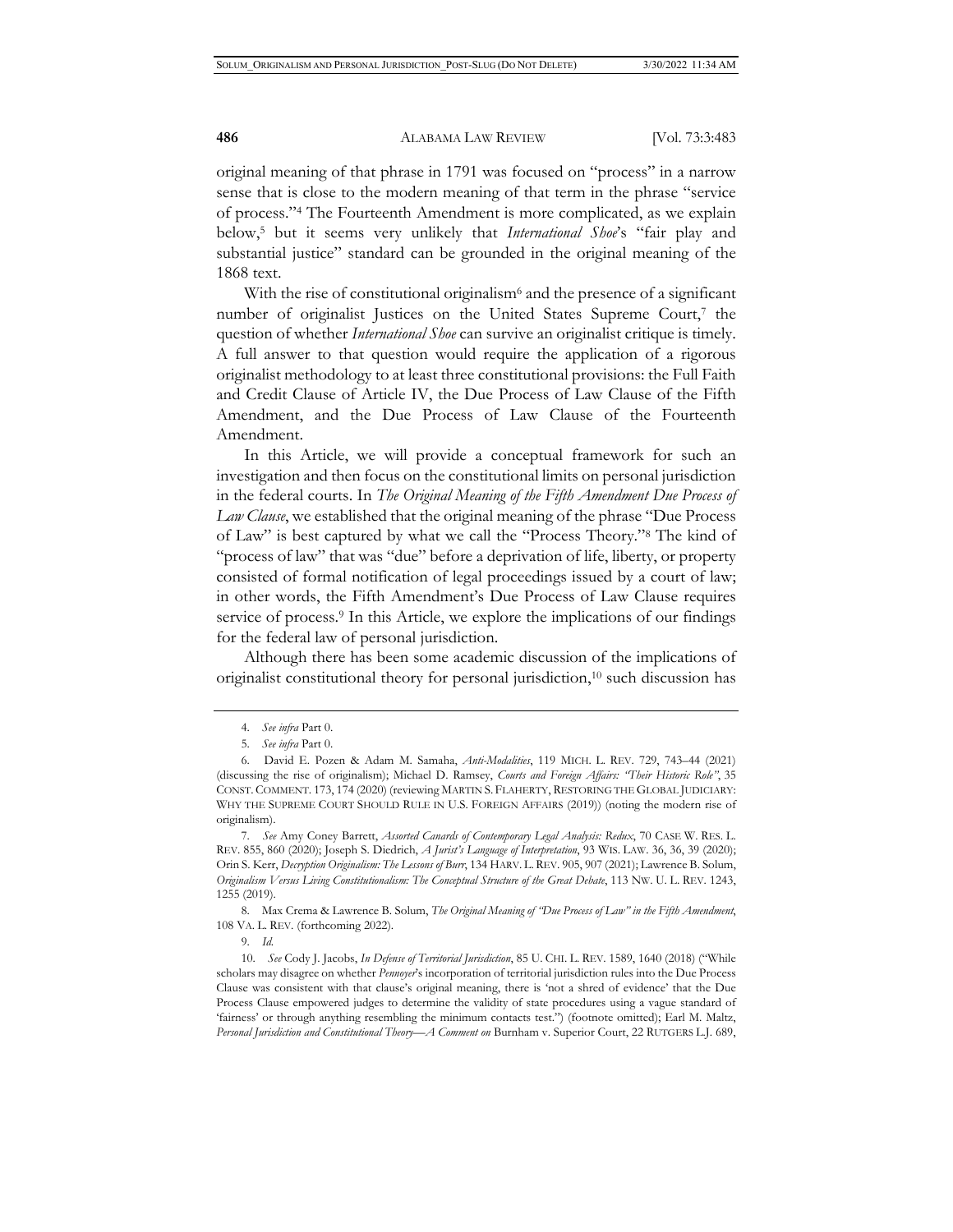been rare.11 There is a significant body of originalist scholarship on the meaning of the Due Process of Law Clauses in general,12 but apart from Stephen Sachs's Pennoyer Was Right,<sup>13</sup> there has been no sustained, in-depth originalist analysis of the constitutional law of personal jurisdiction. Because Sachs's article is not based on comprehensive research into the meaning of the phrase "due process of law" in either 1791 or 1868, his article does not answer the question we raise here: what are the implications of the original meaning of the constitutional text for the constitutional law of personal jurisdiction?

\* \* \*

*At this point, we address a reaction to our claim that we believe many readers will share—skepticism. Perhaps you share some of the thoughts expressed by an imaginary reader:*

Crema and Solum cannot be right! We all know that the Fifth Amendment Due Process of Law Clause applies to legal procedures generally and not just service of process. Their claim is wildly implausible. Why in the world would the Fifth Amendment include such a trivial provision? Isn't it obvious that the First Congress would have wanted to guarantee fair procedures for every stage of a legal proceeding? Including notice, of course! But due process also includes an opportunity to be heard and a neutral adjudicator, and much else. Besides, no other interpretation of the Due Process of Law Clauses makes sense.

*What are the sources of this skepticism? We believe that one important factor is linguistic drift.*14 *Words and phrases change meaning over time. As we will explain in summary fashion below, and in greater detail elsewhere, the meaning of the phrase "due process" began to shift in the mid-nineteenth century. We speculate that the shift first occurred in the linguistic subcommunity of those learned in the law but gradually spread to the larger linguistic community. A once-obscure term of art is now common parlance. These days, ordinary folk demand due process in a wide variety of contexts. Readers are skeptical because the 1791* 

<sup>696 (1991) (&</sup>quot;From an originalist perspective, both *quasi in rem* and transient jurisdiction should doubtless be viewed as constitutionally unobjectionable."); Lawrence Rosenthal, *Does Due Process Have an Original Meaning? On Originalism, Due Process, Procedural Innovation . . . and Parking Tickets*, 60 OKLA. L. REV. 1, 24 (2007) ("On an originalist view which measures the Fourteenth Amendment's protections by reference to those rights recognized at the time of framing, accordingly, there is no defense for the 'minimum contacts' test that supports the now-pervasive use of 'long-arm' jurisdiction over defendants who have never set foot in the forum state.").

<sup>11.</sup> Ingrid Wuerth, *The Due Process and Other Constitutional Rights of Foreign Nations*, 88 FORDHAM L. REV. 633, 636 (2019) (stating personal jurisdiction is "an area in which originalist sources have often had little significance").

<sup>12.</sup> *See, e.g.*, Rosenthal, *supra* note 10.

<sup>13.</sup> Stephen E. Sachs, Pennoyer *Was Right*, 95 TEX. L. REV. 1249 (2017).

<sup>14.</sup> Lawrence B. Solum, *The Fixation Thesis: The Role of Historical Fact in Original Meani*ng, 91 NOTRE DAME L. REV. 1, 17–18 (2015). For a book filled with examples, see SOL STEINMETZ, SEMANTIC ANTICS: HOW AND WHY WORDS CHANGE MEANING (2008).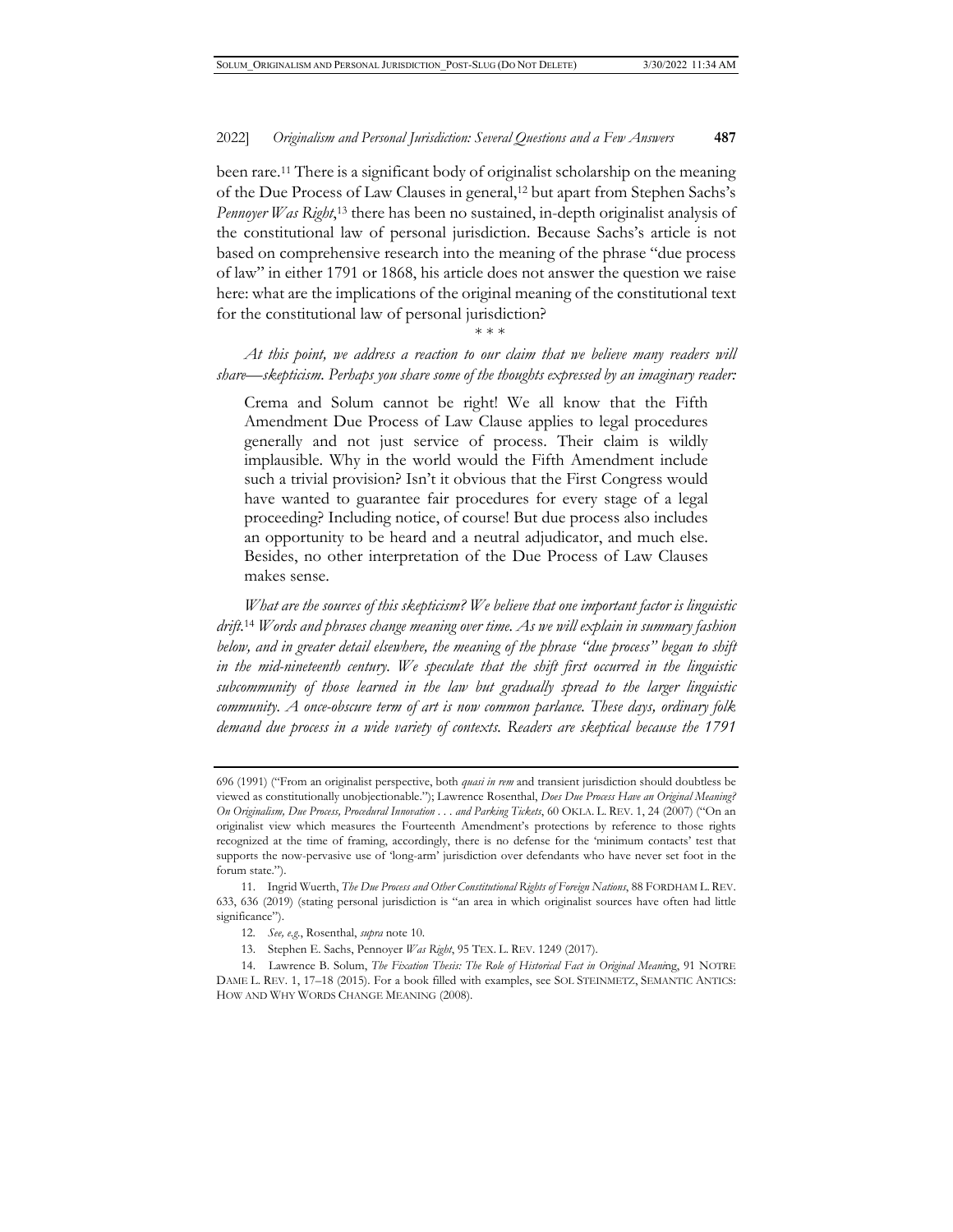*technical legal meaning of "due process of law" is quite different from the ordinary meaning of the phrase due process in the twenty-first century. After immersion in the evidence, this kind of skepticism is likely to dissolve.*

*There is another reason for skepticism among readers who are learned in the law. Living constitutionalism is baked into the legal culture. There are no empirical studies of which we are aware, but we believe that most law students acquire knowledge of constitutional law in classrooms dominated by living constitutionalist perspectives. Originalism might be discussed briefly in a constitutional law class, but except for the Second Amendment, the substance of constitutional law will be discussed from a living constitutionalist perspective that centers Supreme Court cases and moves the constitutional text to the periphery. Moreover, the centering of doctrine may be even more pervasive in courses on civil procedure: for example, we*  suspect that very few law students are exposed to an originalist critique of International Shoe*.*

*Given the living constitutionalist orientation of the legal culture and linguistic drift in the meaning of the phrase "due process of law," it is not surprising that many readers simply assume that the "meaning" of the Due Process of Law Clauses simply must be entwined with our beliefs about justice and fairness. From an originalist perspective, this assumption is false. The meaning of words and phrases is a function of linguistic facts; meanings derive from consistent patterns of usage. Meaning in the sense of communicative content is a fact, not a*  value. The contrary assumption that the meaning of the constitutional text is a function of *moral philosophy is strongly associated with Ronald Dworkin's living constitutionalist approach to constitutional interpretation and construction.*15 *The fact that Dworkinian ideas about meaning are widely shared in the legal academy does not make them true or correct but that is, of course, a topic for a different article.*

*We offer one more thought for skeptics. Even if the original meaning of the Due Process of Law Clause is narrow, that clause is not the only provision that provides constitutional limits on federal civil and criminal procedure. The Fourth Amendment provides limits on searches and seizures and warrants.*16 *The Fifth Amendment requires indictment or presentment by a grand jury, forbids double jeopardy, and prohibits compulsory selfincrimination.*17 *The Sixth and Seventh Amendments require trial by jury in all criminal cases and most civil cases.*<sup>18</sup>

*The question whether originalism or living constitutionalism is the best approach to constitutional interpretation and construction is a large one. Moreover, that question is entwined with related questions about the interpretation and construction of statutes, rules, and regulations. The aim of this Article is modest. We explore the implications of the original meaning of the Due Process of Law Clauses for the constitutional law of personal jurisdiction.*  For the purposes of that exploration, we ask living constitutionalist readers to suspend *disbelief. Come along for the ride! You can get off the boat once you finish reading. We hope* 

<sup>15.</sup> RONALD DWORKIN, FREEDOM'S LAW: THE MORAL READING OF THE AMERICAN CONSTITUTION 2–3 (1996).

<sup>16.</sup> U.S. CONST. amend. IV.

<sup>17.</sup> *Id.* amend. V.

<sup>18.</sup> *Id.* amends. VI, VII.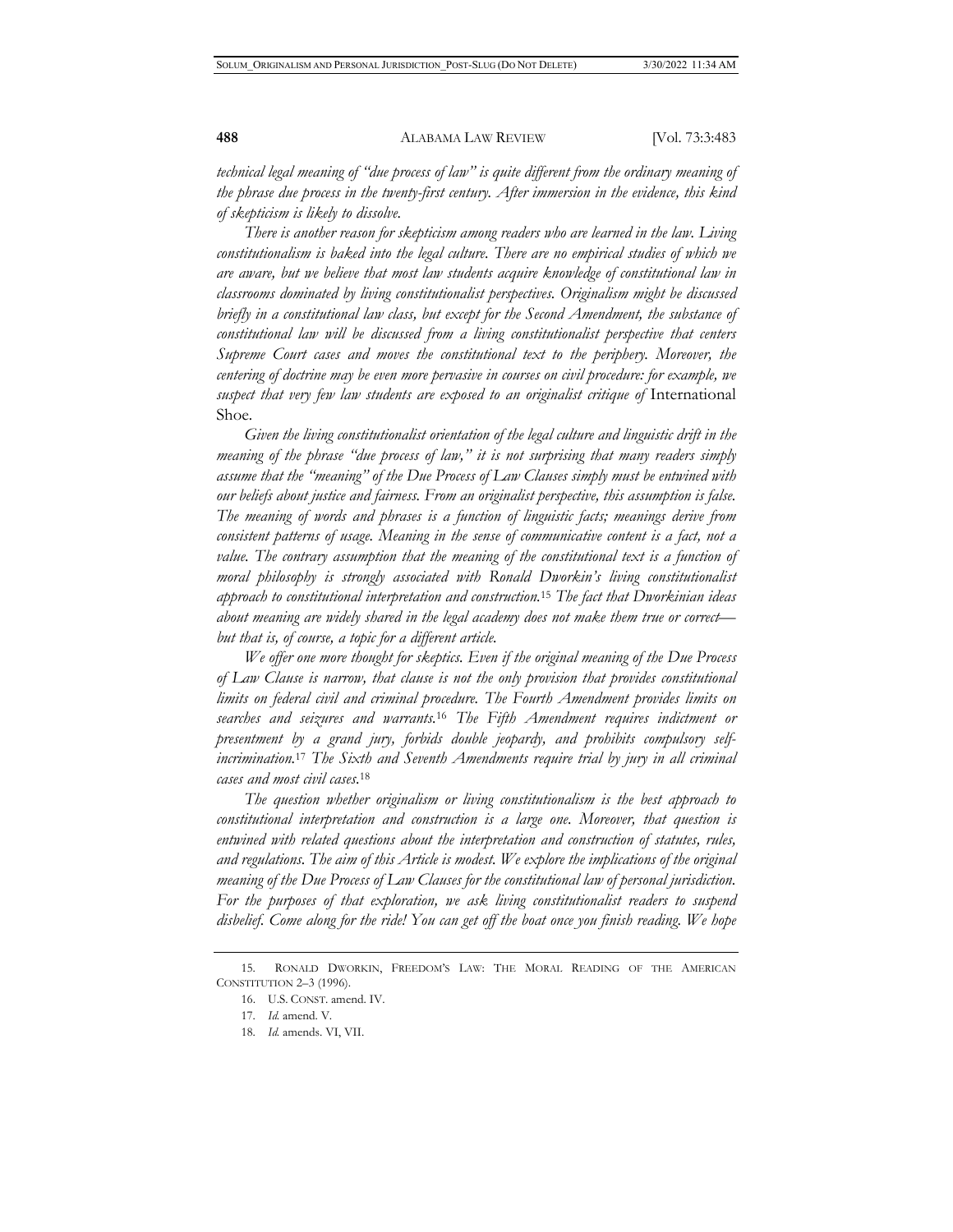*that we have persuaded at least some skeptics to consider our evidence for the original meaning of "due process of law" with an open mind. From an originalist perspective, open-minded skepticism about the evidence is a necessary step in the evaluation of claims about the original meaning of the constitutional text.*

\* \* \*

One more thing before we begin: because we are exploring the implications of the Due Process of Law Clauses for personal jurisdiction in civil cases, we do not discuss the implications of an originalist approach to the clause for criminal procedure. The Due Process of Law Clauses include deprivations of "life, liberty, or property,"<sup>19</sup> and deprivations of "life" and "liberty" almost always occur in the context of criminal prosecutions in which imprisonment and the death penalty are possible punishments. We believe the implications of originalism for criminal procedure are important, but we cannot engage in this focused investigation of the implications of due process of law for personal jurisdiction.

Here is the roadmap. Part 0 provides a brief overview of "Public Meaning Originalism" (PMO) and originalist methodology. Part 0 outlines four competing theories of the meaning of the phrase "due process of law." Part 0 provides the backdrop for an originalist understanding of the Due Process of Law Clause via a discussion of the doctrinal and theoretical status quo—that is, a living constitutionalist approach to due process. Part 0 lays out the original meaning of the Fifth Amendment Due Process of Law Clause and then explores its implications for personal jurisdiction in the federal courts. Part 0 sketches a research program for an originalist analysis of personal jurisdiction in state courts. Part 0 takes another step back and speculates about the implications of an originalist analysis of personal jurisdiction for constitutional theory. The Article concludes by restating our central finding: the Supreme Court's personal jurisdiction doctrine, as applied to the federal courts, is inconsistent with the original public meaning of the Due Process of Law Clause of the Fifth Amendment.

### I. PUBLIC MEANING ORIGINALISM

Our investigation of the relationship between the law of personal jurisdiction and constitutional originalism is guided by the theoretical framework provided by Public Meaning Originalism (PMO). This Part begins by contrasting originalism with living constitutionalism, proceeds to outline the major components of PMO, and concludes with a discussion of the relevance

<sup>19.</sup> *Id.* amends. V, XIV.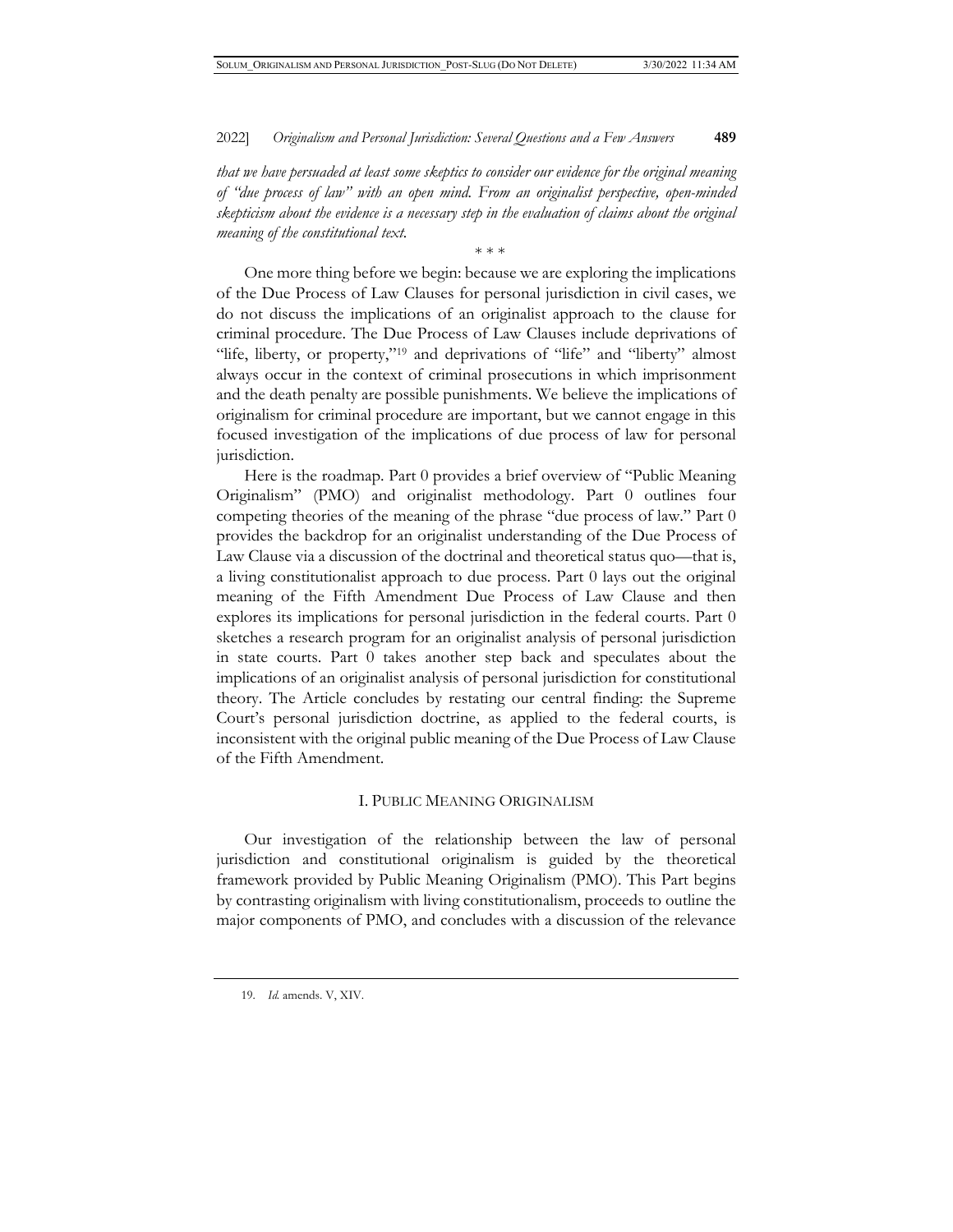of the original public meaning of the constitutional text for living constitutionalists.

#### *A. Originalism and Living Constitutionalism*

We begin with the basics. What is originalism? And what is living constitutionalism?

#### *1. What is Originalism?*

Originalism is best understood as a family of constitutional theories that are unified by two ideas. First, the "meaning" of the constitutional text is fixed at the time each provision is framed and ratified; this is the Fixation Thesis.20 Second, that fixed original meaning ought to constrain constitutional practice, including the decision of constitutional cases and the articulation of constitutional doctrines; this is the Constraint Principle.21 Although there are other forms of originalism (listed in a footnote)<sup>22</sup>, PMO is the predominant form, both in academic discourse23 and on the bench.24 The key distinguishing feature of this version of originalism is the claim that the best understanding of the original meaning of the constitutional text is that the Constitution was written for the public using ordinary language when possible and limiting technical terms to cases of necessity.

In more colloquial terms, originalism claims that the meaning of the constitutional text is its fixed original meaning and that meaning is binding; Supreme Court Justices should not override the constitutional text in the guise of interpretation. Why? Characteristically, originalists argue that the original meaning of the constitutional text should be binding on the basis of the values of democratic legitimacy and the rule of law.

<sup>20.</sup> *See infra* text accompanying note 30.

<sup>21.</sup> *See infra* text accompanying note 31.

<sup>22.</sup> The most important rivals to PMO are: (1) original intentions originalism, (2) original methods originalism, (3) living originalism, and (4) original law originalism. For an overview, see Solum, *supra* note 7.

<sup>23.</sup> Ian C. Bartrum, *Wittgenstein's Poker: Contested Constitutionalism and the Limits of Public Meaning Originalism*, 10 WASH. U. JURIS. REV. 29, 29 (2017) ("'Public meaning' originalism is probably the most influential version of originalism in current theoretical circles."); Kyra Babcock Woods, *Corpus Linguistics and Gun Control: Why* Heller *Is Wrong*, 2019 BYU L. REV. 1401, 1406 (2019) (stating "public meaning originalism has become the dominant theory in originalist camps").

<sup>24.</sup> Christopher Fitzpatrick Cannataro, *The New Scalia? An Aristotelian Analysis of Judge Gorsuch's Fourth Amendment Jurisprudence*, 17 GEO. J.L. & PUB. POL'Y 317, 318 n.2 (2019) ("Neil Gorsuch, Antonin Scalia, and other scholars employ a theory called 'new originalism' or 'original public meaning originalism' . . . ."); Thomas B. Colby, *Originalism and Structural Argument*, 113 NW. U. L. REV. 1297, 1306 (2019) (observing that at his confirmation hearing, Justice Brett Kavanaugh used the term "constitutional textualism" to summarize his commitment to public meaning originalism); Woods, *supra* note 23, at 1407 ("[T]he Supreme Court asserts it has both currently and traditionally leaned toward the public meaning originalism approach in interpreting the Constitution . . . .").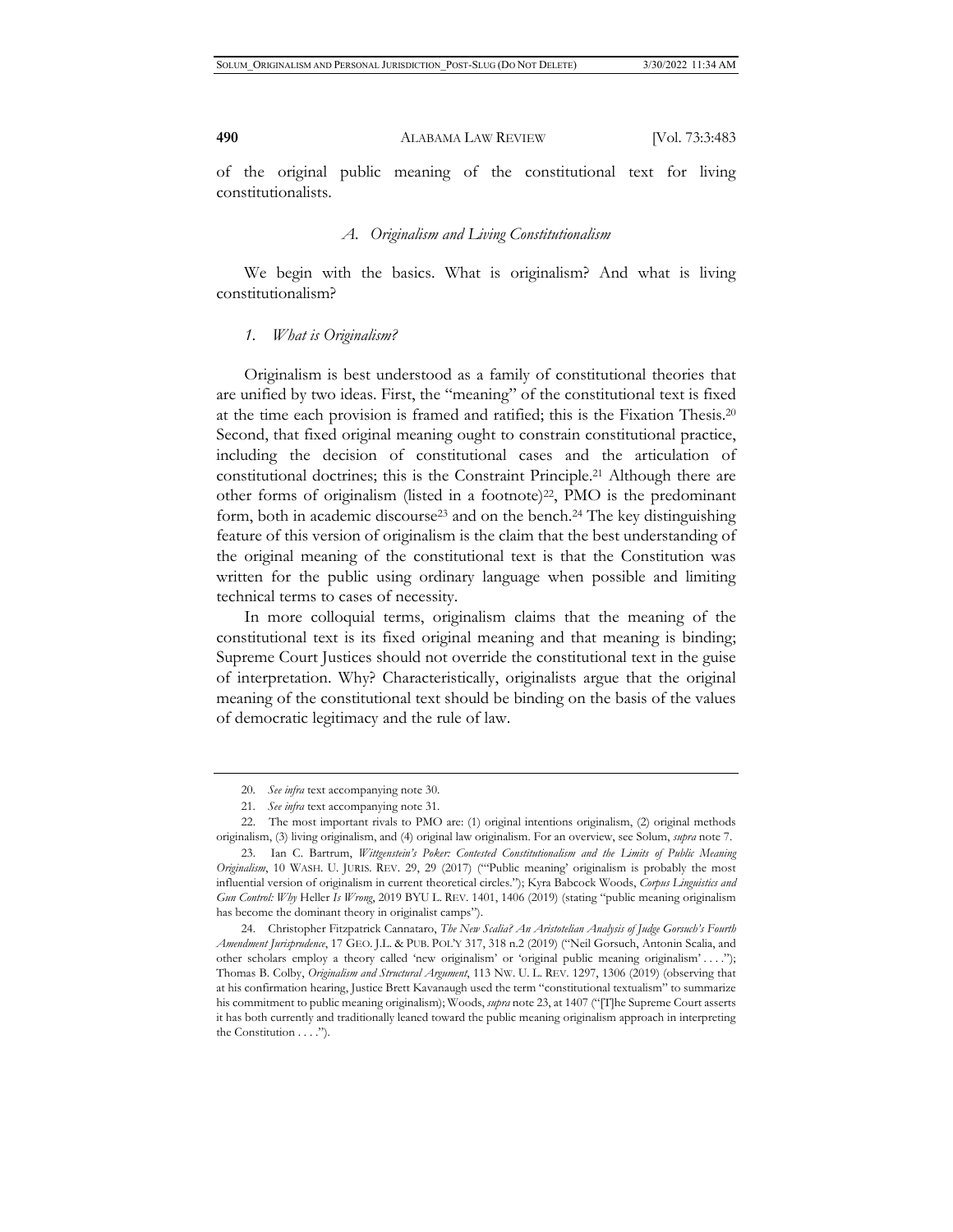One more thing about originalism. Some readers may assume that originalism is all about the original intentions of the Framers. These readers may believe that originalists ask the question, "[w]hat would James Madison do?,"25 in order to determine the original meaning of the constitutional text. That belief is false. Contemporary originalist constitutional theory aims to recover the original meaning of the constitutional text and not the subjective constitutional preferences of the Framers.26

## *2. What is Living Constitutionalism?*

The constitutional theory pie can be sliced and diced in many different ways, but for the purposes of this essay, we are defining "living constitutionalism" as the family of constitutional theories that reject the originalist claim that the original public meaning of the constitutional text ought to be binding.27 Characteristically, living constitutionalists claim that the content of constitutional law ought to change in response to changing circumstances and values, but there are many different forms of living constitutionalism, differing radically from each other. In Part III, we identify and discuss representative forms of living constitutionalism.28 Importantly, different versions of living constitutionalism will approach the Due Process Clauses and their application to personal jurisdiction differently. Some forms of living constitutionalism could endorse the *International Shoe* approach. Others would reject *International Shoe* outright. Some living constitutionalist theories are consistent with a restrictive approach to personal jurisdiction; others would require expansion.29

## *B. The Building Blocks of Public Meaning Originalism*

Public Meaning Originalism provides the theoretical framework that we employ in Part 0 in which we explore the original meaning of the Fifth

<sup>25.</sup> *See* Pamela S. Karlan, *Constitutional Law as Trademark*, 43 U.C. DAVIS L. REV. 385, 396 (2009).

<sup>26.</sup> *See* Cannataro, *supra* note 24. There are exceptions; see Larry Alexander, *Simple-Minded Originalism*, *in* THE CHALLENGE OF ORIGINALISM 87 (Grant Huscroft & Bradley W. Miller eds., 2011); see also Jeffrey Goldsworthy, *Legislative Intentions, Legislative Supremacy, and Legal Positivism*, 42 SAN DIEGO L. REV. 493, 510 n.57 (2005); John F. Manning, *What Divides Textualists from Purposivists?*, 106 COLUM. L. REV. 70, 72 n.7 (2006).

<sup>27.</sup> There is a small group of living constitutionalists who reject the Fixation Thesis, maintaining that linguistic drift changes the meaning of the constitutional text for the purposes of constitutional construction. For ease of exposition, we are bracketing their views. For an example of this approach, see Tom W. Bell, *The Constitution as if Consent Mattered*, 16 CHAPMAN L. REV. 269 (2013). Similarly, Hillel Levin has developed a Contemporary Meaning Theory of statutory interpretation. *See* Hillel Y. Levin, *Contemporary Meaning and Expectations in Statutory Interpretation*, 2012 U. ILL. L. REV. 1103.

<sup>28.</sup> *See infra* Part III.B.

<sup>29.</sup> *See infra* Part III.B.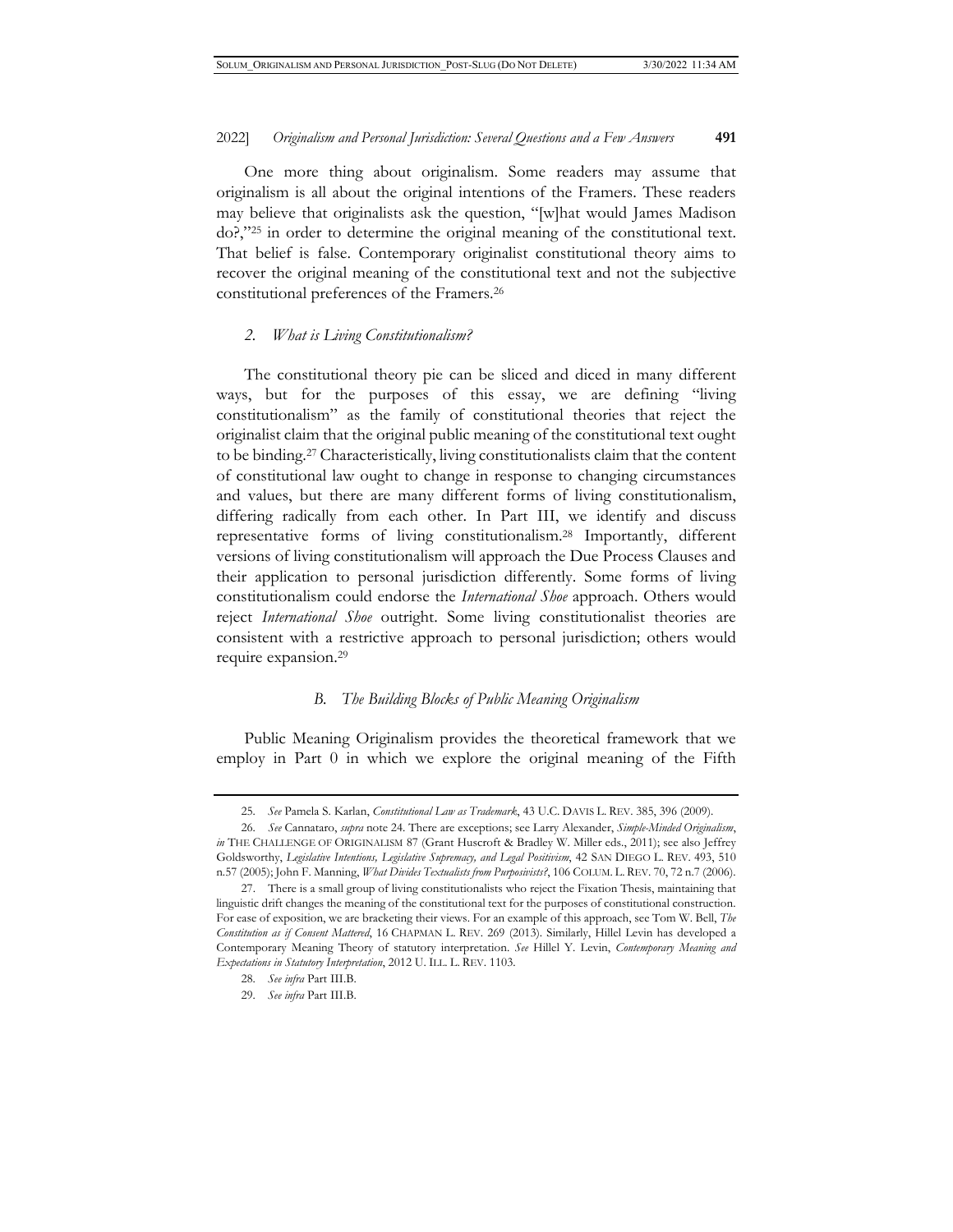Amendment Due Process of Law Clause. In this Part, we briefly describe four key ideas that ground our approach. A full exposition would be lengthy, so we limit ourselves to brief statements and provide the reader with references to more complete statements in the footnotes.

*Fixation Thesis*: The meaning of the constitutional text is fixed at the time each constitutional provision is framed and ratified. The Fixation Thesis implies that linguistic drift does not change the meaning of the constitutional text. For example, "domestic violence" now refers to violence within a family, but as used in Article IV, domestic violence refers to political violence, including riots, rebellions, and insurrections within the boundaries of a state.<sup>30</sup>

*Constraint Principle*: Constitutional practice, including the articulation of constitutional doctrines and the decision of constitutional cases, ought to be constrained by the original meaning of the constitutional text.<sup>31</sup>

*Public Meaning Thesis*: The best understanding of original meaning is the content communicated by the constitutional text to the public at the time each constitutional provision was framed and ratified.32

*The Sufficient Determinacy Hypothesis*: 33 After the application of a rigorous originalist methodology to the interpretation of all the provisions of the constitutional text, the content communicated by the text will be sufficiently determinate to provide significant constraint on many or most constitutional questions. In other words, the original public meaning of the constitutional text is not radically indeterminate.34

When these four ideas are combined, they yield Public Meaning Originalism—the constitutional theory that holds that the fixed original public meaning of the constitutional text is binding and sufficiently determinate to provide meaningful constraints on constitutional practice.

In addition to these four key ideas, our approach employs an important conceptual distinction between "constitutional interpretation" and

<sup>30.</sup> Solum, *supra* note 14, at 1.

<sup>31.</sup> Lawrence B. Solum, The Constraint Principle: Original Meaning and Constitutional Practice 2–3 (Mar. 24, 2017) (unpublished manuscript), https://papers.ssrn.com/sol3/papers.cfm?abstract\_id=2940215.

<sup>32.</sup> Lawrence B. Solum, *The Public Meaning Thesis: An Originalist Theory of Constitutional Meaning*, 101 B.U. L. REV. 1953 (2021).

<sup>33.</sup> We use the word "hypothesis" to designate this idea because the claim has not yet been established. Demonstration of the claim of sufficient determinacy would require a clause-by-clause investigation into the original meaning of each and every provision of the constitutional text. That enterprise is far beyond the scope of this paper.

<sup>34.</sup> *Cf.* Lawrence B. Solum, *On the Indeterminacy Crisis: Critiquing Critical Dogma*, 54 U. CHI. L. REV. 462 (1987) (discussing indeterminacy in the law generally). The Sufficient Determinacy Hypothesis can only be demonstrated by doing rigorous originalist research on a large number of constitutional provisions. It is a research hypothesis and not a demonstrated fact.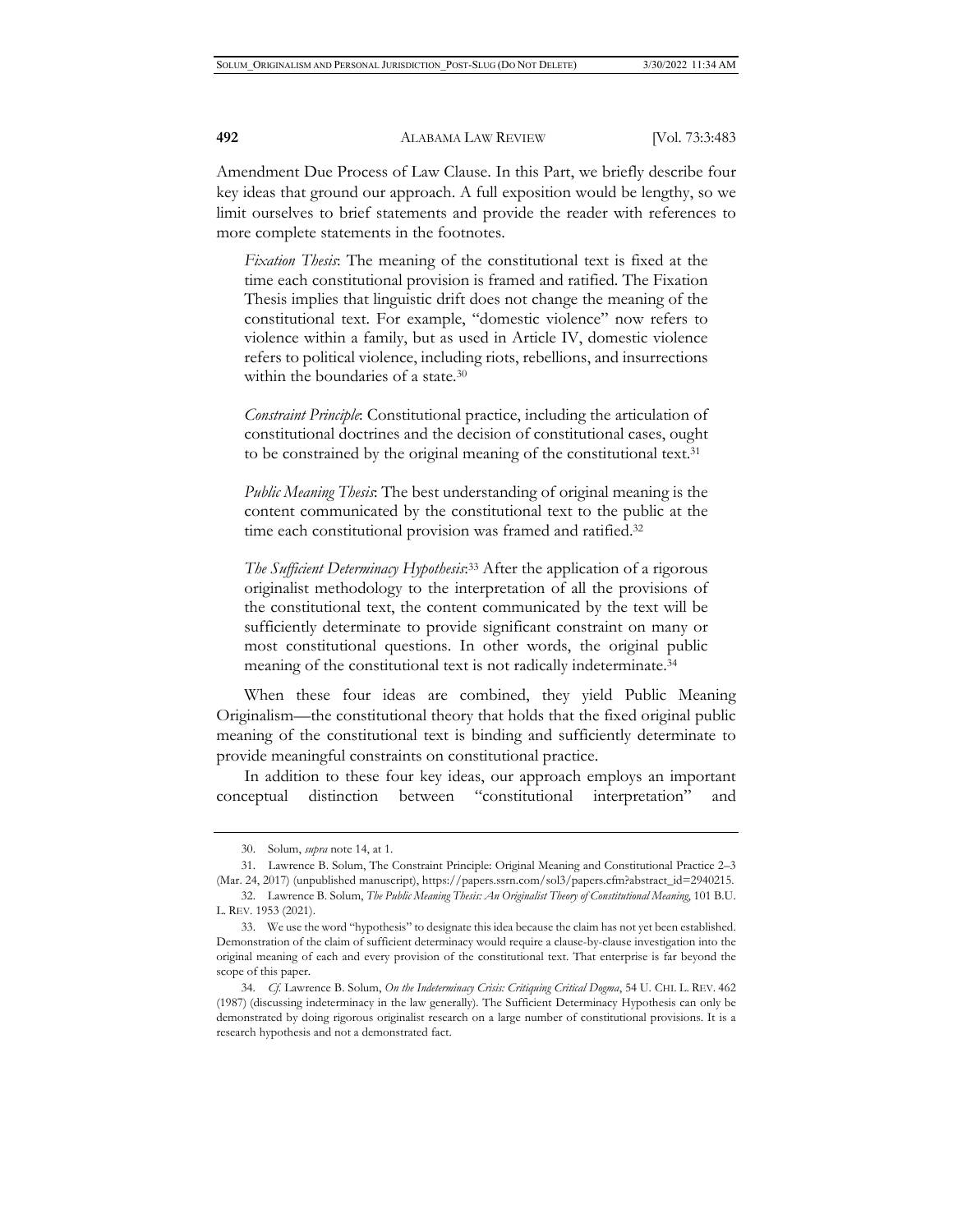"constitutional construction."35 For the purposes of this Article, we will stipulate the following definitions:

*Constitutional Interpretation*: Constitutional interpretation is the activity that discovers the communicative content (roughly, linguistic meaning in context) of the constitutional text.

*Constitutional Construction*: Constitutional construction is the activity that determines the legal effect given to the constitutional text, including the development of constitutional doctrines and the decision of constitutional cases.

Some readers may be bothered by use of the words "interpretation" and "construction" as the names for these two concepts. Ultimately, the importance of the interpretation–construction distinction is conceptual, not terminological. Readers are free to employ different terminology (such as "linguistic interpretation" and "legal interpretation"). We note that the interpretation– construction distinction has a long history in American legal theory, dating back at least as far as 1839, and that the use of these terms in contemporary constitutional theory has become common since the late 1990s.36

Importantly, interpretation involves a factual inquiry: when we ask what a constitutional provision means, our question is answered by linguistic and contextual facts—for example, facts about patterns of usage at the time a constitutional provision was framed and ratified. But construction is, by definition, constitutional action. Originalists affirm the Constraint Principle, which requires constitutional practice to conform to original meaning, but that principle must be justified by normative arguments.

# *C. Originalist Methodology*

Our work on the original meaning of the Fifth Amendment Due Process of Law Clause employed the original methodology outlined by one of us

<sup>35.</sup> *See* Lawrence B. Solum, *The Interpretation-Construction Distinction*, 27 CONST. COMMENT. 95, 100–08 (2011).

<sup>36.</sup> For the history of the interpretation-construction distinction see Lawrence B. Solum, *Originalism and Constitutional Construction*, 82 FORDHAM L. REV. 453, 487 (2013); *see also* Greg Klass, *Interpretation and Construction 1: Francis Lieber*, NEW PRIV. L. (Nov. 19, 2015), http://blogs.harvard.edu/nplblog/2015/11/19/interpretation-and-construction-1-francis-lieber-gregklass/; Greg Klass, *Interpretation and Construction 2: Samuel Williston*, NEW PRIV. L. (Nov. 23, 2015), https://blogs.harvard.edu/nplblog/2015/11/23/interpretation-and-construction-2-samuel-williston-gregklass/; Greg Klass, *Interpretation and Construction 3: Arthur Linton Corbin*, NEW PRIV. L. (Nov. 25, 2015), http://blogs.harvard.edu/nplblog/2015/11/25/interpretation-and-construction-3-arthur-linton-corbingreg-klass/; Ralf Poscher, *The Hermeneutical Character of Legal Construction*, *in* LAW'S HERMENEUTICS: OTHER INVESTIGATIONS 207 (Simone Glanert & Fabien Girard eds., 2016), http://ssrn.com/abstract=2696486.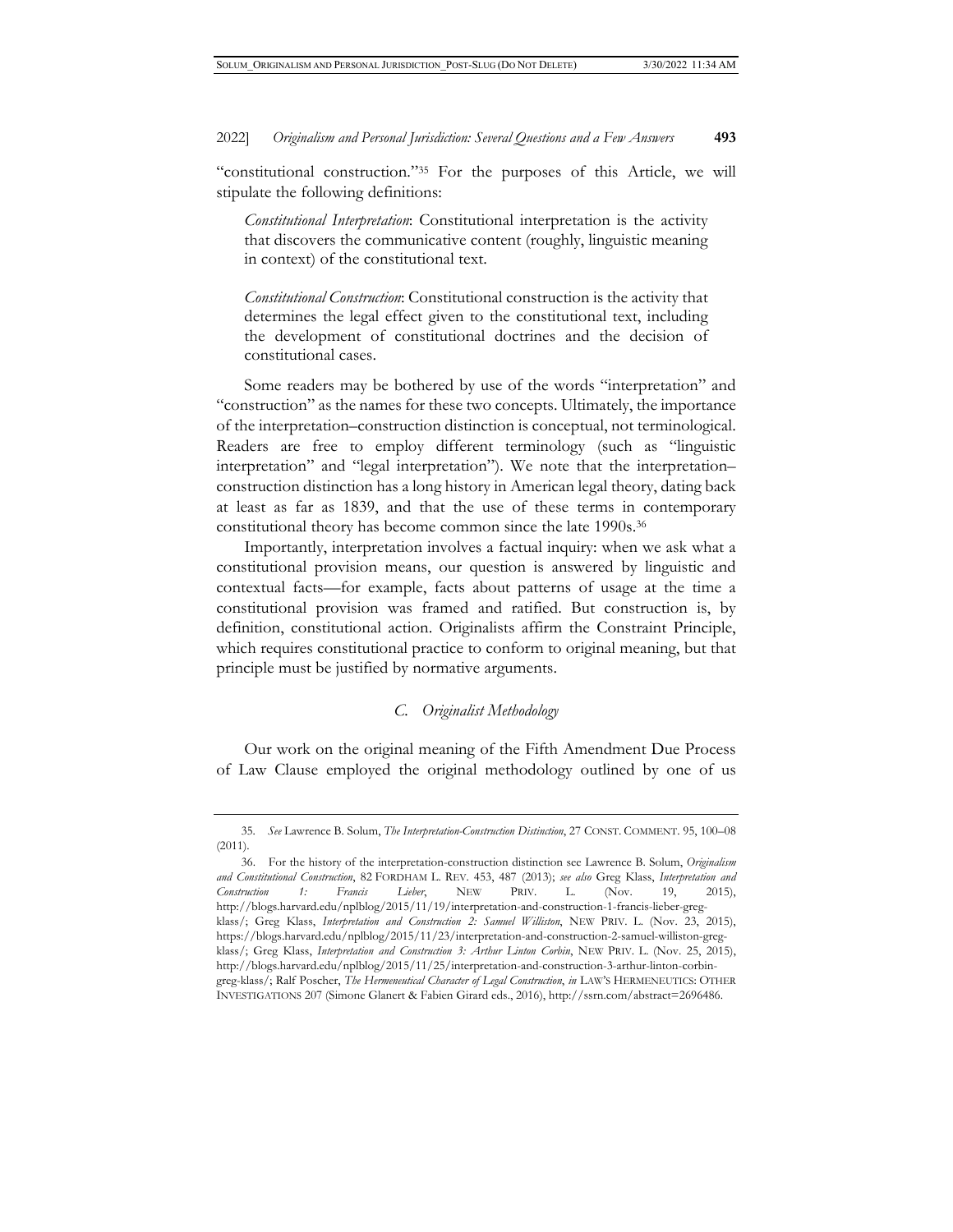(Solum) in two recent articles.37 This approach to originalist research employs three complementary methods. The first method is a study of the constitutional record, including but not limited to the records of the Philadelphia Convention, the ratification debates, implementation of the Constitution by the first Congress, and early judicial decisions.38 The second method employs the resources of corpus linguistics to study patterns of usage before, during, and after the time a constitutional provision was framed and ratified.39 The third method is originalist immersion, which requires deep engagement with the linguistic world during the relevant period.40 These three methods can be combined by triangulation, checking the results obtained by each method against the other two. When the three methods agree, we have good reasons to believe that we have recovered the original meaning of a given constitutional provision.

Underlying all three methods is the idea of inference to the best explanation or "abduction."41 A theory of the original meaning of the Due Process of Law Clause is well supported if it provides the best explanation of the relevant facts. For example, if usage of the phrase "due process of law" in a variety of contexts in and around 1791 is well explained by the Process Theory but inconsistent with rival theories, then the Process Theory provides the best explanation for the patterns of usage.

## *D. The Relevance of Original Meaning for Living Constitutionalists*

Our primary aim in this Article is to present the evidence for the Process Theory of the original meaning of the Fifth Amendment Due Process of Law Clause and then apply that theory to the constitutional law of federal personal jurisdiction from an originalist perspective. For originalists, the original meaning is binding. Living constitutionalists reject the Constraint Principle, but they may accept a role for the original meaning of the constitutional text. This is clearest in the case of Constitutional Pluralism, which employs multiple modalities of constitutional argument. One of these modalities is argument from the constitutional text. When employing this modality, a constitutional pluralist would consider the original public meaning of the Due Process of Law Clauses as a relevant, but not decisive, consideration. As a practical matter, almost all judges and Justices of the Supreme Court consider the original public

<sup>37.</sup> Lawrence B. Solum, *Triangulating Public Meaning: Corpus Linguistics, Immersion, and the Constitutional Record*, 2017 BYU L. REV. 1621 (2017) [hereinafter *Triangulating Public Meaning*]; Lawrence B. Solum, *Originalist Methodology*, 84 U. CHI. L. REV. 269 (2017) [hereinafter *Originalist Methodology*].

<sup>38.</sup> *Triangulating Public Meaning*, *supra* note 37, at 1654–66.

<sup>39.</sup> *Id.* at 1643–48.

<sup>40</sup>**.** *Id.* at 1649–54.

<sup>41</sup>*. See generally* Igor Douven, *Abduction*, STAN. ENCYCLOPEDIA PHIL. (May 18, 2021), https://plato.stanford.edu/entries/abduction/.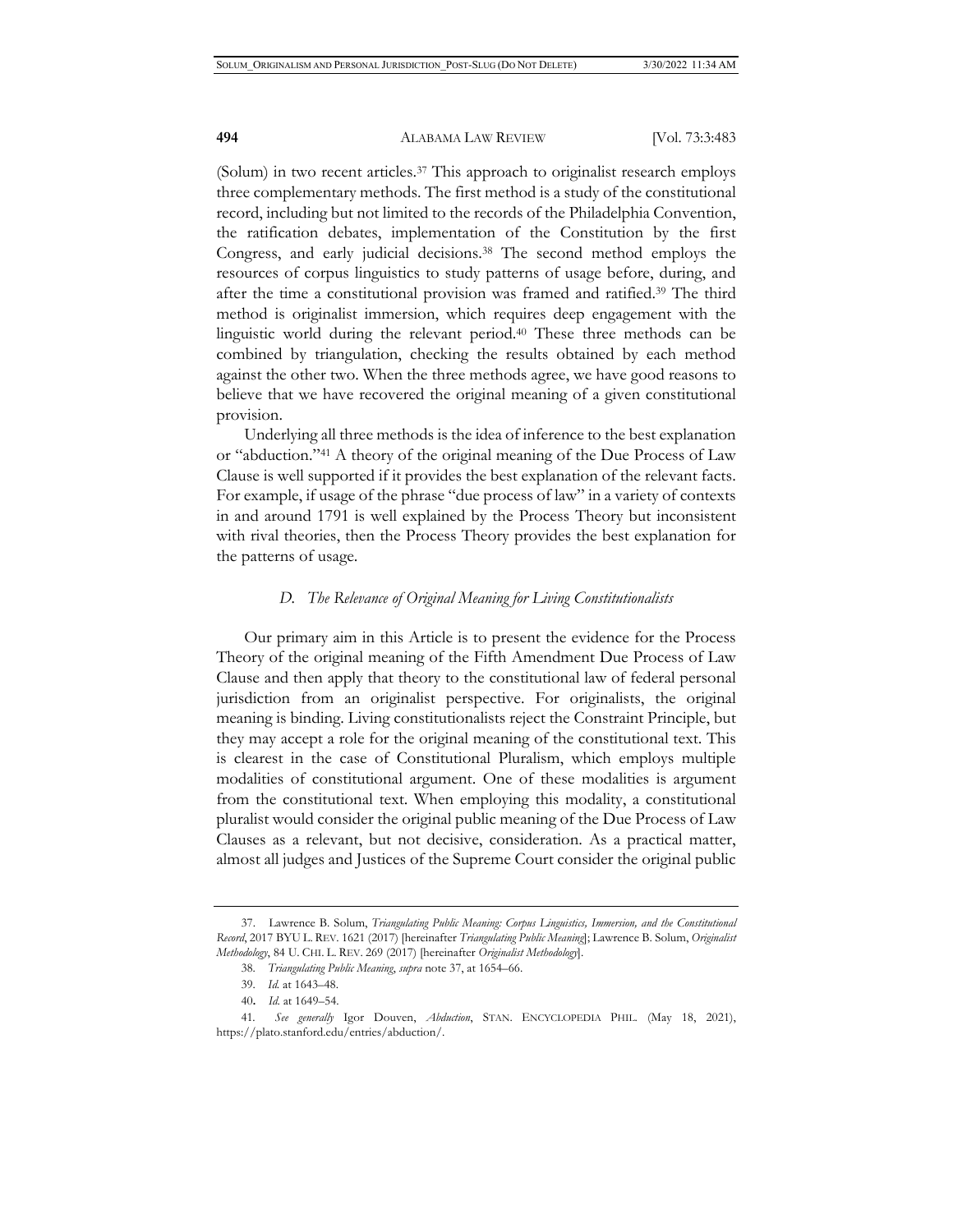meaning of the constitutional text to be relevant. So far as we know, no current Justice takes the position that the meaning of the constitutional text is irrelevant and that the Supreme Court is free to ignore it altogether.42

It seems clear that the original meaning of the constitutional text is an important factor in constitutional adjudication. Given the presence of originalist Justices on the Supreme Court and the relevance of original meaning for many living constitutionalists, no analysis of the constitutional law of personal jurisdiction is complete until the original meaning of the phrase "due process of law" has been taken into account.

## II. FOUR THEORIES OF THE MEANING OF DUE PROCESS OF LAW

In this Part, we briefly outline four theories of the meaning of the phrase "due process of law" as it appears in the Fifth and Fourteenth Amendments. Three of these theories are directly relevant to the application of the Due Process of Law Clauses to personal jurisdiction—a fourth approach arises in the context of so-called substantive due process.

## *A. The Fair Procedures Theory*

We call the first theory the "Fair Procedures Theory." The core idea of this theory is that due process of law means legal procedures that are consistent with procedural justice. The Fair Procedures Theory is the mainstream living constitutionalist understanding of the clause, reflected in *International Shoe* in the context of personal jurisdiction and decisions like *Goldberg v. Kelly*, <sup>43</sup> *Mathews v.*  Eldridge,<sup>44</sup> and *Connecticut v*. Doehr<sup>45</sup> in the context of the opportunity to be heard. This understanding of due process is sometimes described as textualist,<sup>46</sup> but this line of cases does not undertake any serious inquiry into the meaning of the phrase "due process of law." *Mathews* articulated a balancing test for procedural

<sup>42.</sup> For a general discussion of the role of originalism in constitutional jurisprudence of the Supreme Court, see William Baude, *Is Originalism Our Law?*, 115 COLUM. L. REV. 2349, 2391 (2015) ("[O]ur current legal commitments, as a whole, ... can be reconciled with originalism.... [O]riginalism seems to best describe our current law.").

<sup>43. 397</sup> U.S. 254 (1970).

<sup>44. 424</sup> U.S. 319 (1976).

<sup>45. 501</sup> U.S. 1 (1991).

<sup>46.</sup> Michael C. Dorf, *Truth, Justice, and the American Constitution*, 97 COLUM. L. REV. 133, 153 (1997) (reviewing RONALD DWORKIN, FREEDOM'S LAW: THE MORAL READING OF THE AMERICAN CONSTITUTION (1996) and DENNIS PATTERSON, LAW AND TRUTH (1996)) ("The best textual argument . . . is the familiar claim that the Due Process Clause only requires that when liberty is deprived, the deprivation must follow fair procedures—i.e., that due process means only what has come to be known as procedural due process, and not (the somewhat oxymoronic) substantive due process." (emphasis omitted)).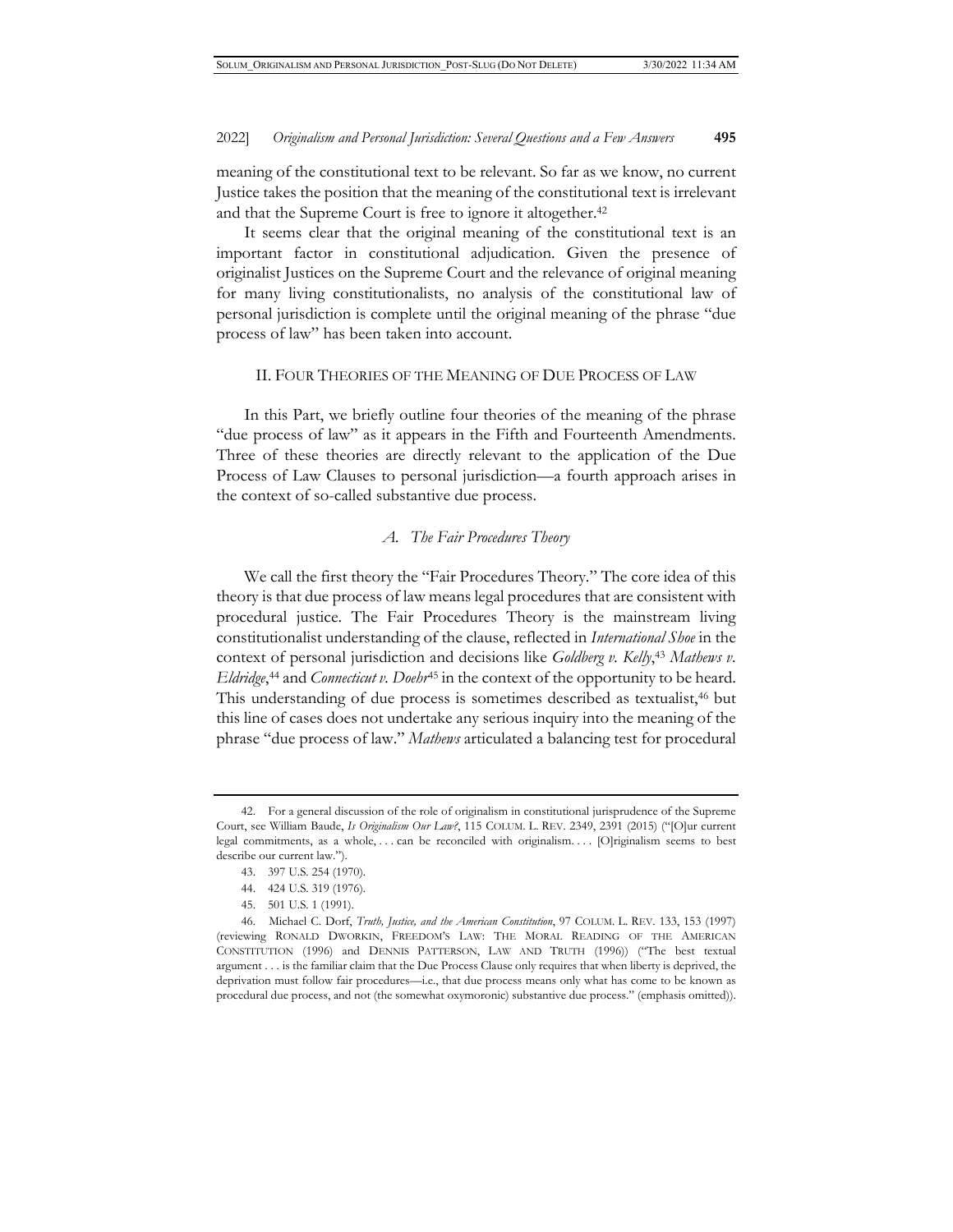fairness<sup>47</sup> but made no attempt to explain how that test related to the meaning of the phrase "due process of law." The Fair Procedures Theory implicitly stipulates that the word "due" meant fair, but so far as we know, no court or theorist has mounted a serious argument that this was the original meaning of the clause.48 The Fair Procedures Theory does not ignore the text altogether, but its intuitive plausibility is grounded on the contemporary meaning of the phrase *due process* and not on the evidence of the meaning of the phrase "due process of law" in either 1791 or 1868.

#### *B. The Legal Procedures Theory*

We call the second theory the "Legal Procedures Theory." The core idea of this theory is that the word "process" refers to legal procedures generally and that the word *due* expresses a principle of legality. In other words, the phrase "due process of law" refers to those procedures that are required by the positive law—procedures that are *due* as a matter *of law*. Something like this theory was advanced by Raoul Berger,<sup>49</sup> and it has recently been discussed by Andrew Hyman.<sup>50</sup> This theory is reflected in contemporary dictionary definitions, including the following from the Oxford English Dictionary:

due process, n. . . . Also more fully due process of (the) law. The observation of the proper legal procedures in a particular context. Now: *spec.* the administration of justice in accordance with the established rules and principles of the land, typically in the context of protecting the rights of the individual; the principle of guaranteeing that this is observed in the courts.<sup>51</sup>

In the context of the constitutional law of personal jurisdiction, we believe that there are two versions of this theory, which we will call "static" and "dynamic." The static version of the theory is that the procedures that are *due* are those that were provided by the positive law at the time each of the two clauses was framed and ratified. Thus, the Fourteenth Amendment Due Process of Law Clause would require that contemporary legal procedures conform to those that were required by the positive procedural law in 1868. Similarly, the Fifth Amendment would require conformity with the requirements of 1791.

The dynamic theory rejects the idea that the Due Process of Law Clauses are time-indexed to the procedural law of either 1791 or 1868. Instead, the dynamic theory forbids deprivations of life, liberty, or property that do not

<sup>47.</sup> *Mathews*, 424 U.S. at 334–55.

<sup>48.</sup> We discuss the original meaning of the phrase below. *See infra* Part IV.B.

<sup>49.</sup> RAOUL BERGER, GOVERNMENT BY JUDICIARY: THE TRANSFORMATION OF THE FOURTEENTH AMENDMENT 193–214 (1977).

<sup>50.</sup> Andrew T. Hyman, *The Little Word "Due"*, 38 AKRON L. REV. 1, 10–23 (2005).

<sup>51.</sup> *Due Process*, OXFORD ENGLISH DICTIONARY ONLINE, https://www.oed.com/ (visited January 3, 2022) (emphasis omitted).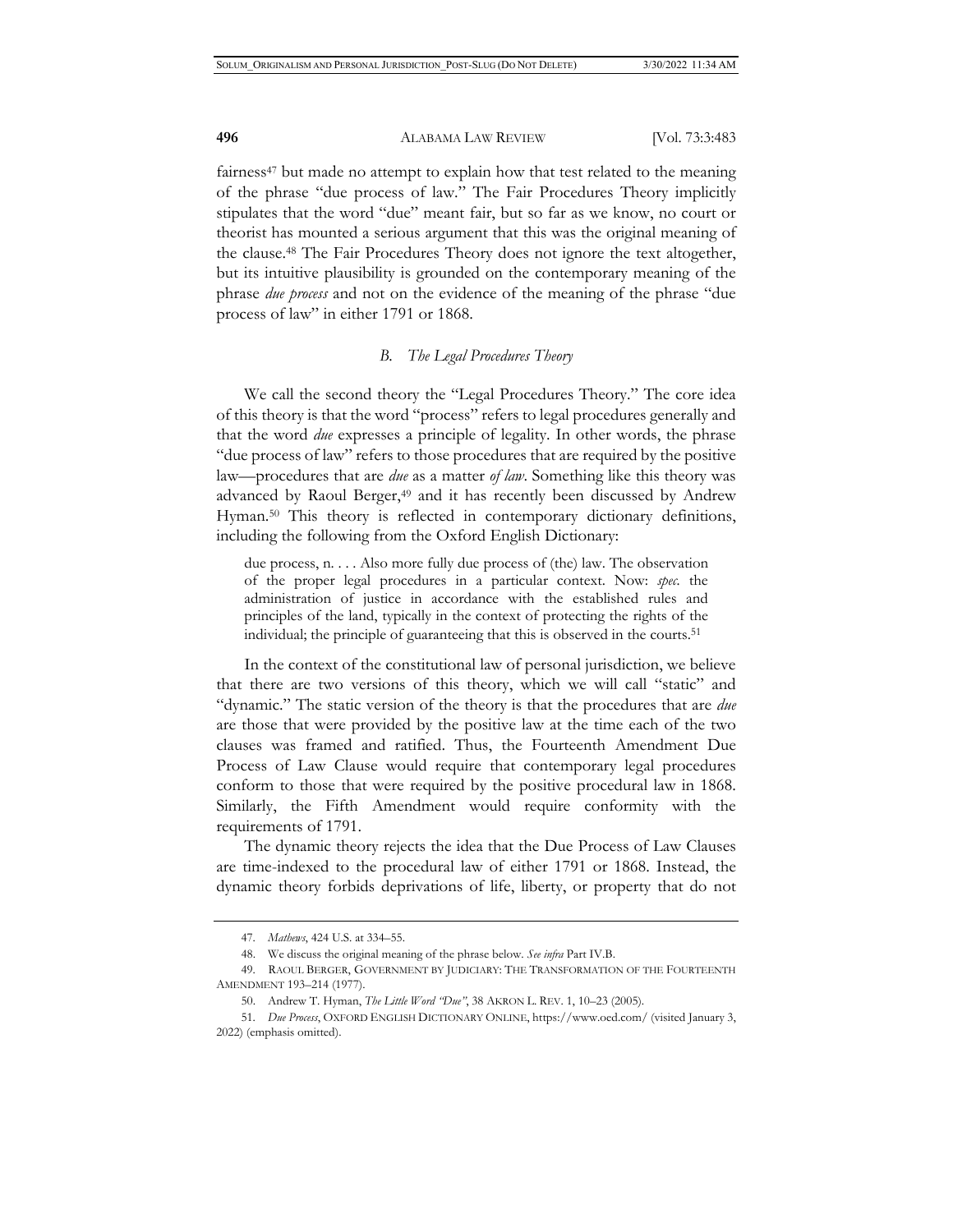conform to the positive law in force at the time at which the deprivation occurred; if property is taken on January 1, 2022, legal procedures in effect on that date must be followed to avoid a Due Process of Law Clause violation.

We associate the dynamic version of the Legal Procedures Theory with Justice Hugo Black's concurring opinion in *International Shoe*<sup>52</sup> and more generally with his discussion of the meaning of the Due Process of Law Clause in *In re Winship*. 53 We believe that something like the static version was implicit in Justice Antonin Scalia's opinion in *Burnham v. Superior Court.*<sup>54</sup>

# *C. The Process Theory*

The core idea of the Process Theory is that the word "process" in the phrase "due process of law" refers to legal process in the technical sense associated with phrases like "service of process." We have argued at length that the Process Theory best captures the meaning of the phrase "due process of law" as it was used in the Fifth Amendment.<sup>55</sup> This sense of the phrase is approximated by William Blackstone's summary in his Commentaries:

The next step for carrying on the suit, after suing out the original, is called the process; being the means of compelling the defendant to appear in court. This is sometimes called original process, being founded upon the original writ; and also to distinguish it from mesne or intermediate process, which issues,

<sup>52.</sup> The dynamic theory is not stated in so many words in Justice Black's loosely written concurrence, but we believe that the gist of the theory is found in the following passage:

I believe that the Federal Constitution leaves to each State, without any "ifs" or "buts", a power to tax and to open the doors of its courts for its citizens to sue corporations whose agents do business in those States. Believing that the Constitution gave the States that power, I think it a judicial deprivation to condition its exercise upon this Court's notion of "fairplay", however appealing that term may be. Nor can I stretch the meaning of due process so far as to authorize this Court to deprive a State of the right to afford judicial protection to its citizens on the ground that it would be more "convenient" for the corporation to be sued somewhere else.

*Int'l Shoe*, 326 U.S. at 324–25.

<sup>53.</sup> In re Winship, 397 U.S. 358, 378 (1970) (Black, J., dissenting) ("'Due process of law' was originally used as a shorthand expression for governmental proceedings according to the 'law of the land' as it existed at the time of those proceedings.").

<sup>54.</sup> Justice Scalia's view seems implicit in this somewhat enigmatic passage discussing *Pennoyer* and Justice Story's understanding of the law governing territorial jurisdiction: "Accurate or not, however, judging by the evidence of contemporaneous or near-contemporaneous decisions, one must conclude that Story's understanding was shared by American courts at the crucial time for present purposes: 1868, when the Fourteenth Amendment was adopted." Burnham v. Superior Ct. of Cal., 495 U.S. 604, 611 (1990). Given Justice Scalia's originalism, the obvious inference is that the original meaning of the Fourteenth Amendment Due Process Clause is indexed to the law as of 1868. Scalia's position is complex, because his *Burnham* opinion allows for the expansion of personal jurisdiction from the 1868 baseline but does not allow contractions. *See*  Lawrence Rosenthal, *supra* note 10, at 25 ("Accordingly, for Justice Scalia, due process originalism is a oneway ratchet; it permits innovation but shields from constitutional attack those procedures that were accepted at the framing.").

<sup>55.</sup> Crema & Solum, *supra* note 8.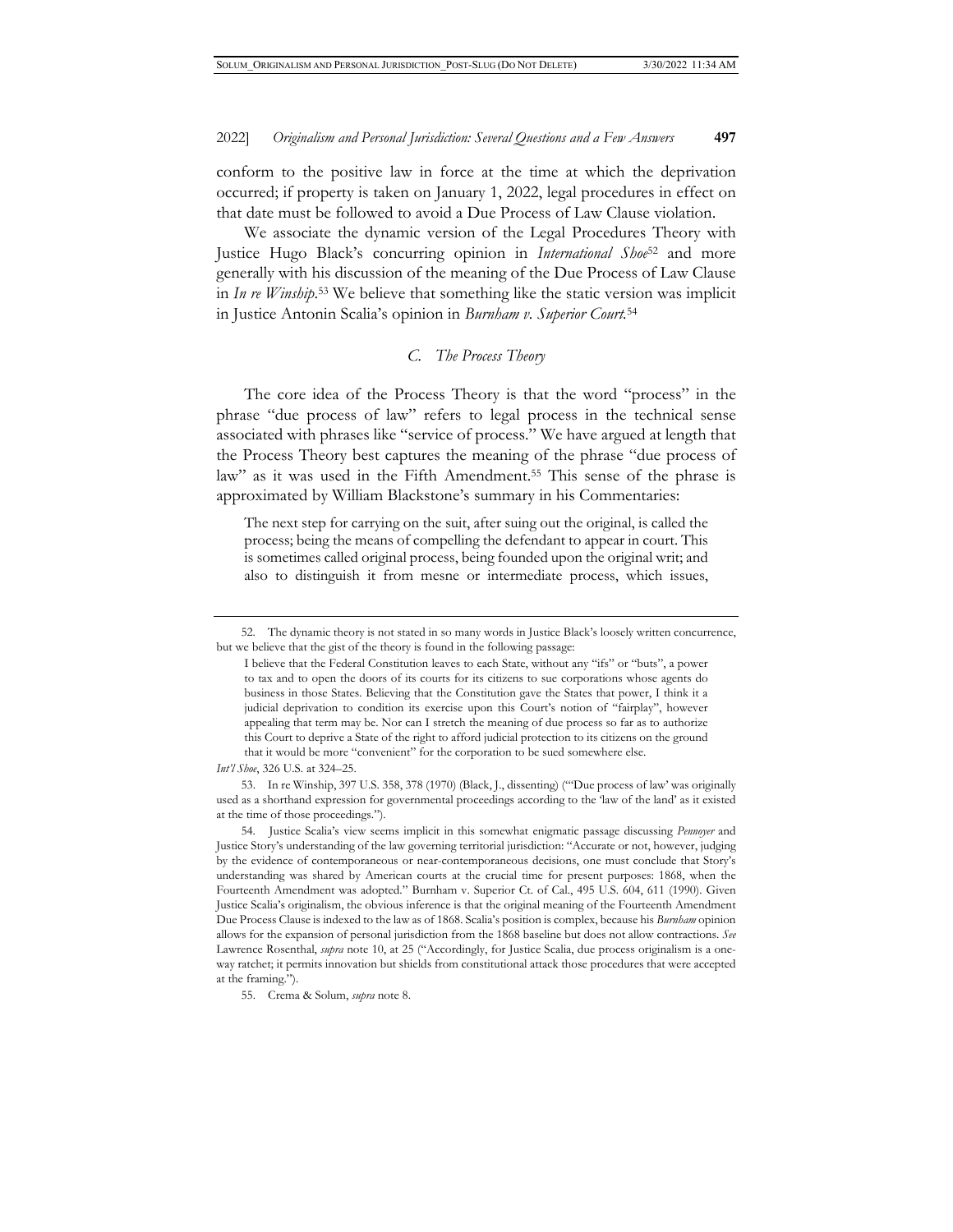pending the suit, upon some collateral interlocutory matter; as to summon juries, witnesses, and the like. Mesne process is also sometimes put in contradistinction to final process, or process of execution; and then it signifies all such process as intervenes between the beginning and end of a suit.56

In this sense, *process of law* refers to a legal instrument, the formal document that provides a defendant or other person notice of a legal obligation. In the context of personal jurisdiction, the relevant kind of process is the formal document that is served on a defendant. For example, Rule 5 of the Federal Rules of Civil Procedure requires that a defendant be served with a summons that names the court and the parties and states the time within which the defendant must appear.57 The summons must issue from the court and be accompanied by a copy of the complaint.58 States have similar requirements. For example, California requires that the summons include the title of the court, the names of the parties, and the time within which the defendant is required to respond.<sup>59</sup>

Because process issues from a court and directs the defendant to respond in court, the Process Theory requires that deprivations of life, liberty, or property take place through judicial procedure. That is, the Due Process of Law Clause forbids such deprivations by unilateral executive action. In the case of the federal government, the clause does not require any particular form of judicial procedure, but two other constitutional provisions do. The Sixth Amendment requires a jury trial in criminal cases: "In all criminal prosecutions, the accused shall enjoy the right to a speedy and public trial, by an impartial jury of the State and district wherein the crime shall have been committed . . . ."60 The Seventh Amendment provides:

In Suits at common law, where the value in controversy shall exceed twenty dollars, the right of trial by jury shall be preserved, and no fact tried by a jury, shall be otherwise re-examined in any Court of the United States, than according to the rules of the common law.61

A full description of the implications of these provisions is beyond the scope of this Article, but the requirement of a jury trial in all federal criminal cases and most civil cases quite obviously provides significant limits on the procedures to be followed after the requirement of due process of law has been satisfied.

<sup>56. 3</sup> WILLIAM BLACKSTONE, COMMENTARIES \*279 (emphasis omitted) (citation omitted).

<sup>57.</sup> FED. R. CIV. P. 5.

<sup>58.</sup> FED. R. CIV. P. 4.

<sup>59.</sup> CAL. CIV. PROC. CODE § 412.20(a)(1)-(3) (West 1872).

<sup>60.</sup> U.S. CONST. amend. VI.

<sup>61.</sup> *Id.* amend. VII.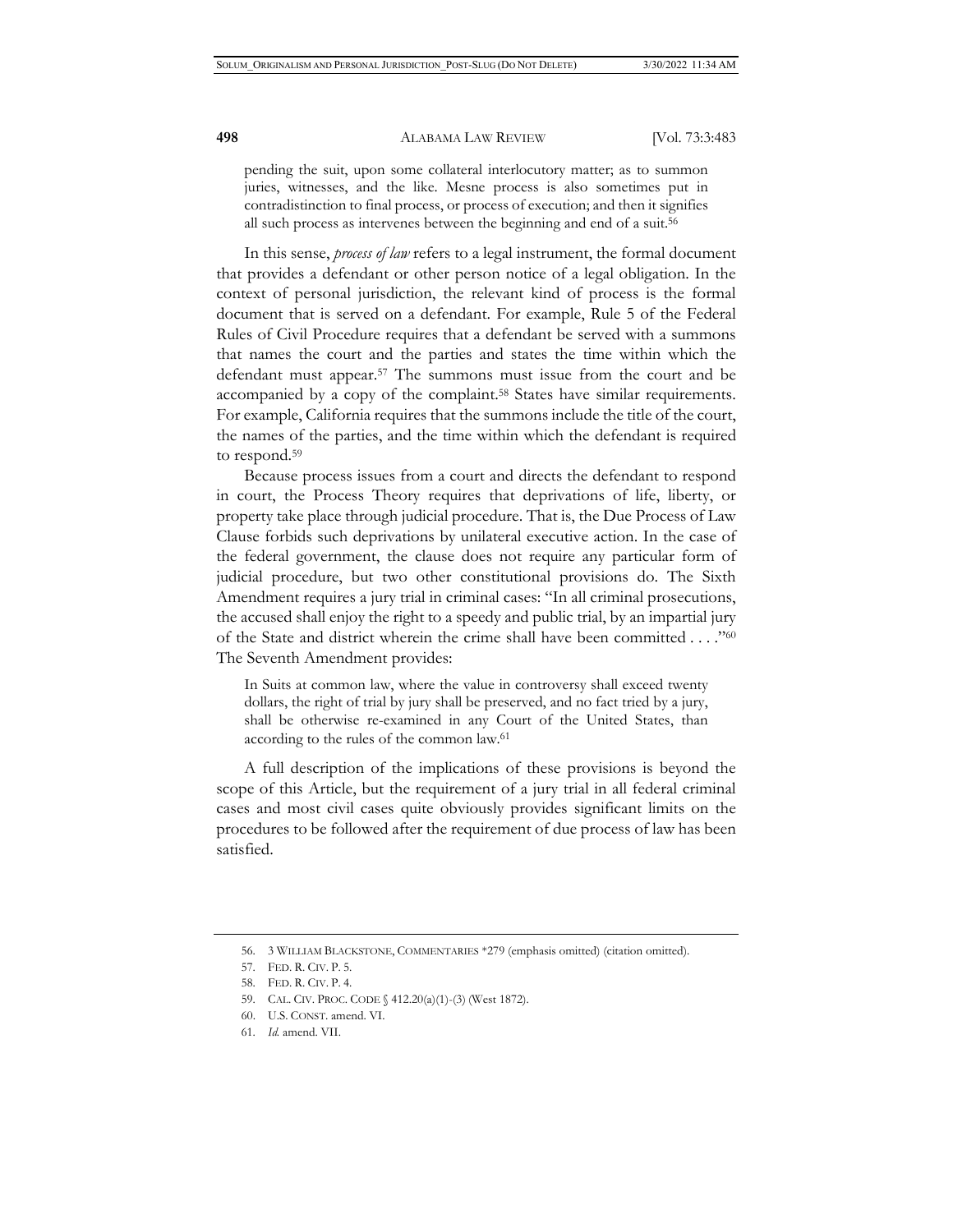## *D. The No-Theory Theory*

We would be remiss if we did not discuss an alternative approach that has no "theory" of the meaning of the Due Process of Law Clauses. Our focus is on the role of the Due Process of Law Clauses in the context of personal jurisdiction in particular and civil procedure in general. But the clauses play many other roles in American constitutional law. For example, the Due Process of Law Clauses are invoked as the constitutional basis for the incorporation of the individual rights specified in the first ten constitutional amendments against the states, including substantive rights such as the First Amendment freedom of speech<sup>62</sup> and procedural rights such as the Fourth Amendment prohibition of unreasonable searches and seizures<sup>63</sup> and the Fifth Amendment right against self-incrimination.<sup>64</sup> The clauses also served as the basis for the unenumerated right to economic liberty in *Lochner v. New York*, 65 the right to choice in *Roe v. Wade*,<sup>66</sup> and the right to same-sex marriage articulated in *Obergefell v. Hodges*.<sup>67</sup>

These expansive uses of the Due Process of Law Clauses are not grounded in any theory of the meaning of the phrase "due process of law." For example, in *Palko v. Connecticut*, 68 the Supreme Court grounded the incorporation of the Bill of Rights on the basis that they are "implicit in the concept of ordered liberty, and thus, through the Fourteenth Amendment, become valid as against the states."69 Similarly, in *Lochner*, the Court announced, "The right to purchase or to sell labor is part of the liberty protected by [due process], unless there are circumstances which exclude the right."70 Our reading of these cases is that they make no serious attempt to discern the original meaning of the phrase "due process of law" in the Due Process of Law Clauses. Instead, we believe that such cases are best explained as based on the view that the meaning of the

64. *Id.*

<sup>62.</sup> Cornell Law School, *Incorporation Doctrine*, LEGAL INFO. INST., https://www.law.cornell.edu/wex/incorporation\_doctrine (last visited Feb. 13, 2022).

<sup>63.</sup> *Id.* 

<sup>65.</sup> Lochner v. New York, 198 U.S. 45, 53 (1905), *overruled in part by* Day-Brite Lighting Inc. v. Missouri, 342 U.S. 421 (1952), *and* Ferguson v. Skrupa, 372 U.S. 726 (1963), *abrogated by* W. Coast Hotel Co. v. Parrish, 300 U.S. 379 (1937).

<sup>66.</sup> Roe v. Wade, 410 U.S. 113, 164 (1973) ("A state criminal abortion statute of the current Texas type, that excepts from criminality only a life-saving procedure on behalf of the mother, without regard to pregnancy stage and without recognition of the other interests involved, is violative of the Due Process Clause of the Fourteenth Amendment." (emphasis omitted)), *holding modified by* Planned Parenthood of Se. Pa. v. Casey, 505 U.S. 833 (1992) (plurality opinion).

<sup>67.</sup> Obergefell v. Hodges, 576 U.S. 644, 645 (2015) ("The fundamental liberties protected by the Fourteenth Amendment's Due Process Clause extend to certain personal choices central to individual dignity and autonomy, including intimate choices defining personal identity and beliefs.").

<sup>68. 302</sup> U.S. 319 (1937), *overruled by* Benton v. Maryland, 395 U.S. 784 (1969).

<sup>69.</sup> *Id.* at 325.

<sup>70.</sup> *Lochner*, 198 U.S. at 53.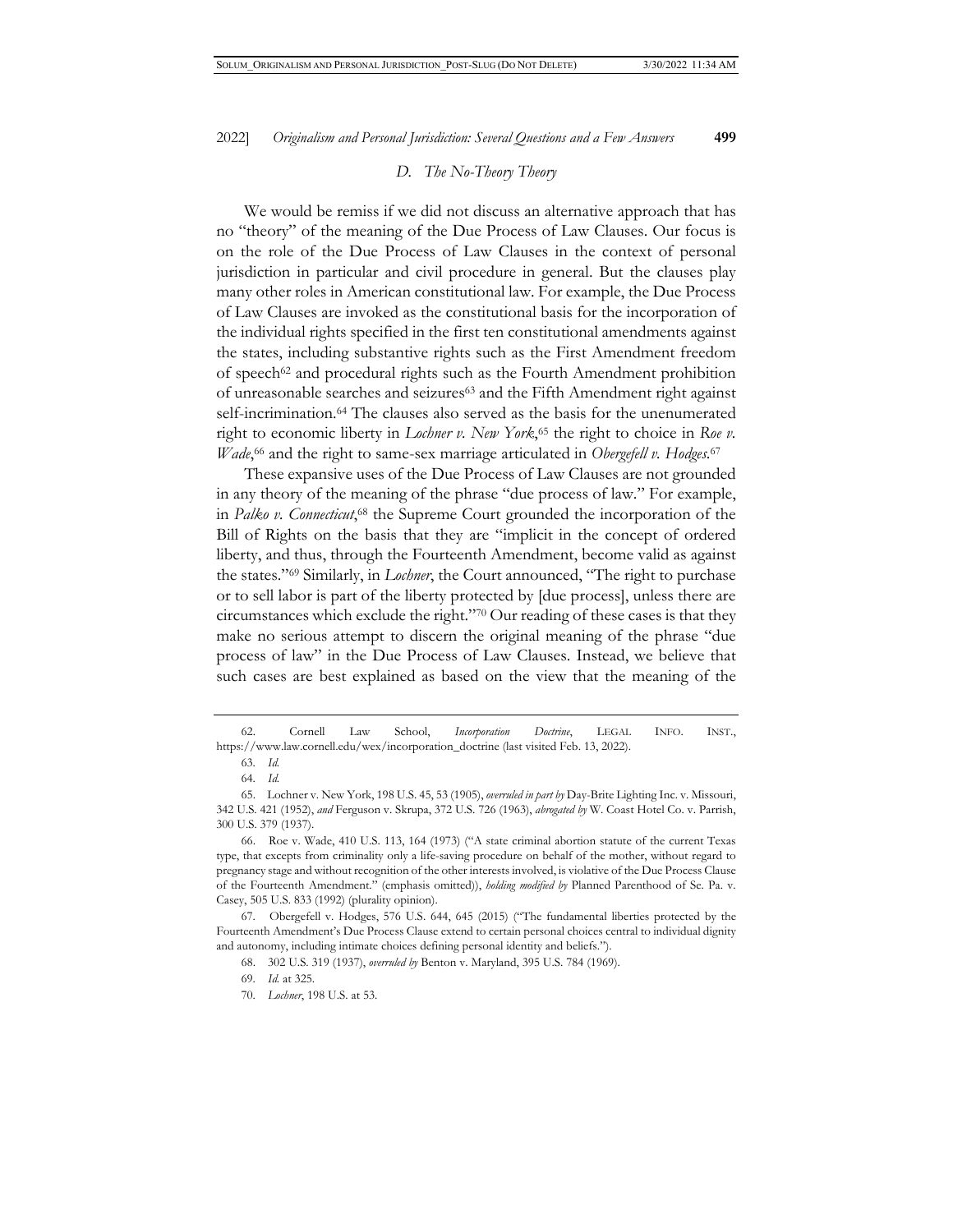phrase "due process of law" is simply irrelevant. The presence of the word *liberty* in the clauses provides sufficient warrant for the Court to incorporate select provisions of the Bill of Rights or to proclaim the existence of unenumerated constitutional rights. That is, we believe that the Court's substantive due process jurisprudence is based on no theory of the actual meaning of the phrase "due process of law."

Because the No-Theory view is only marginally relevant to the application of the Due Process of Law Clauses to the constitutional law of personal jurisdiction, we will bracket the many deep and important issues raised by the No-Theory Theory for the remainder of this Article. From an originalist perspective, questions about unenumerated constitutional rights are better understood as raising questions about the Ninth Amendment<sup>71</sup> and the Fourth Amendment Privileges or Immunities Clause.72 Again, we put those questions to the side for the remainder of this Article.

## III. LIVING CONSTITUTIONALISM AND THE DUE PROCESS OF LAW CLAUSES

Before we dive into the original meaning of the Due Process of Law Clauses, we will discuss the alternatives to an originalist approach. That discussion begins with a very brief sketch of the constitutional status quo that outlines the shape of contemporary personal jurisdiction doctrine. We then look at both the status quo and the meaning of due process from the point of view of five leading versions of living constitutionalism. Finally, we make some tentative remarks about the future of the constitutional law of personal jurisdiction from a living constitutionalist perspective.

# *A. The Constitutional Status Quo: A Thumbnail Sketch of the Contemporary Constitutional Law of Personal Jurisdiction*

The thumbnail sketch that follows provides a rational reconstruction of the complex and convoluted structure of the Supreme Court's personal jurisdiction doctrine. The order of discussion is conceptual, not historical—although some early cases come first because of their conceptual importance. No claim is made that this sketch is uniquely correct: the pieces of the puzzle could fit together in different ways. This is a thumbnail sketch at a high level of abstraction; finegrained details are omitted.

<sup>71.</sup> U.S. CONST. amend. IX.

<sup>72.</sup> *Id.* amend. XIV, § 1.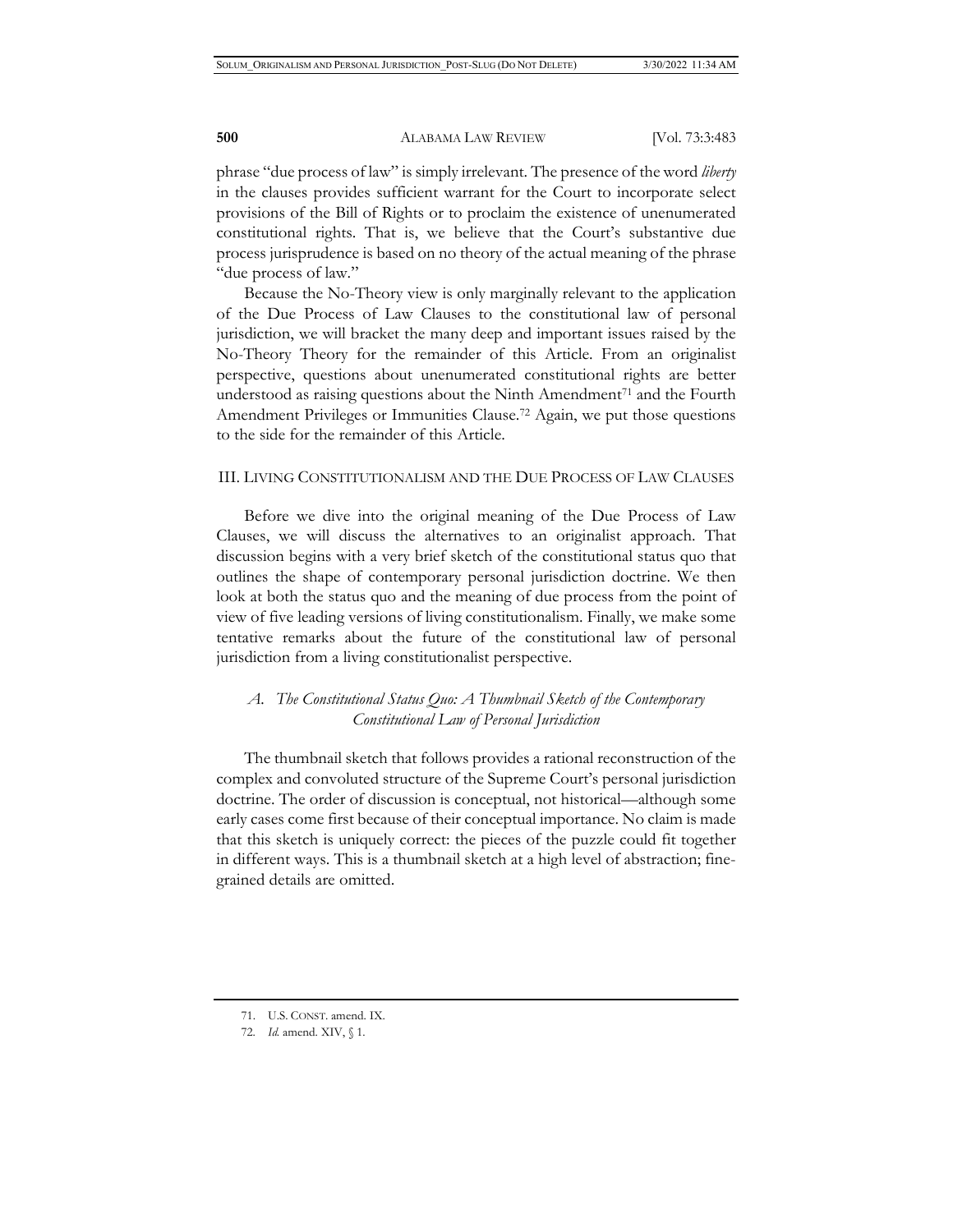*1.* Pennoyer v. Neff: *In Personam, In Rem, and Quasi in Rem* 

The Supreme Court's decision in *Pennoyer v. Neff* articulated an approach to what we now call personal jurisdiction based on a fundamental premise: each state has power over persons and things located in its own territory.73 That premise translated in two-to-three categories of lawsuits, each governed by a distinct rule:

*In Personam Actions*: In personam actions made claims against persons and sought personal relief; jurisdiction was proper only if: (1) the defendant was served within the territory of the forum jurisdiction; or (2) the defendant was a citizen of the forum jurisdiction.74

*In Rem Actions*: In rem actions made claims concerning property and sought relief that affected the property itself; jurisdiction was proper only if the property was located in the forum jurisdiction and the property was attached at the outset of the action.75

*Quasi in Rem Actions*: Quasi in rem actions made personal claims but premised jurisdiction on attachment of property; jurisdiction was proper only if the property was attached at the outset of the action.76

Between *Pennoyer* and *International Shoe*, various exceptions were made, including for cases in which the defendant drove an automobile into the forum state, causing an accident, but was not served while in the state,<sup>77</sup> and for corporations that were "doing business" in the forum state but were not incorporated in or physically present in the state.78

# *2.* International Shoe*: Minimum Contacts Consistent with Fair Play and Substantial Justice*

*International Shoe* provided a new doctrinal structure for a subset of cases in the in personam category. The core of *International Shoe* applies to in personam

<sup>73.</sup> *See* FleetBoston Fin. Corp. v. FleetBostonFinancial.com, 138 F. Supp. 2d 121, 132 (D. Mass. 2001); Michael P. Allen, *In Rem Jurisdiction from* Pennoyer *to* Shaffer *to the Anticybersquatting Consumer Protection Act*, 11 GEO. MASON L. REV. 243, 254 (2002).

<sup>74.</sup> *See* Note, *Jurisdiction in New York: A Proposed Reform*, 69 COLUM. L. REV. 1412, 1413 (1969).

<sup>75.</sup> WILLIAM L. REYNOLDS & WILLIAM M. RICHMAN, UNDERSTANDING CONFLICT OF LAWS 75, 84 (1984); Thomas R. Lee, *In Rem Jurisdiction in Cyberspace*, 75 WASH. L. REV. 97, 112 (2000).

<sup>76.</sup> For an overview of quasi in rem jurisdiction, see Michael B. Mushlin, *The New Quasi in Rem Jurisdiction: New York's Revival of A Doctrine Whose Time Has Passed*, 55 BROOK. L. REV. 1059, 1065 (1990); *see also* Paul D. Carrington, *The Modern Utility of Quasi in Rem Jurisdiction*, 76 HARV. L. REV. 303 (1962).

<sup>77.</sup> World-Wide Volkswagen Corp. v. Woodson, 444 U.S. 286, 288 (1980).

<sup>78.</sup> Int'l Harvester Co. v. Kentucky, 234 U.S. 579, 585 (1914).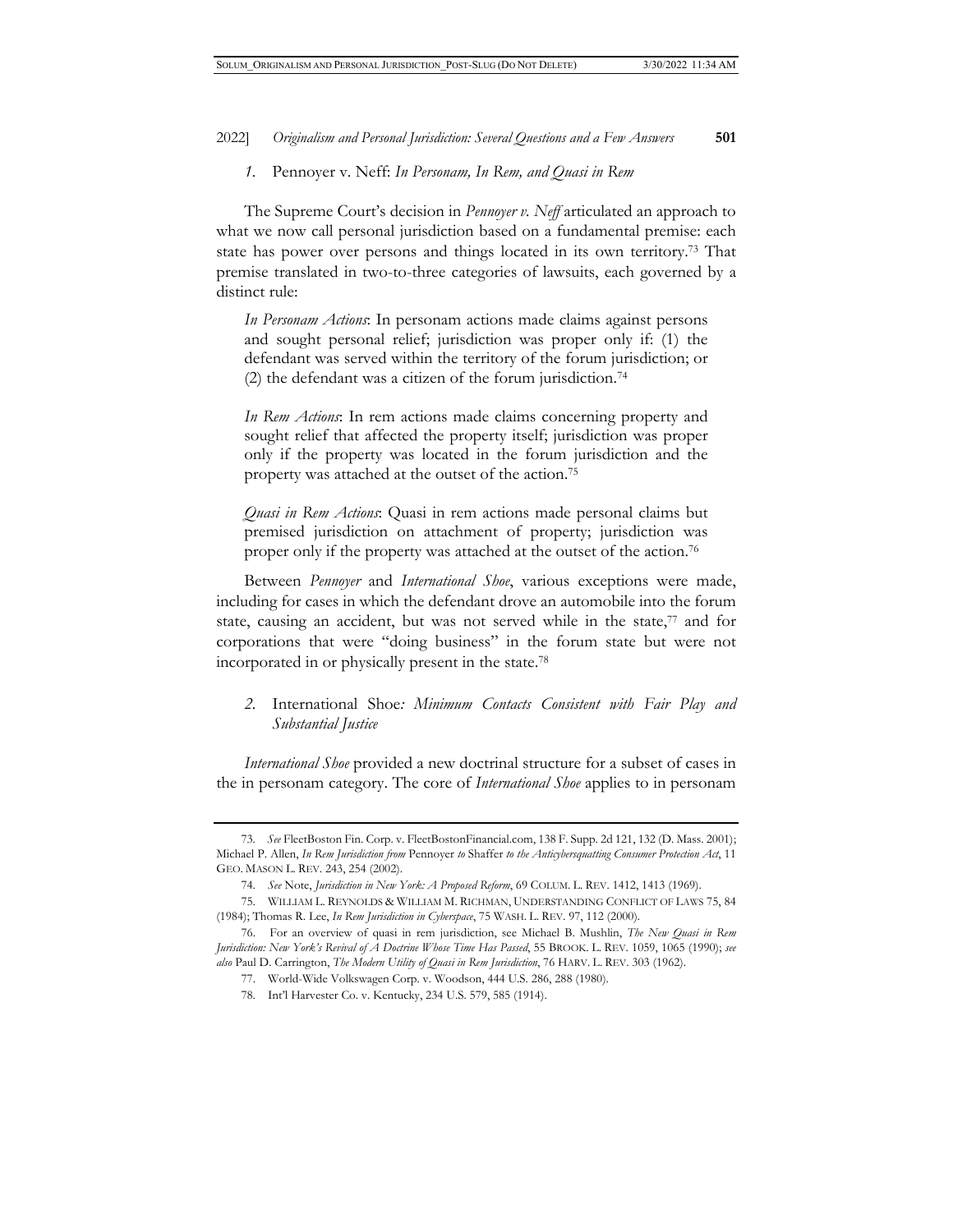actions against corporations that are not incorporated in the forum state. In this situation,

due process requires only that in order to subject a defendant to a judgment in personam, if he be not present within the territory of the forum, he have certain minimum contacts with it such that the maintenance of the suit does not offend "traditional notions of fair play and substantial justice."79

Although *International Shoe* itself involved a corporate defendant and its reasoning relied in part on the idea that the physical presence of a corporation in a forum is fictional80 because corporations are a web of legal relationships and not a corporeal being, the minimum-contacts test used the pronoun *he* (likely in the gender-neutral sense that would now be expressed using *they*), which implied that the minimum-contacts standard applies to natural persons. In subsequent cases, such as *Burger King v. Rudzewicz*, 81 the minimum-contacts approach was applied to natural persons.

*3. General Jurisdiction* 

In *Goodyear Dunlop Tires Operations, S. A. v. Brown*, 82 the Supreme Court explicitly recognized a distinction between "specific" and "general" personal jurisdiction, with different standards applied to each type. The categorical distinction between general and specific jurisdiction hinges on the question whether the contacts of the defendant with the forum arise from or are related to the claim with respect to which personal jurisdiction is sought.83 If the claim arises from the contacts, then the case is one of specific jurisdiction.84 If the claim does not arise from the contacts, then the category of general jurisdiction applies.85

The Supreme Court has yet to specify an operationalized approach to the question whether a claim arises from or is related to the defendant's contacts. The question was raised in *Ford Motor Co. v. Montana Eighth Judicial District Court*, 86 but Justice Kagan's opinion for the Court did not articulate a test. Instead, Justice Kagan stated the following:

As just noted, our most common formulation of the rule demands that the suit "arise out of or relate to the defendant's contacts with the forum." The first half of that standard asks about causation; but the back half, after the "or," contemplates that some relationships will support jurisdiction without a

<sup>79.</sup> *Int'l Shoe*, 326 U.S. at 316.

<sup>80.</sup> *Id.* 

<sup>81.</sup> Burger King Corp. v. Rudzewicz, 471 U.S. 462 (1985).

<sup>82.</sup> Goodyear Dunlop Tires Operations, S. A. v. Brown, 564 U.S. 915 (2011).

<sup>83.</sup> *Id.* at 919.

<sup>84.</sup> *Id.*

<sup>85.</sup> *Id.* at 925.

<sup>86. 141</sup> S. Ct. 1017 (2021).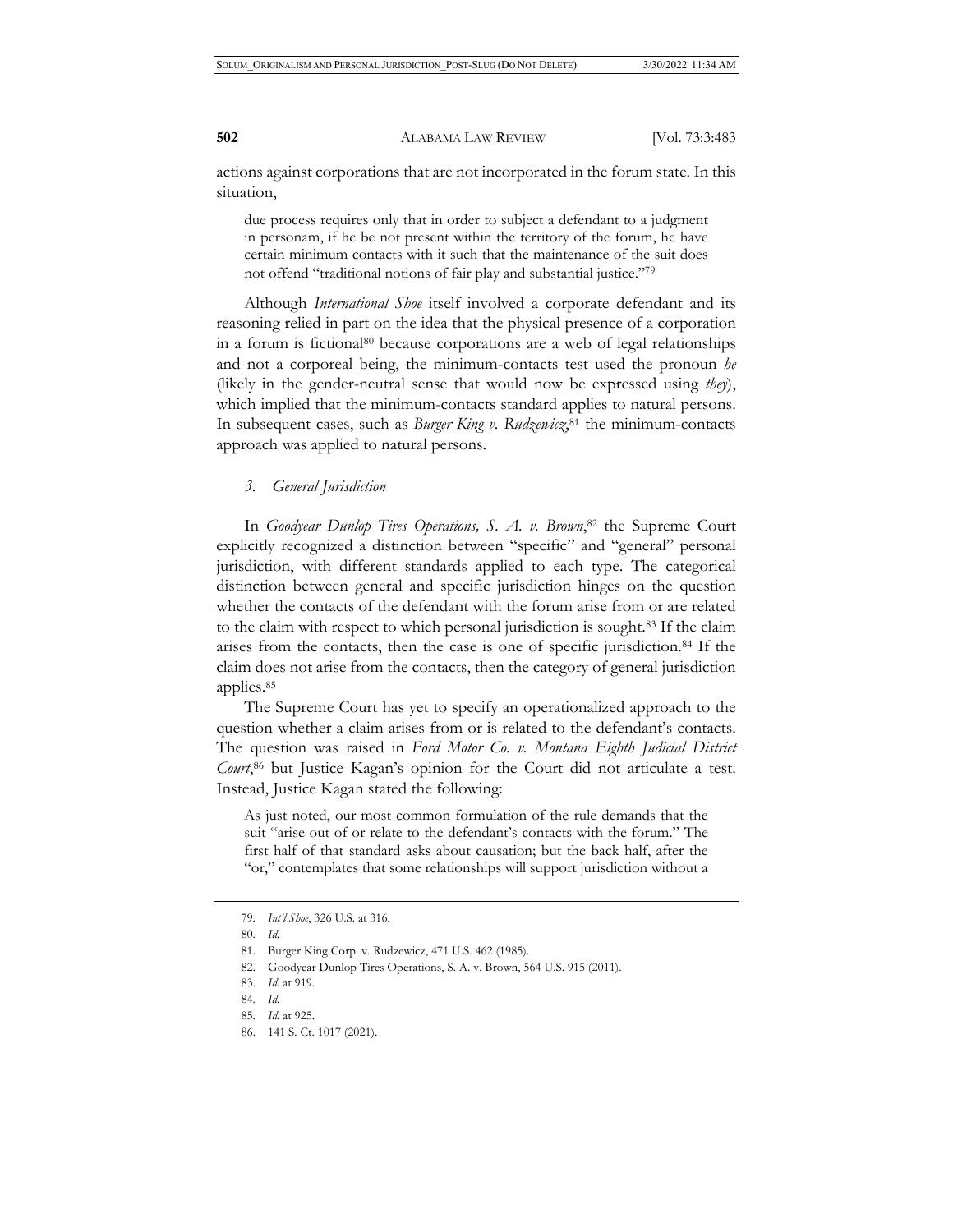causal showing. That does not mean anything goes. In the sphere of specific jurisdiction, the phrase "relate to" incorporates real limits, as it must to adequately protect defendants foreign to a forum. But again, we have never framed the specific jurisdiction inquiry as always requiring proof of causation—*i.e.*, proof that the plaintiff's claim came about because of the defendant's in-state conduct.87

What kind of relationship is sufficient under the "relate to" branch of the test? Justice Kagan does not provide a test, but instead notes that on the facts of *Ford Motor Company* and similar cases, the contacts do qualify:

Now turn to how all this Montana- and Minnesota-based conduct relates to the claims in these cases, brought by state residents in Montana's and Minnesota's courts. Each plaintiff's suit, of course, arises from a car accident in one of those States. In each complaint, the resident-plaintiff alleges that a defective Ford vehicle—an Explorer in one, a Crown Victoria in the other caused the crash and resulting harm. And as just described, Ford had advertised, sold, and serviced those two car models in both States for many years. (Contrast a case, which we do not address, in which Ford marketed the models in only a different State or region.) In other words, Ford had systematically served a market in Montana and Minnesota for the very vehicles that the plaintiffs allege malfunctioned and injured them in those States. So there is a strong "relationship among the defendant, the forum, and the litigation"—the "essential foundation" of specific jurisdiction. That is why this Court has used this exact fact pattern (a resident-plaintiff sues a global car company, extensively serving the state market in a vehicle, for an in-state accident) as an illustration—even a paradigm example—of how specific jurisdiction works.88

So, we know that in cases like *Ford Motor Company*, the contacts do bear a sufficient relationship to the claim, but we do not know how cases' salient facts that are meaningfully different would be treated.

If the claim arises from or relates to the contacts, we test for specific jurisdiction; otherwise, we test for general jurisdiction. The test for general jurisdiction is more exacting; the test for specific jurisdiction is easier to satisfy. Early cases indicated that the test for general jurisdiction was "continuous and systematic contacts."89 This approach was articulated by the Supreme Court in *Helicopteros Nacionales de Colombia, S. A. v. Hall*, 90 but in *Goodyear* and subsequent cases, the Supreme Court articulated an even more demanding "at home" test for general jurisdiction over corporations.91 A corporation is at home in the

<sup>87.</sup> *Id.* at 1026.

<sup>88.</sup> *Id.* at 1028 (citation omitted) (quoting Helicopteros Nacionales de Colombia, S. A. v. Hall, 466 U.S. 408, 414 (1984)).

<sup>89.</sup> Burnham v. Superior Ct. of Cal., 495 U.S. 604, 610 n.1 (1990) (plurality opinion).

<sup>90.</sup> *Hall*, 466 U.S. at 416.

<sup>91.</sup> Goodyear Dunlop Tires Operations, S. A. v. Brown, 564 U.S. 915, 919 (2011).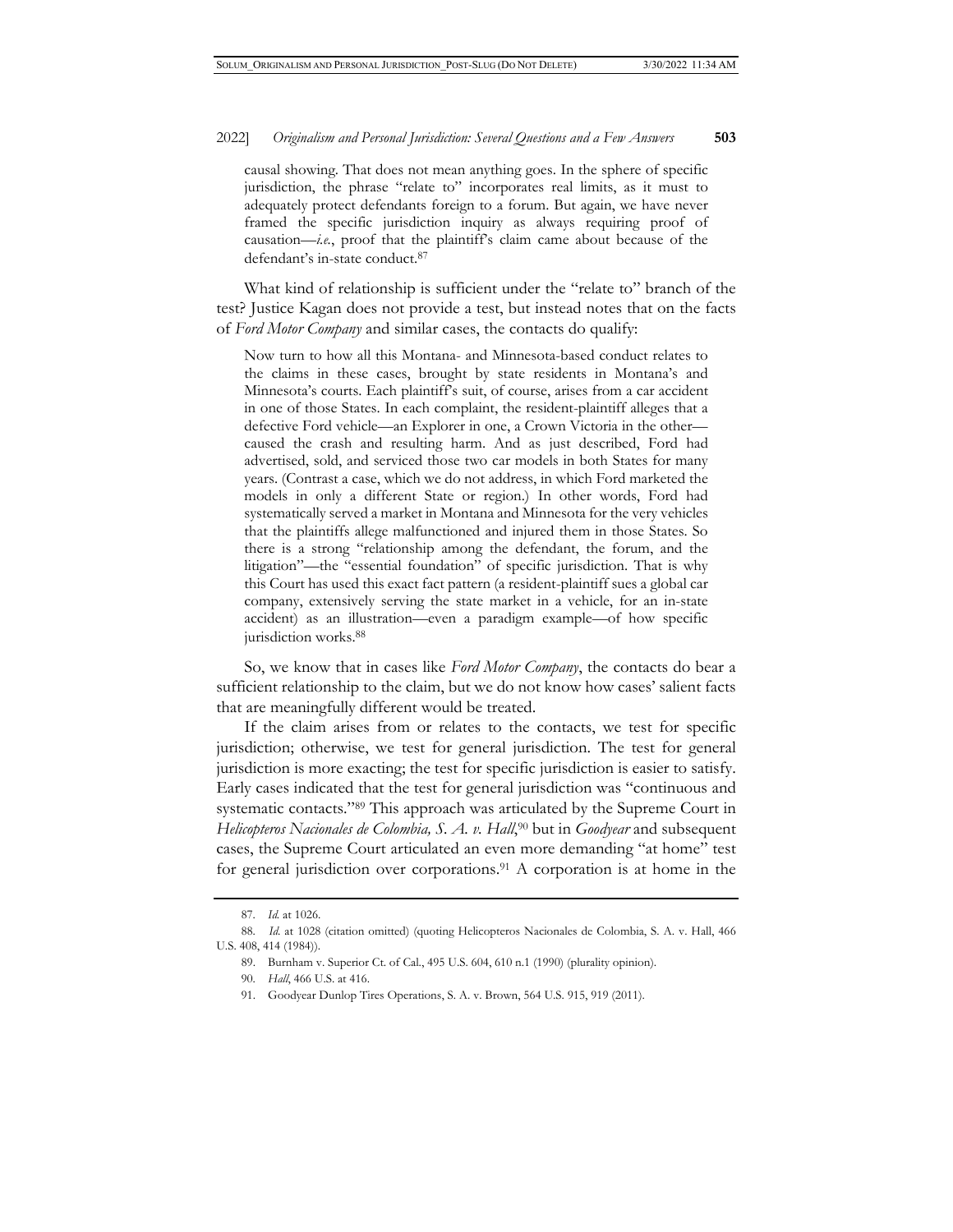state in which it is incorporated and the state in which it has its principal place of business.92 The Supreme Court has not decided a case involving general jurisdiction over a natural person. In such a case, it is possible that the at home approach would limit general jurisdiction to the state in which the defendant maintains a domicile (residence, plus intent to remain indefinitely), but reversion to the more abstract "systematic and continuous contacts" approach is also possible.

## *4. Specific Jurisdiction*

The test for specific jurisdiction involves two steps: (1) a minimumcontacts threshold test and (2) a balancing test for fairness. Thus, the plaintiff must first establish that the defendant has the requisite threshold level of minimum contacts with the forum. Irrespective of the nature of the claim, the threshold is crossed if the defendant's conduct constituted "purposeful availment" of the benefits and protections of the forum's laws.93 If the claim is for an intentional tort, then the minimum-contacts test is satisfied if the defendant targeted the plaintiff in the forum jurisdiction.<sup>94</sup> In products liability cases, the Supreme Court has yet to define the standard. In *J. McIntyre Machinery, Ltd. v. Nicastro*, 95 Justice Kennedy expressed the view that purposeful availment is required,96 but Justice Breyer indicated that "regular and anticipated flow" of the product into the forum jurisdiction where it caused injury would be sufficient.97

The second step in the test for specific jurisdiction puts the burden of persuasion on the defendant to establish that the assertion of personal jurisdiction would be unfair in light of a five-factor balancing test:

A court must consider the burden on the defendant, the interests of the forum State, and the plaintiff's interest in obtaining relief. It must also weigh in its determination "the interstate judicial system's interest in obtaining the most efficient resolution of controversies; and the shared interest of the several States in furthering fundamental substantive social policies."98

Thus, the general framework under *International Shoe* and its progeny distinguishes specific and general jurisdiction. It is not clear, however, that this framework applies to all assertions of personal jurisdiction. This is true, even in

<sup>92.</sup> Daimler AG v. Bauman, 571 U.S. 117, 136–37 (2014).

<sup>93.</sup> Burger King Corp. v. Rudzewicz, 471 U.S. 462, 475 (1985).

<sup>94.</sup> Calder v. Jones, 465 U.S. 783, 789–90 (1984).

<sup>95. 564</sup> U.S. 873 (2011).

<sup>96.</sup> *Id.* at 880.

<sup>97.</sup> *Id.* at 889 (Breyer, J., concurring).

<sup>98.</sup> Asahi Metal Indus. Co. v. Superior Ct. of Cal., 480 U.S. 102, 113 (1987) (quoting World-Wide Volkswagen Corp. v. Woodson, 444 U.S. 286, 288 (1980)).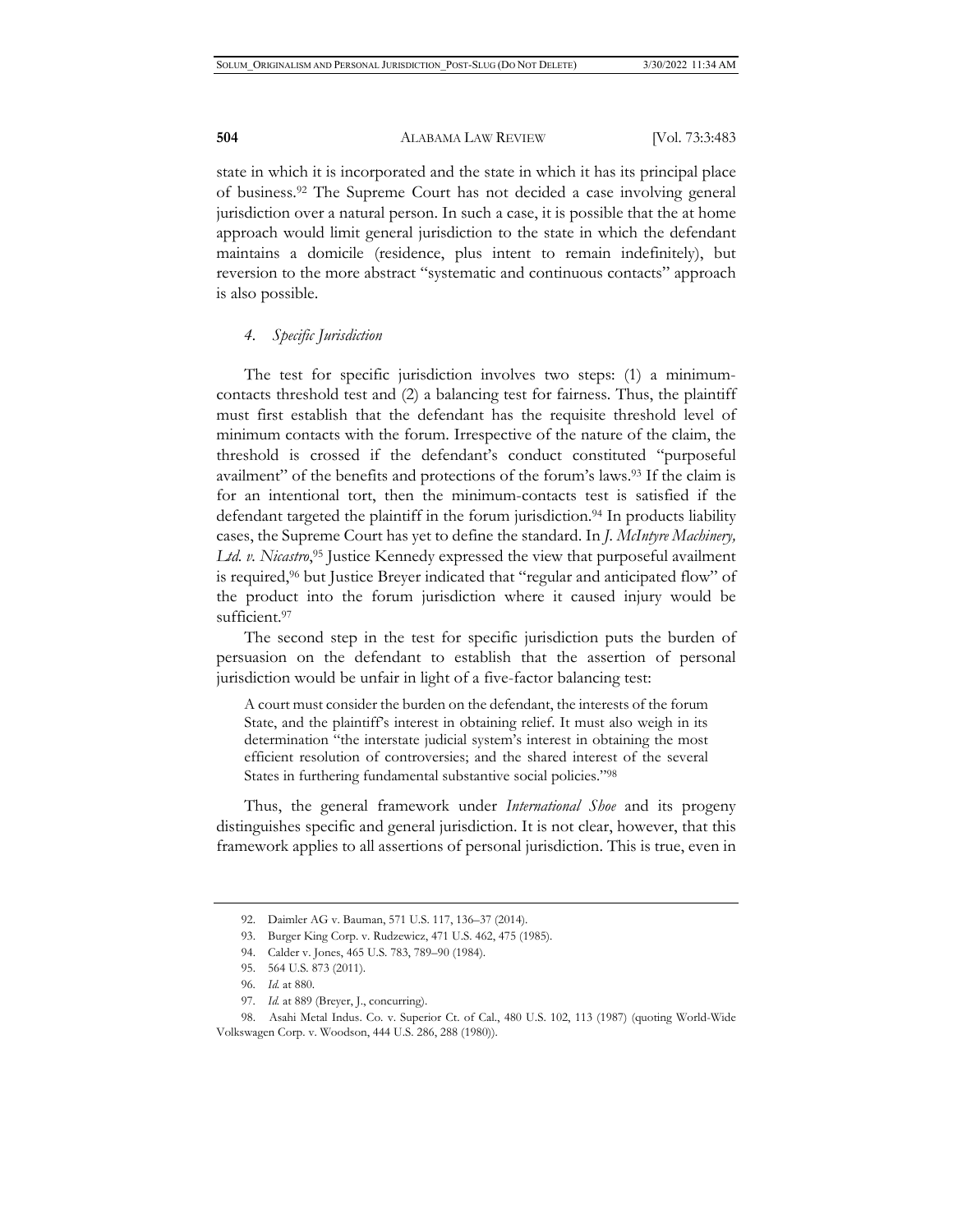in personam actions. In *Burnham v. Superior Court*, 99 the Supreme Court considered a case in which California asserted personal jurisdiction based on service of process on a defendant who was temporarily present in the state. Again, the Court was unable to agree on the applicable legal norm. Justice Scalia took the position that transitory presence and service of process in the forum was sufficient.100 Justice Brennan argued that the *International Shoe* minimumcontacts test must be satisfied.101 Because neither position gained the assent of a majority, the content of the legal norm applicable to service of process based on transitory physical presence of the defendant in the forum in in personam actions remains uncertain.

Likewise, the extent to which *International Shoe*'s minimum-contacts approach governs in rem and quasi in rem actions is not yet clear. *Shaffer v. Heitner* held that *International Shoe*'s minimum-contacts test applies in a quasi in rem action based on the attachment of intangible property deemed to be located in the forum state,102 but the Supreme Court has not yet addressed the applicability of *International Shoe* to in rem actions or to quasi in rem actions in which tangible property is located in the forum.

*5. The Big Picture* 

As should now be clear, the state of existing law is both complex and uncertain. The following four-step procedure offers a big-picture summary of the current state of the law:

Step One: Categorize the action as in personam, in rem, or quasi in rem. Step Two: In Personam Actions: If the action is in personam, then apply the following test.

A: If the defendant is a natural person and was served while physically present in the forum jurisdiction, then there are two approaches.

1: Under the *Pennoyer* approach, the action is proper.

2: Under the *Shaffer* approach, go to substep B and apply the legal norms for personal jurisdiction developed by *International Shoe* and subsequent decisions.103

B: Otherwise, does the claim arise from, or relate to, the contacts of the defendant with the forum:

<sup>99. 495</sup> U.S. 604, 607 (1990) (plurality opinion).

<sup>100.</sup> *Id.* at 611.

<sup>101.</sup> *Id.* at 630–31 (Brennan, J., concurring).

<sup>102. 433</sup> U.S. 186, 196 (1977).

<sup>103.</sup> The question whether *International Shoe* or *Pennoyer* governs in personam actions in which the defendant is physically present is an open question of law given the lack of a majority opinion in *Burnham*.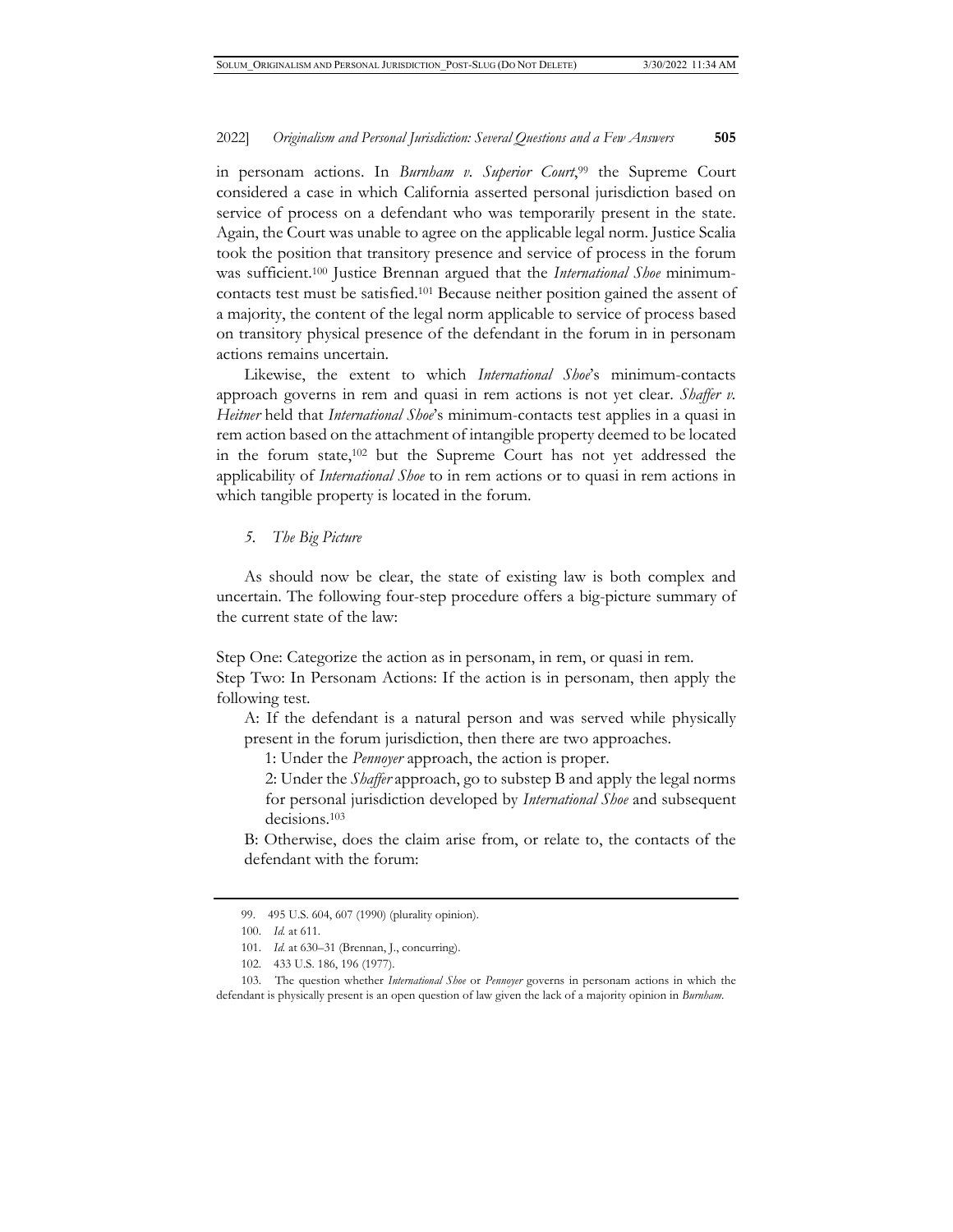1: General Jurisdiction: If the claim neither arises from nor relates to the contacts, then apply the test for general jurisdiction. To do so, categorize the defendant:

a: Corporations: If the defendant is a corporation, then apply the at home test. If the corporation is incorporated in or has its principal place of business in the forum jurisdiction, then personal jurisdiction is proper. Otherwise, personal jurisdiction is improper.

b: Natural Persons: If the defendant is a natural person, then there is an open question of law. Possible tests include (1) systematic and continuous contacts; or (2) at home (domicile).

2: Specific Jurisdiction: If the case does arise from or is related to the contacts, then apply the test for specific jurisdiction.

a: Minimum Contacts Threshold Test: Has the plaintiff met its burden to establish that the defendant has the requisite level of minimum contacts with the forum jurisdiction? Categorize the claim and apply the test:

i. All Actions: If the defendant's contacts with the forum jurisdiction constitute purposeful availment of the benefits and protections of the forum state's laws, then proceed to the balancing test.

ii. Intentional Tort Actions: If the plaintiff's claim is for an intentional tort and the defendant targeted the plaintiff in the forum jurisdiction, then proceed to the balancing test.

iii. Products Liability Actions: If the plaintiff's claim is for products liability, then there is an open question of law regarding the applicable minimum contacts threshold test.

b: Balancing Test for Fairness: If the minimum contacts threshold is met, then the defendant has the burden to establish that assertional jurisdiction would be unfair in light of five factors: (1) the burden on the defendant, (2) the interest of the forum in the dispute, (3) the interest of the plaintiff in the case being heard by the forum, (4) judicial efficiency and economy, and (5) substantive policy concerns.104 If the defendant establishes that the assertion of personal jurisdiction would be unfair, then it is improper. If the defendant does not meet its burden, then personal jurisdiction is proper.

Step Three: Quasi in Rem Actions. If the action is quasi in rem, then determine whether the attached property is corporeal or incorporeal:

A: Incorporeal Property: If the attached property is incorporeal, then go to Step Two. Apply the *International Shoe* test as elaborated in subsequent decisions.

<sup>104.</sup> Asahi Metal Indus. Co. v. Superior Ct. of Cal., 480 U.S. 102, 113 (1987).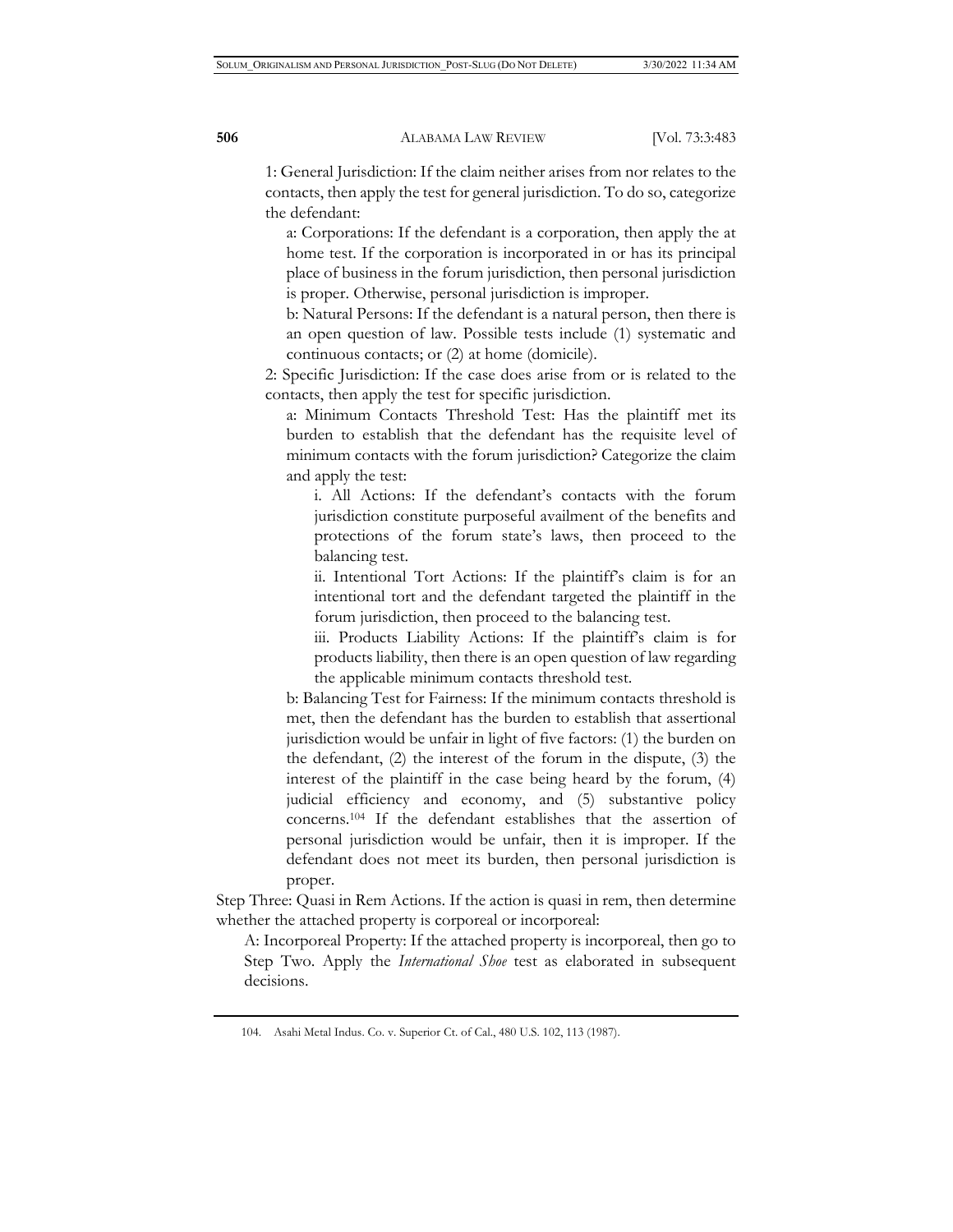B: Corporeal Property: If the attached property is corporeal, then there is an open question of law. Under the *Pennoyer* approach, jurisdiction is proper if the property is located in the forum jurisdiction and was attached at the outset of the action. Under the *Shaffer* approach, go to Step Two and apply the *International Shoe* test as elaborated in subsequent decisions.

Step Four: In Rem Actions. If the action is in rem, there is an open question of law. Under the *Pennoyer* approach, jurisdiction is proper if the property is located in the forum jurisdiction. Under the *Shaffer* approach, go to Step Two and apply the *International Shoe* test as elaborated in subsequent decisions.

\* \* \*

This four-step model of the constitutional status quo simplifies an even more complex reality. On the ground, the constitutional status quo is complexified by the hierarchical organization of the thirteen circuits of the United States Courts of Appeal. Each circuit has its own constitutional law of personal jurisdiction. That law is the product of hundreds of decisions by individual three-judge panels and some en banc decisions of the entire circuit. Questions that are open at the Supreme Court level may be governed by wellestablished circuit law, but that law may differ from circuit to circuit. Each circuit develops its own interpretation of Supreme Court decisions, and over time circuit law may modify, alter, or distort the decisions of the Supreme Court. Moreover, the four-step model simplifies Supreme Court precedent, which in reality contains tensions and inconsistencies that the four-step model ignores.

Moreover, the four-step model simplifies the constitutional status quo in another, more profound way. The four-step model represents a snapshot of constitutional personal jurisdiction doctrine—as it existed at the time this Article was written. But as the narrative presented above demonstrates, the reality is that the doctrine is unstable, with major shifts occurring on a regular basis. Of course, this is to be expected. Living Constitutionalism, the approach to constitutional interpretation that grounds *International Shoe*, rejects the rule of law values of certainty, stability, and predictability as hard constraints on the development of constitutional law; the whole point of a living constitution is that it morphs in response to changing circumstances and values.

#### *B. Living Constitutionalism and Personal Jurisdiction*

How do the various theories of the Due Process of Law Clause fare from a living constitutionalist perspective? This question cannot be answered generically because there are many distinct forms of Living Constitutionalism, each with its own approach to constitutional interpretation and construction.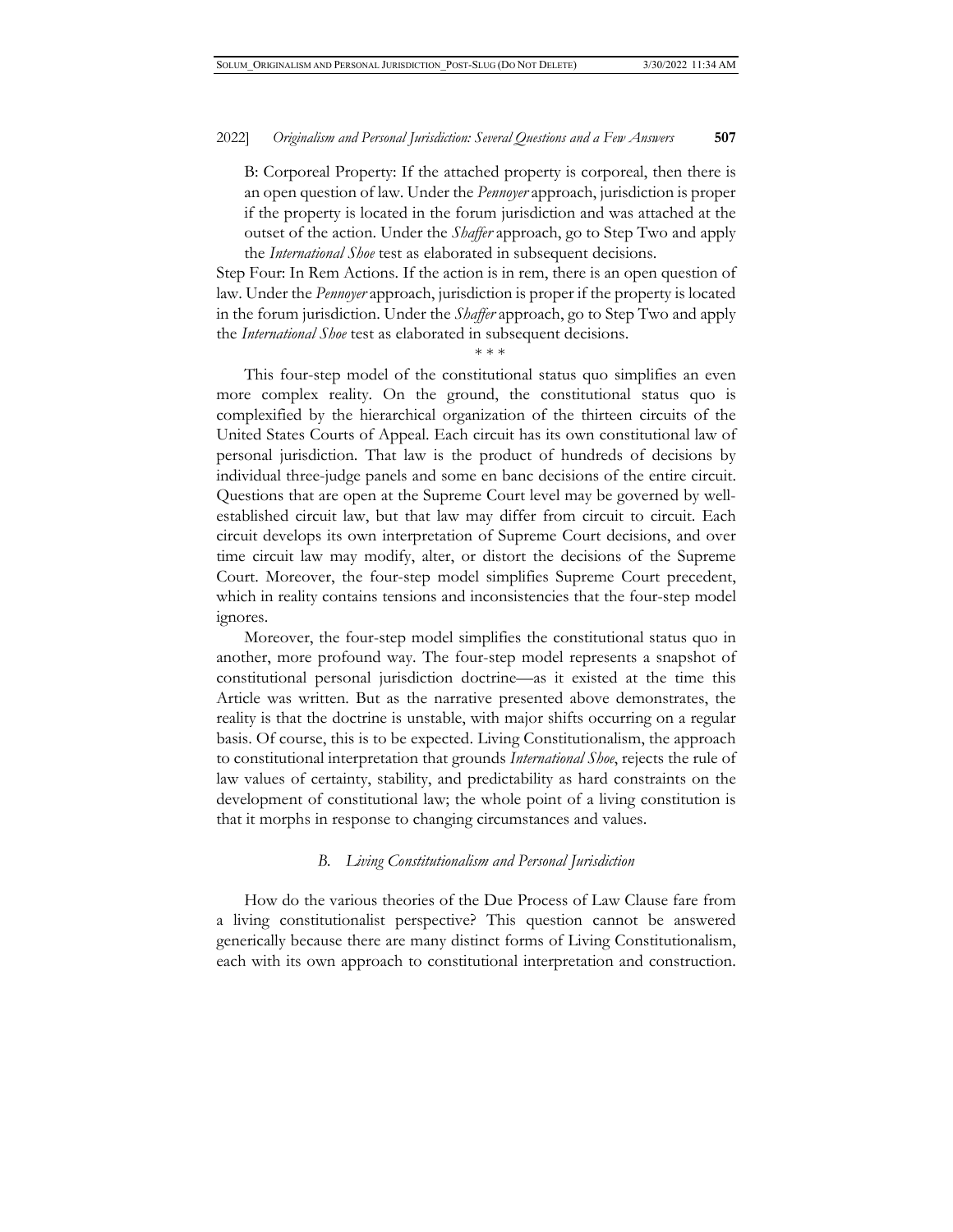Instead, we examine five approaches selected for their importance. We begin with a short preview provided by the following five stipulated definitions:<sup>105</sup>

*Constitutional Pluralism*: the legal content of constitutional doctrine should be determined by the employment of multiple modalities of constitutional argument, such as (1) the constitutional text, (2) historical practice, (3) precedent, (4) constitutional values, and (5) institutional capabilities.106

*Common Law Constitutionalism*: the legal content of constitutional doctrine should be determined by a process of case-by-case decisionmaking employing the common-law method.107

*Moral Readings Theory*: the legal content of constitutional doctrine should be determined by the moral theory that best fits and justifies the law as a whole.108

*Representation Reinforcement Thayerianism*: courts should refrain from engaging in judicial review except in cases in which judicial intervention is required to protect democratic processes (e.g., voting rights and political speech).109

*Social Justice Constitutionalism*: courts should engage in case-by-case decision-making so as to best advance the goals of (1) substantive political and economic equality, (2) inclusion of oppressed groups, communities, and persons, and environmental sustainability. In so doing, courts should defer to the knowledge and perspectives of

<sup>105.</sup> Because these are stipulated definitions, we are not claiming that they accurately represent or fully capture the views of particular authors. The citations that follow identify some (but not all) of the authors and works that inspired the definitions but do not provide "support" for the proposition expressed by the definitions.

<sup>106.</sup> Our definition of Constitutional Pluralism is inspired by PHILIP BOBBITT, CONSTITUTIONAL INTERPRETATION 12–13 (1991). It has also been influenced by several other authors. *See* Stephen M. Griffin, *Pluralism in Constitutional Interpretation*, 72 TEX. L. REV. 1753, 1753 (1994) ("Pluralistic theories of constitutional interpretation hold that there are multiple legitimate methods of interpreting the Constitution."); Mitchell N. Berman & Kevin Toh, *Pluralistic Nonoriginalism and the Combinability Problem*, 91 TEX. L. REV. 1739 (2013); Richard H. Fallon Jr., *A Constructivist Coherence Theory of Constitutional Interpretation*, 100 HARV. L. REV. 1189 (1987).

<sup>107.</sup> Our definition of Common Law Constitutionalism is inspired by David A. Strauss, *Foreword: Does the Constitution Mean What It Says?*, 129 HARV. L. REV. 1, 4–5 (2015) and DAVID A. STRAUSS, THE LIVING CONSTITUTION (2010).

<sup>108.</sup> Our definition of Moral Readings Theory is inspired by Ronald Dworkin, *supra* note 15 and James E. Fleming, *Fidelity, Change, and the Good Constitution*, 62 AM. J. COMPAR. L. 515, 515 (2014).

<sup>109.</sup> Our definition of Representation Reinforcement Thayerianism is inspired by JOHN HART ELY, DEMOCRACY AND DISTRUST: A THEORY OF JUDICIAL REVIEW (1980).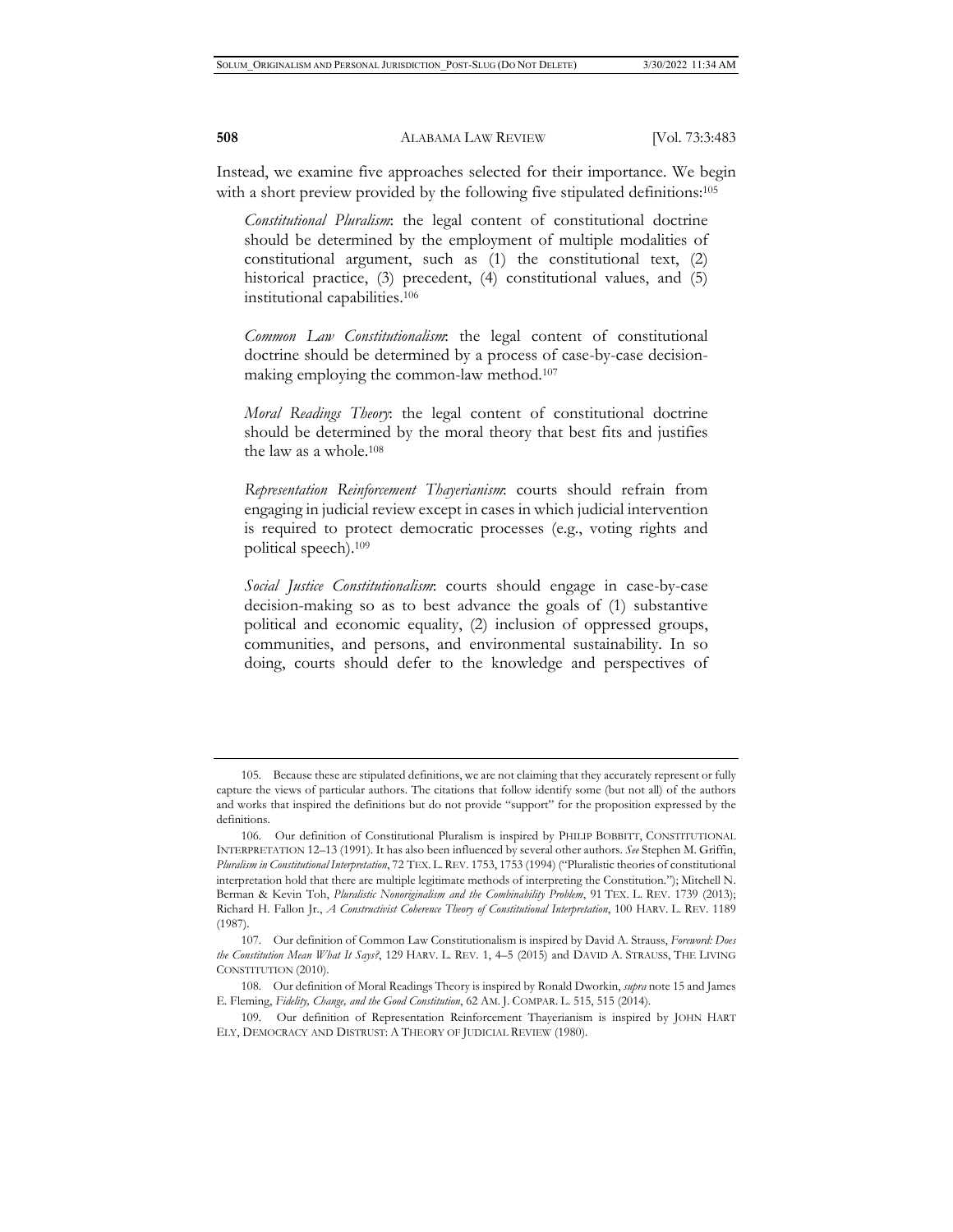oppressed groups regarding the circumstances of injustice, the value of equality, and the means by which social justice can be achieved.110

This list is far from exhaustive,<sup>111</sup> and each of the theories on the list has variants and siblings.112 Moreover, these simple definitions elide important questions, including the role of vertical and horizontal stare decisis and many other matters.

Importantly, these theories differ radically from each other. Representation Reinforcement Thayerianism is in many ways the polar opposite of Common Law Constitutionalism; the former theory rejects judicial review, whereas the latter embraces it wholeheartedly. Both the Moral Readings Theory and Common Law Constitutionalism make the Supreme Court the ultimate source of constitutional law, but the kind of interstitial policy-driven lawmaking advocated by common law constitutionalists is an entirely different beast than the method of moral philosophy proposed by moral readers. The first four theories represent themselves as "neutral" in the sense that they do not commit to a particular political ideology,113 but Social Justice Constitutionalism completely rejects the idea that constitutional theory should be neutral as between different comprehensive moral and religious conceptions of the good and embraces instead that constitutional law should advance a particular political ideology (social justice) and reject the moral, religious, and philosophical views of many, if not most, citizens and other members of the American political community.

<sup>110.</sup> The phrase "Social Justice Constitutionalism" is not currently in use, but the ideas expressed in the stipulated definition are certainly "in the air." I use the phrase "Social Justice Constitutionalism" rather than "Progressive Constitutionalism" to distinguish the view discussed in text from other theories that march under the Progressive Constitutionalist banner. *See, e.g.*, Marc Spindelman, *Toward A Progressive Perspective on Justice Ginsburg's Constitution*, 70 OHIO ST. L.J. 1115, 1115–16 (2009) ("Many flavored, the version [of Progressive Constitutionalism] I have in mind . . . maintains that progressive politics—and the freedoms towards which they aim—would stand a better chance of success than they presently do if the Supreme Court were to stand back and give the political processes their head."); Mark Tushnet, *What Is Constitutional About Progressive Constitutionalism?*, WIDENER L. SYMP. J. 19, 20 (1999) ("Progressive scholars have begun to claim that progressive constitutionalism should *not* be associated with the courts."). For a different take, see Alex Gourevitch, *The Contradictions of Progressive Constitutionalism*, 72 OHIO ST. L.J. 1159, 1161 (2011) ("[P]rogressive constitutionalism is more than just a form of popular constitutionalism. Progressive politics is the activity by which those currently denied their equal liberties (e.g., civil rights, economic opportunities, political powers) organize themselves and exercise their political agency to transform society.").

<sup>111.</sup> For a more complete list, see Lawrence B. Solum, *Themes from Fallon on Constitutional Theory*, 18 GEO. J.L. & PUB. POL'Y 287, 298–300 (2020). In addition to the five forms of living constitutionalism listed in text are the following: (6) Popular Constitutionalism, (7) Extranational Constitutionalism, (8) the Multiple Meanings Theory, (9) the Superlegislature Theory, (10) Constitutional Antitheory, and (11) Constitutional Rejectionism. *See id.*

<sup>112.</sup> For example, Thayerianism has two other variants, one that holds Congress should itself be constrained by the constitutional text and another that rejects such constraint. *See id.* at 299.

<sup>113.</sup> Whether these theories are neutral and whether neutrality is possible are big questions that are beyond the scope of this Article.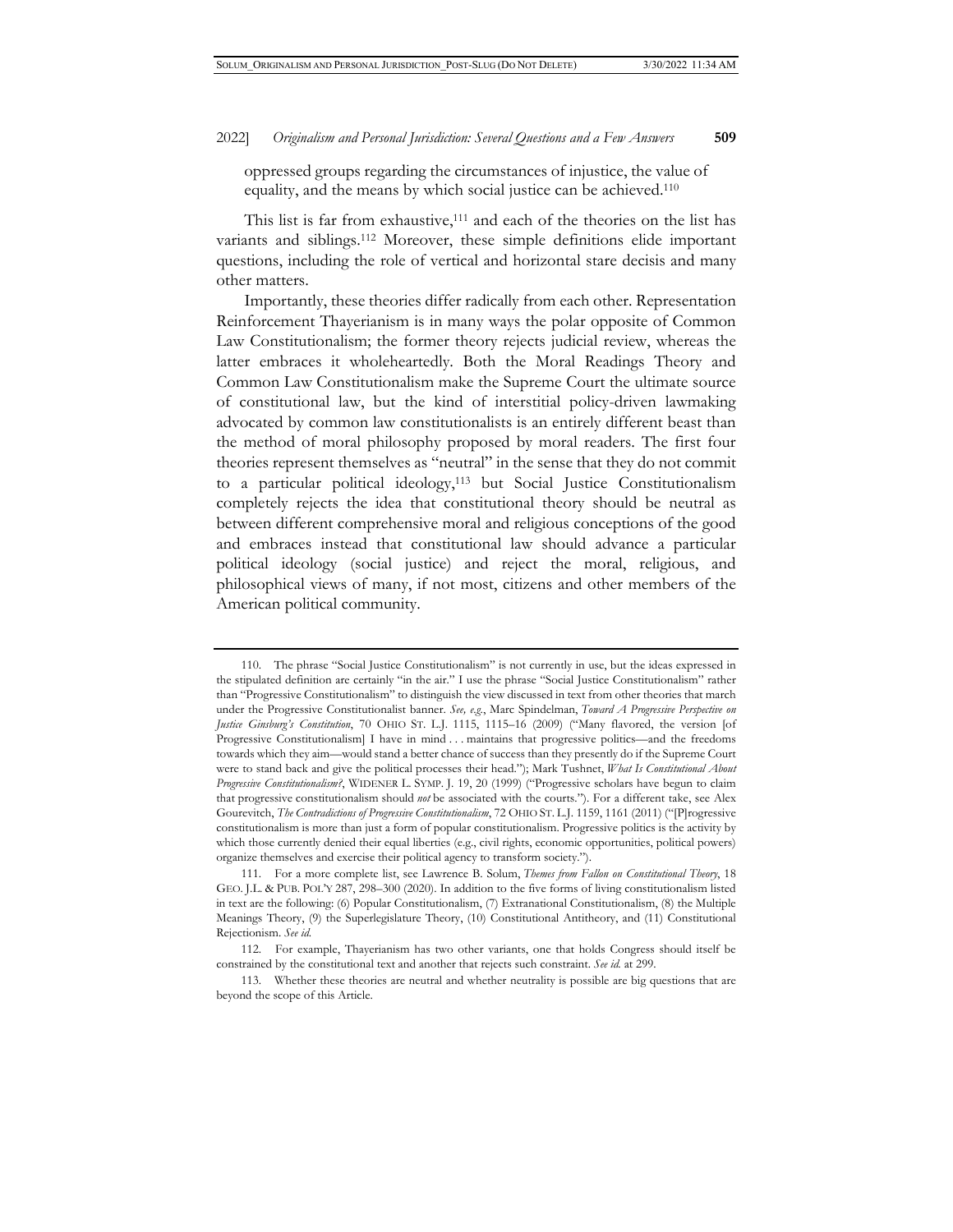The radical diversity of living constitutionalist approaches suggests an important methodological principle for thinking about originalism and living constitutionalism, both at the meta-level and in the context of personal jurisdiction issues.114 When we discuss whether the constitutional law of personal jurisdiction should be constrained by the original public meaning of the constitutional text, we need to ask a further question: what is the alternative to originalism as a theory of constitutional interpretation? The answer to that question cannot be "generic living constitutionalism" because there is no such thing. The only way to produce clarity in theoretical discussions about the comparative merits of originalism and living constitutionalism is to use the method of "pairwise comparison."115 That is, we need to compare a specific version of originalism (e.g., PMO) with a specific form of living constitutionalism (e.g., Constitutional Pluralism).

So, how would each of these theories handle interpretation and construction of the Due Process of Law Clause in the context of the constitutional law of personal jurisdiction?

#### *1. Constitutional Pluralism*

Begin with Constitutional Pluralism, the theory that holds that constitutional doctrine is and should be the outcome of a complex argumentative practice that employs multiple modalities of constitutional argumentation. Recall that Constitutional Pluralism allows consideration of (1) text, (2) historical practice, (3) precedent, (4) constitutional values, and (5) institutional capabilities.116 There is no hierarchy of the modalities. Conflicts are resolved within the practice of constitutional argument itself on a case-by-case or issue-by-issue basis. Constitutional pluralism allows for the inclusion of original meaning via the textualist modality, but it denies the Constraint Principle. With respect to some issues, the constitutional text might be decisive. But on other issues, constitutional values or historical practice might trump the constitutional text.

Because of the extraordinary flexibility of Constitutional Pluralism, it can yield a wide range of outcomes for the constitutional doctrines governing personal jurisdiction. On the one hand, a constitutional pluralist could support the *International Shoe* approach, arguing that the constitutional value of procedural fairness is decisive and that *International Shoe* is now supported by precedent and historical practice (in the form of the many long-arm statutes

<sup>114.</sup> For the distinction between "meta-level questions" and "issue-level questions," see Lawrence Solum, *Legal Theory Lexicon 096: Issue-Level and Meta-Level Questions*, LEGAL THEORY LEXICON (Oct. 11, 2020), https://lsolum.typepad.com/legal\_theory\_lexicon/2020/10/legal-theory-lexicon-096-issue-level-and-metalevel-questions.html.

<sup>115.</sup> *See* Solum, *supra* note 111, at 302; Solum, *supra* note 7, at 1292.

<sup>116.</sup> *See supra* note 106 and accompanying text.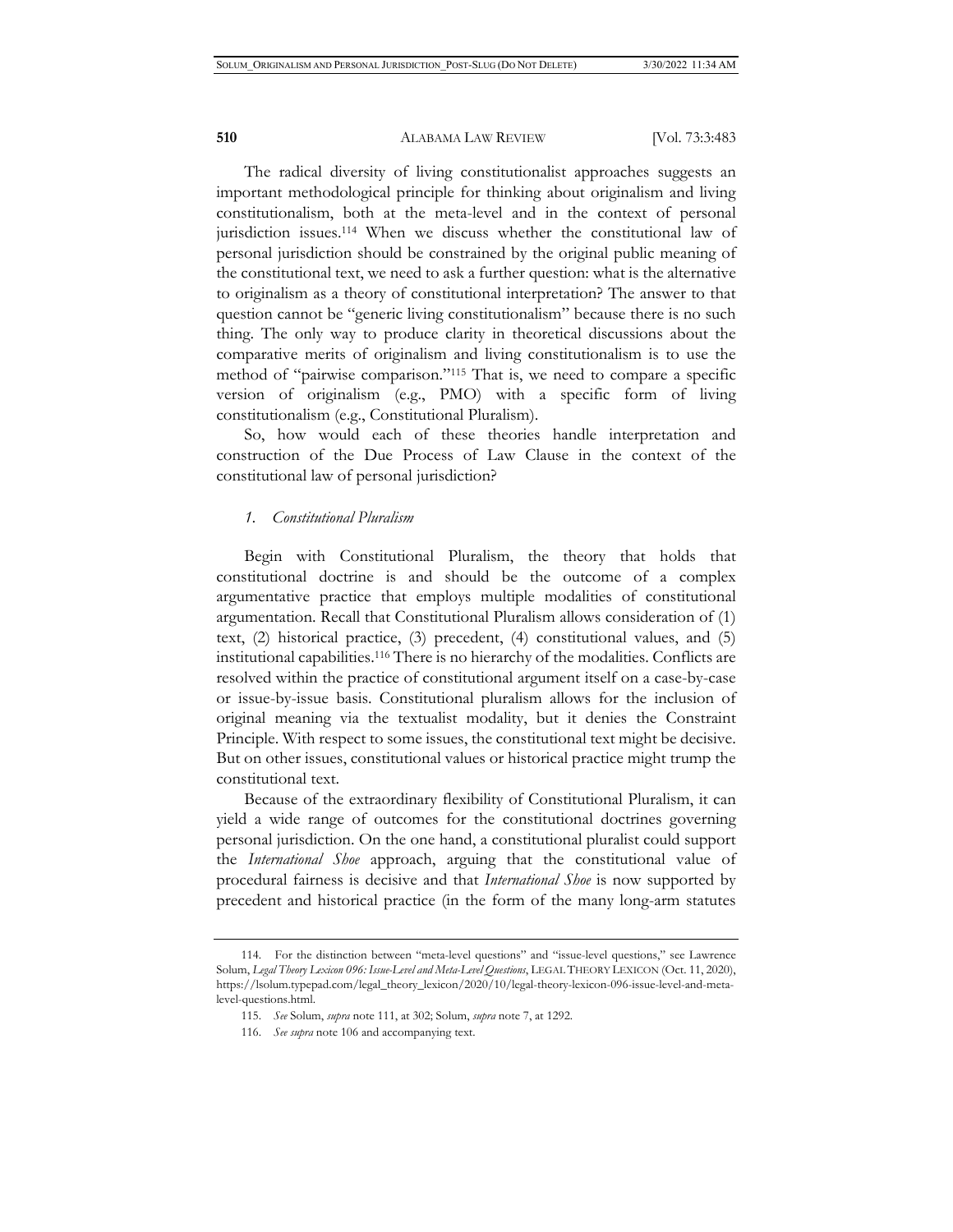that have been modified to conform to the minimum-contacts, fair-play-andsubstantial-justice standard).117 On the other hand, a constitutional pluralist could support the return to the original meaning of the clause on the ground that the original meaning of "due process of law" is clear and that the *International Shoe* approach has proved to be unworkable in practice as the Supreme Court has added layer upon layer of doctrine, creating a baroquely complex rule structure. Constitutional pluralists could support the liberalization of personal jurisdiction doctrine or a more restrictive approach.

## *2. Common Law Constitutionalism*

Common law constitutionalism holds that constitutional law is and ought to be the product of a common law process of judicial decision-making,118 but this approach does not embrace a rigid doctrine of stare decisis. Like a common law court, the Supreme Court can and sometimes should overrule, confine, or modify the legal norms that appear in its own prior decisions.119 Common law constitutionalism favors case-by-case constitutional adjudication driven by the principles and values that can be derived implicitly and explicitly from the prior decisions of the Supreme Court. Contemporary personal jurisdiction doctrine is the result of a case-by-case process that has built a baroquely complex doctrinal structure, one step at a time.120 The status quo is consistent with common law constitutionalism, precisely because the Supreme Court's approach has employed the common law method of interstitial lawmaking. But this does not imply that current doctrine is required by this theory. Because common law constitutionalism permits incremental revisions in constitutional doctrine to accumulate over time, it is consistent with many different approaches to personal jurisdiction. The *Pennoyer* framework itself was articulated through a common law method of case-by-case adjudication.

<sup>117.</sup> *See infra* notes 208–11 and accompanying text.

<sup>118.</sup> *See* Solum, *supra* note 111, at 298.

<sup>119.</sup> For example, David Strauss, the leading proponent of common law constitutionalism, says: [P]rovisions of the text of the Constitution are, to a first approximation, treated in more or less the same way as precedents in a common law system. The effect of constitutional provisions is not fixed at their adoption—or, for that matter, at any other time. Instead, like precedents, provisions are expanded, limited, qualified, reconceived, relegated to the background, or all-butignored, depending on what comes afterward—on subsequent decisions and on judgments about the direction in which the law should develop.

David A. Strauss, *Foreword: Does the Constitution Mean What It Says?*, 129 HARV. L. REV. 1, 4–5 (2015); *see also* Lawrence B. Solum, *Surprising Originalism: The Regula Lecture*, 9 CONLAWNOW 235, 276 n.129 (2018) (noting that Strauss's article makes no mention of the doctrine of stare decisis).

<sup>120.</sup> *See supra* Part III.A.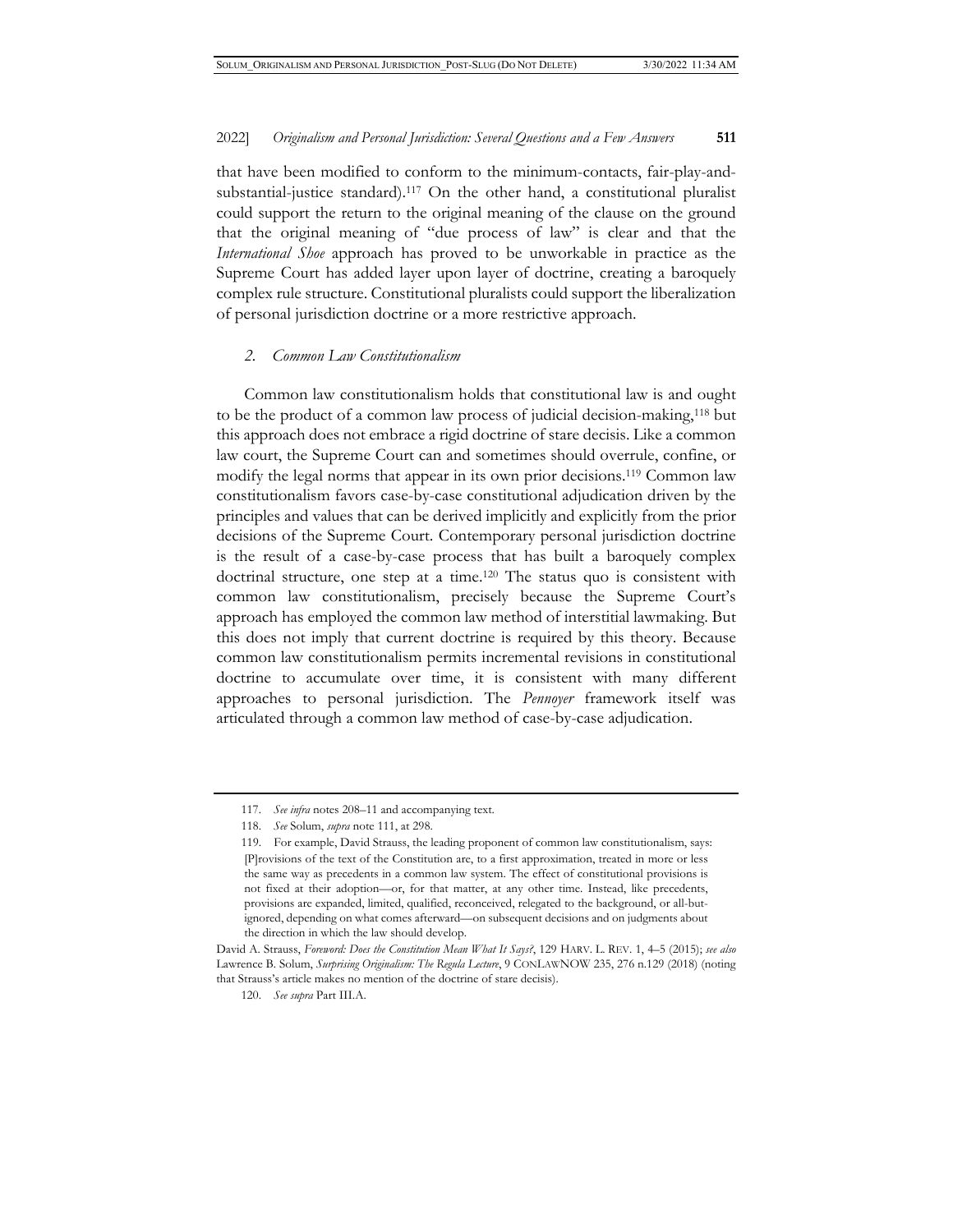## *3. Moral Readings Theory*

The Moral Readings Theory requires judges to articulate those constitutional norms governing personal jurisdiction that best fit and justify the law as a whole.121 In theory, this approach relies on objective moral truths, but in practice, judges must rely on their own moral beliefs. This means that different judges and Justices will adopt different moral readings of the Due Process Clauses, leading to radically different personal jurisdiction doctrines depending on the composition of the Supreme Court. This divergence can be illustrated by the disagreement between Justice White and Justice Brennan in *World-Wide Volkswagen Corp. v. Woodson*. 122

Justice White's opinion for the Court can be reconstructed as based on the constitutional value of federalism. Thus, Justice White could have argued that the morally best reading of the Constitution must account for the fact that our constitutional system recognizes the independence and sovereignty of the states:

[T]he Framers also intended that the States retain many essential attributes of sovereignty, including, in particular, the sovereign power to try causes in their courts. The sovereignty of each State, in turn, implied a limitation on the sovereignty of all of its sister States—a limitation express or implicit in both the original scheme of the Constitution and the Fourteenth Amendment.123

On this moral reading, the minimum-contacts threshold test serves the constitutional value of federalism. Because defendants lacked such contacts, they could not be subjected to personal jurisdiction in the forum state, Oklahoma.124

Justice Brennan's dissenting opinion can be reconstructed as a different moral reading of our constitutional history. On Justice Brennan's account, the moral justification for Due Process limits on personal jurisdiction is fairness, not federalism:

The Court's opinions focus tightly on the existence of contacts between the forum and the defendant. In so doing, they accord too little weight to the strength of the forum State's interest in the case and fail to explore whether there would be any actual inconvenience to the defendant. The essential inquiry in locating the constitutional limits on state-court jurisdiction over absent defendants is whether the particular exercise of jurisdiction offends "traditional notions of fair play and substantial justice." The clear focus in *International Shoe* was on fairness and reasonableness.... The existence of

<sup>121.</sup> *See* DWORKIN, *supra* note 15.

<sup>122. 444</sup> U.S. 286 (1980).

<sup>123.</sup> *Id.* at 293.

<sup>124.</sup> *Id.* at 295–99.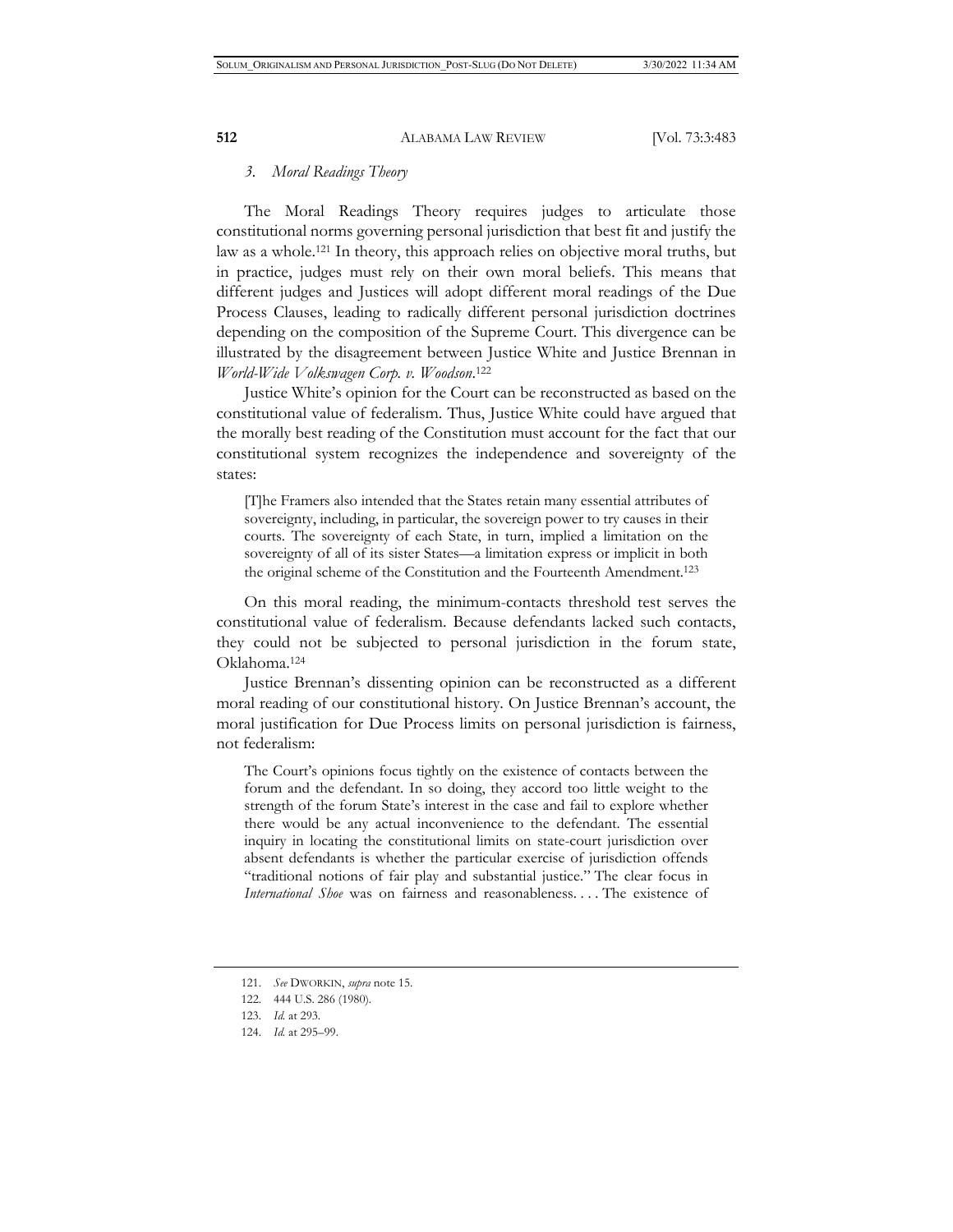contacts, so long as there were some, was merely one way of giving content to the determination of fairness and reasonableness.125

As a practical matter, both Justice White and Justice Brennan were required by the Moral Readings Theory to rely on their own answers to the question as to which moral reading provides the best justification for the Court's personal jurisdiction jurisprudence. Because different judges have different moral beliefs, they will have different perspectives on this question.

#### *4. Representation-Reinforcement Thayerianism*

Representation-Reinforcement Thayerianism counsels the courts to avoid the invalidation of democratically enacted legislation unless judicial review is required to preserve democratic processes.126 As applied to personal jurisdiction, the implications of this theory are clear and simple. Congress and state legislatures enact statutes that govern the service of process and thereby establish the statutory limits on personal jurisdiction. Judicial supervision of the law of personal jurisdiction is not required to preserve democratic decisionmaking. Unlike the right to vote or the freedom of political expression, the fairness of assertions of personal jurisdiction can be resolved by legislatures. If there is a need to coordinate the personal jurisdiction of the states, Congress can enact legislation that imposes limits on state legislatures. In other words, a representation-reinforcement approach to personal jurisdiction would simply wipe out the whole body of constitutional jurisprudence, including both the remnants of *Pennoyer* and *International Shoe* and its progeny.

#### *5. Social Justice Constitutionalism*

Finally, consider the implications of Social Justice Constitutionalism for the law of personal jurisdiction. This approach to constitutional interpretation eschews neutrality between different political ideologies and instead embraces social justice as the preeminent constitutional value.127 In the context of personal jurisdiction, a social justice approach might result in significant reform of existing constitutional doctrine. For example, a Supreme Court that shaped personal jurisdiction doctrine to advance the cause of economic equality could adopt constitutional rules that explicitly consider inequalities of wealth and power between plaintiffs and defendants. For example, in cases in which the plaintiff is an individual of modest means, and the defendant is a wealthy

<sup>125.</sup> *Id.* at 299–300 (Brennan, J., dissenting) (citations omitted).

<sup>126.</sup> *See supra* note 109 and accompanying text.

<sup>127.</sup> *See supra* note 110 and accompanying text.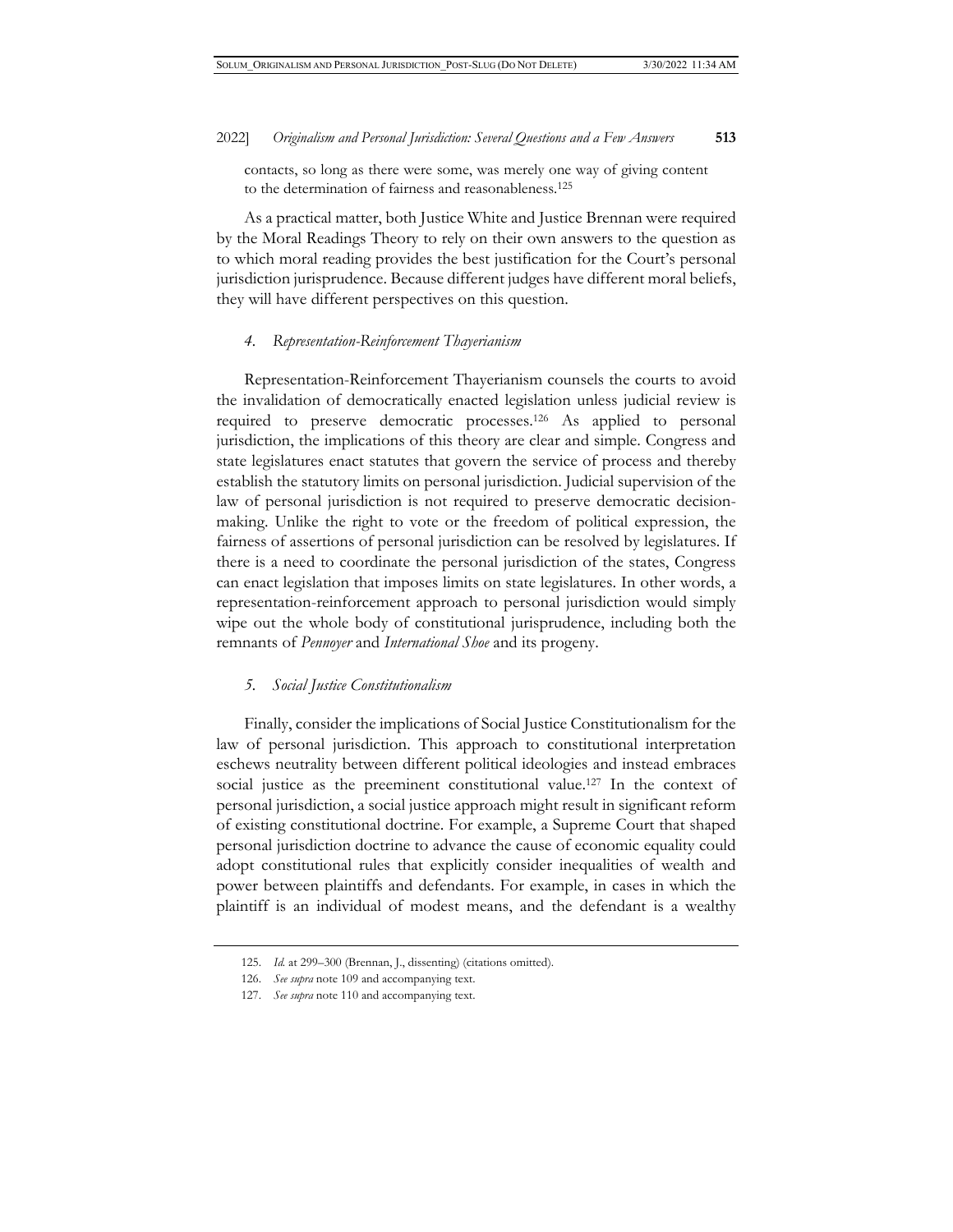corporation, personal jurisdiction would be allowed in the plaintiff's home state. But in the opposite situation, where the plaintiff's means are substantially greater than those of the defendant, the plaintiff would be required to litigate in the forum in which the defendant resides.

## *C. Living Constitutionalist Futures*

Our brief consideration of five different living constitutionalist approaches to personal jurisdiction illustrates the indeterminacy and contingency of personal jurisdiction doctrine from a variety of nonoriginalist perspectives. The living constitutionalists on the Supreme Court as it is constituted in 2022 might be described as constitutional pluralists or common law constitutionalists, but we can imagine that a shift in the political winds would result in a more Thayerian Supreme Court or one that was guided by something like Social Justice Constitutionalism. In other words, if the Supreme Court is dominated by living constitutionalists, personal jurisdiction doctrine will be shaped by their beliefs about morality, politics, and constitutional theory. And this means that personal jurisdiction doctrine will be shaped by the political forces that influence judicial selection by the President with the advice and consent of the Senate.

# IV. THE ORIGINAL MEANING OF "DUE PROCESS OF LAW" IN THE FIFTH AMENDMENT, IMPLICATIONS THEREOF FOR PERSONAL JURISDICTION **DOCTRINE**

The original meaning of "due process of law" in the Fifth Amendment differs substantially from its modern understanding. It does not include trial by jury, pleadings, summary judgment, discovery, or many of the other myriad elements of legal procedure. Nor does the Due Process of Law Clause require that procedures be fair. At its core, the Clause simply requires that none shall be deprived of certain essential rights (life, liberty, or property) by the federal government or its authorized agents unless that deprivation has been authorized by a lawfully issued writ or precept.128 This bedrock constitutional principle guarantees the rule of law and protects the people from arbitrary deprivations of their rights. But it does not otherwise constrain the government's powers or entitle citizens to procedural rights not otherwise available under existing law.

We have previously articulated this view of the original meaning of the Fifth Amendment's Due Process of Law Clause, which we call the Process Theory, in greater detail.129 In this Part, we summarize the case for the Process Theory

<sup>128.</sup> *See supra* note 56 and accompanying text.

<sup>129.</sup> Crema & Solum, *supra* note 8.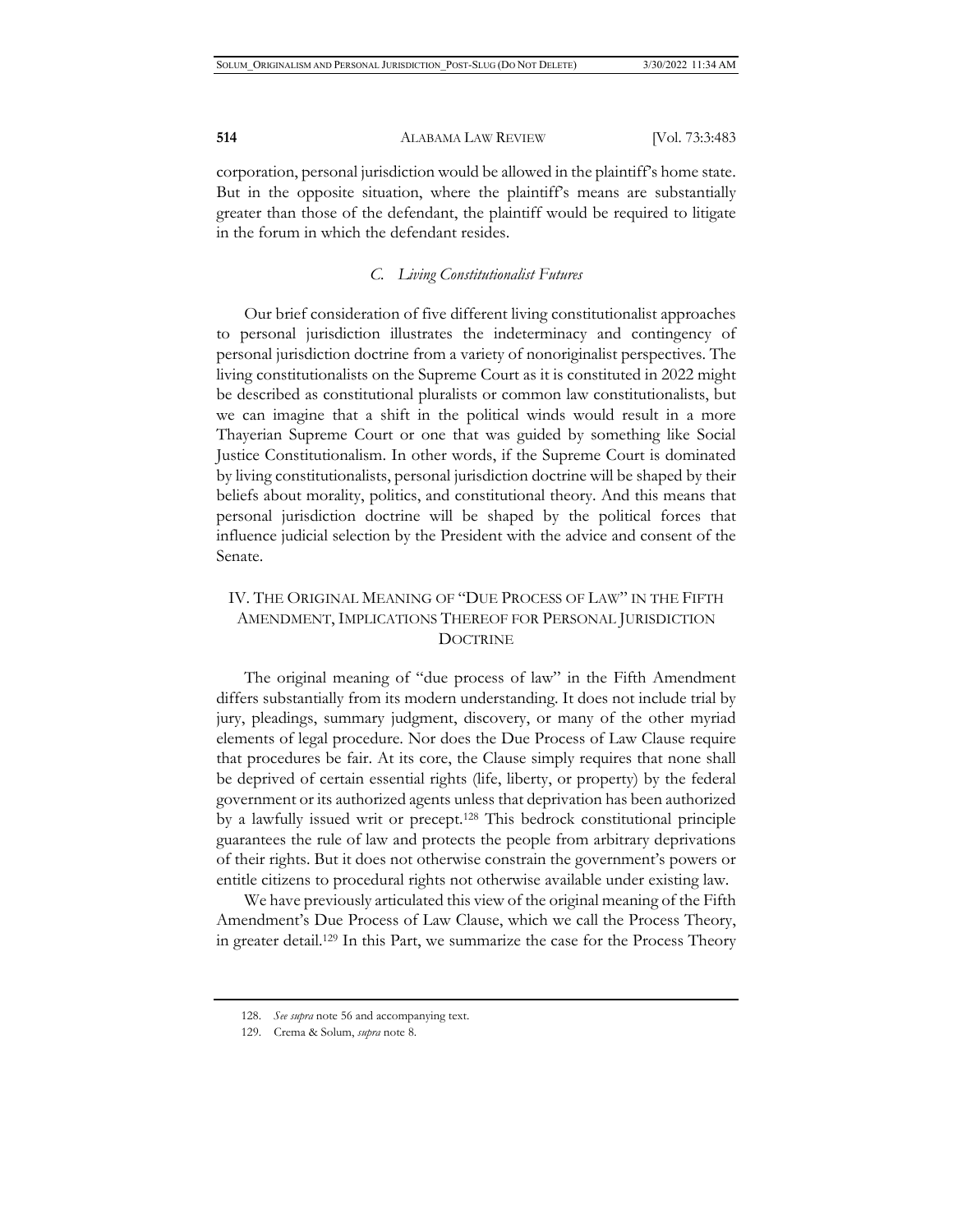before discussing its implications for the personal jurisdiction of the federal courts.

# *A. Three Eighteenth-Century Jurisprudential Concepts: Law of the Land, Due Course of Law, and Due Process of Law*

The American colonists saw themselves as the inheritors of the English common law.130 By history and tradition, three concepts dominated the constitutional and legal framework they claimed as their birthright.

*The Law of the Land.* In 1215, the barons of England, sword in hand, extracted from a particularly tyrannical king a series of political concessions enshrined in the *Magna Carta Libertatum*, or Great Charter of Freedoms.131 Of particular importance, *Magna Carta* decreed that no freeman may be "taken," "imprisoned," or "disseized," except "by the lawful judgement of his peers or [and] by the law of the land [*legem terre*]."<sup>132</sup> The English understood this guarantee as a check on the Monarch's arbitrary power over his subjects, ensuring that, henceforth, the King could only deprive his subjects of their rights according to "the law of the land"—that is, "by the Common Law, Statute Law, or Custom[s] of England."133 In short, the term *law of the land* encompassed the substantive and procedural laws of England, and its import was to prohibit the King from seizing his subjects or their property arbitrarily. As explained by one founding-era court in North Carolina, it ensured that penalties could only be imposed "by the judgment of a court of competent jurisdiction, proceeding by the known and established course of law."134

*Due Course of Law.* The term *course of law* was used at common law from at least the fourteenth century to mean legal procedure, covering the entirety of a legal proceeding from initiation through judgment and execution.135 For example, an early English statutory elaboration on *Magna Carta* declared that none could be put out of his "franchises" or "freeholds" until he had been

<sup>130.</sup> *See, e.g., Declaration and Resolves of the First Continental Congress,* AVALON PROJECT, https://avalon.law.yale.edu/18th\_century/resolves.asp (last visited Mar. 4, 2022) ("That the respective colonies are entitled to the common law of England. . . .").

<sup>131.</sup> Vincent R. Johnson, *The Magna Carta and the Beginning of Modern Legal Thought*, 85 MISS. L.J. 621, 623 (2016) ("The terms of the Magna Carta were negotiated on the battlefront during . . . an English civil war between King John and rebellious barons.").

<sup>132.</sup> WILLIAM SHARP MCKECHNIE, MAGNA CARTA: A COMMENTARY ON THE GREAT CHARTER OF KING JOHN 375 (2d ed. 1914).

<sup>133. 2</sup> EDWARD COKE, INSTITUTES OF THE LAWES OF ENGLAND 46 (London, M. Flesher & R. Young 1642).

<sup>134.</sup> Moore v. Bradley, 3 N.C. 142, 142 (N.C. 1801).

<sup>135.</sup> *See* Statute the Fifth 1351, 25 Edw. 3 c. 4 (Eng.); *Course*, 1 NOAH WEBSTER, AN AMERICAN DICTIONARY OF THE ENGLISH LANGUAGE (New York, S. Converse 1828); 3 LAWS OF THE STATE OF NEW YORK 101 (New York, Thomas Greenleaf 1797); *In re* Dorsey, 7 Port. 293, 329 (Ala. 1838).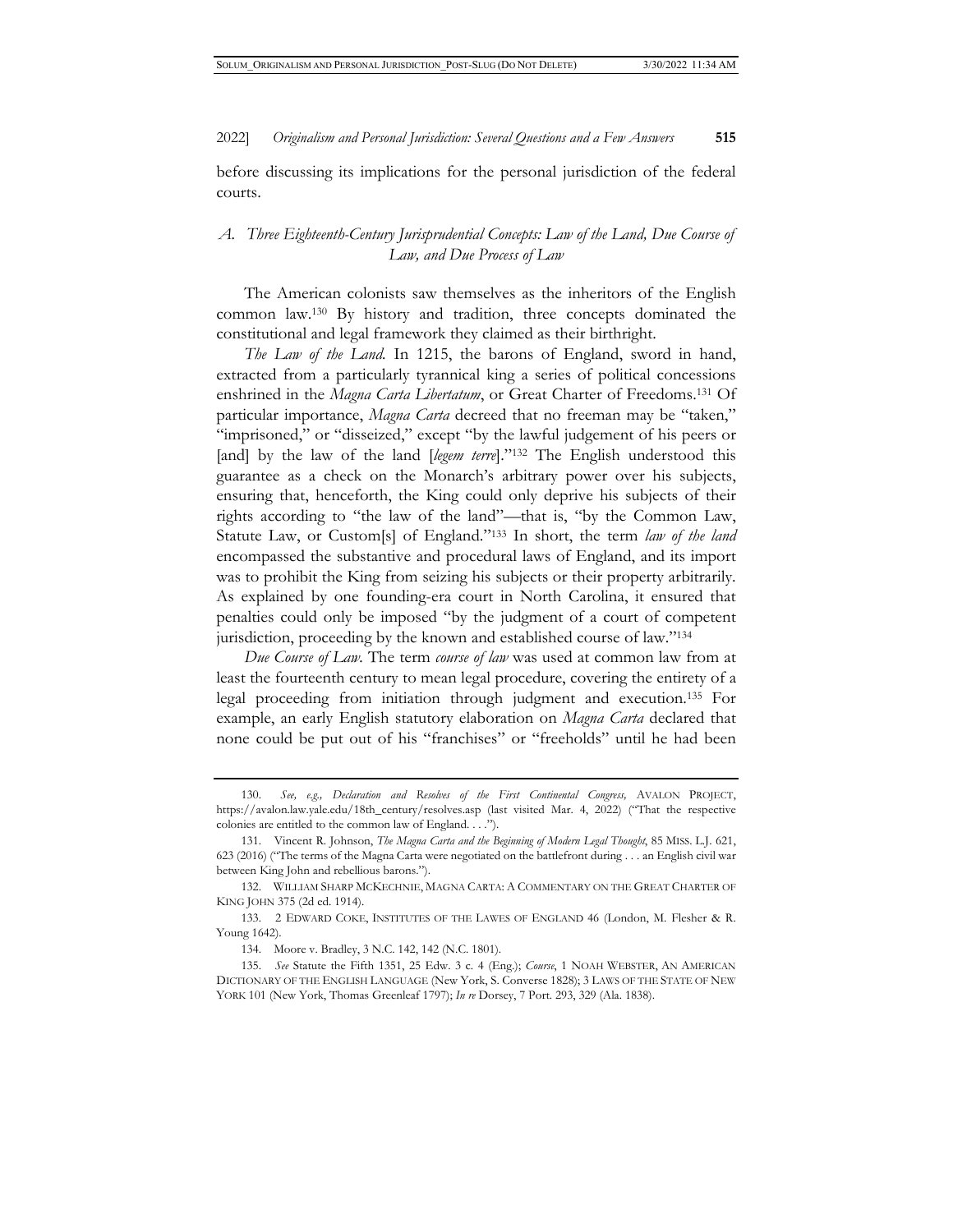"duly brought into answer, and forejudged . . . by the Course of the law."136 And "due *course* of law," as explained in Noah Webster's *Dictionary of the English Language*, simply meant a legal proceeding held in the "usual manner," following a "[s]tated and orderly method."137 Thus, a 1794 New York statute allowed counterfeiters to be put to death only after having been "convicted thereof, according to the due course of law."138 As one early American court explained: "Due course of law, as that phrase has been understood ever since *Magna Charta*, means a correct and established course of judicial proceedings."139 The term thus largely mirrors our own modern understanding of procedural due process.

*Due Process of Law.* In the common law tradition, "process" meant the "writs and precepts that go forth" from a court.<sup>140</sup> Common law courts placed much stock in process.141 As remains the case today, parties were summoned through process, property was searched or seized on process, and punishments were ordered—following conviction—through process.142 Any deprivation of rights enacted without the appropriate process gave a remedy in law to those harmed.143 To put it another way, it was only by the appropriate process that rights could be deprived or duties imposed. The phrase "due process of law" captures this principle of English law. A government official acted without due process of law if they deprived another of a right without the appropriate authorizing writ.144 This was true even if that deprivation was preceded by a fair or adequate procedure, for it was the absence of the writ, and not the absence of pre-deprivation procedural protections, which violated this principle.145

Of course, not any writ would do. The English understood *due process of la*w to generally mean process issued upon an "indictment or presentment . . . or by writ originall of the common law" rather than other forms of process, such as the arbitrary orders of the King (even if written down in a writ).146 Because generally only judicial actors could issue *due process of law*, 147 this foundational principle of English law guaranteed that subjects could only be deprived of

<sup>136.</sup> Statute the Fifth 1351, *supra* note 135.

<sup>137.</sup> WEBSTER, *supra* note 135.

<sup>138. 3</sup> LAWS OF THE STATE OF NEW YORK, *supra* note 135.

<sup>139.</sup> *In re* Dorsey, 7 Port. at 329.

<sup>140.</sup> *Process,* 2 TIMOTHY CUNNINGHAM, A NEW AND COMPLETE LAW-DICTIONARY (London, J.F. and C. Rivington et al., 1783).

<sup>141.</sup> *See* W.S. HOLDSWORTH, SOURCES AND LITERATURE OF ENGLISH LAW 20 (1925) ("[W]rits have a long history. We can trace their formal origin to the Anglo-Saxon formulae by which the king used to communicate his pleasure to persons and courts.").

<sup>142.</sup> *See* BLACKSTONE, *supra* note 56; Nathan Levy, Jr., *Mesne Process in Personal Actions at Common Law and the Power Doctrine*, 78 YALE L.J. 52 (1968).

<sup>143.</sup> COKE, *supra* note 133, at 54.

<sup>144.</sup> *See id.* at 50.

<sup>145.</sup> *See* Johnson, *supra* note 131, at 625–26.

<sup>146.</sup> COKE, *supra* note 133, at 50.

<sup>147.</sup> *See id.* at 52.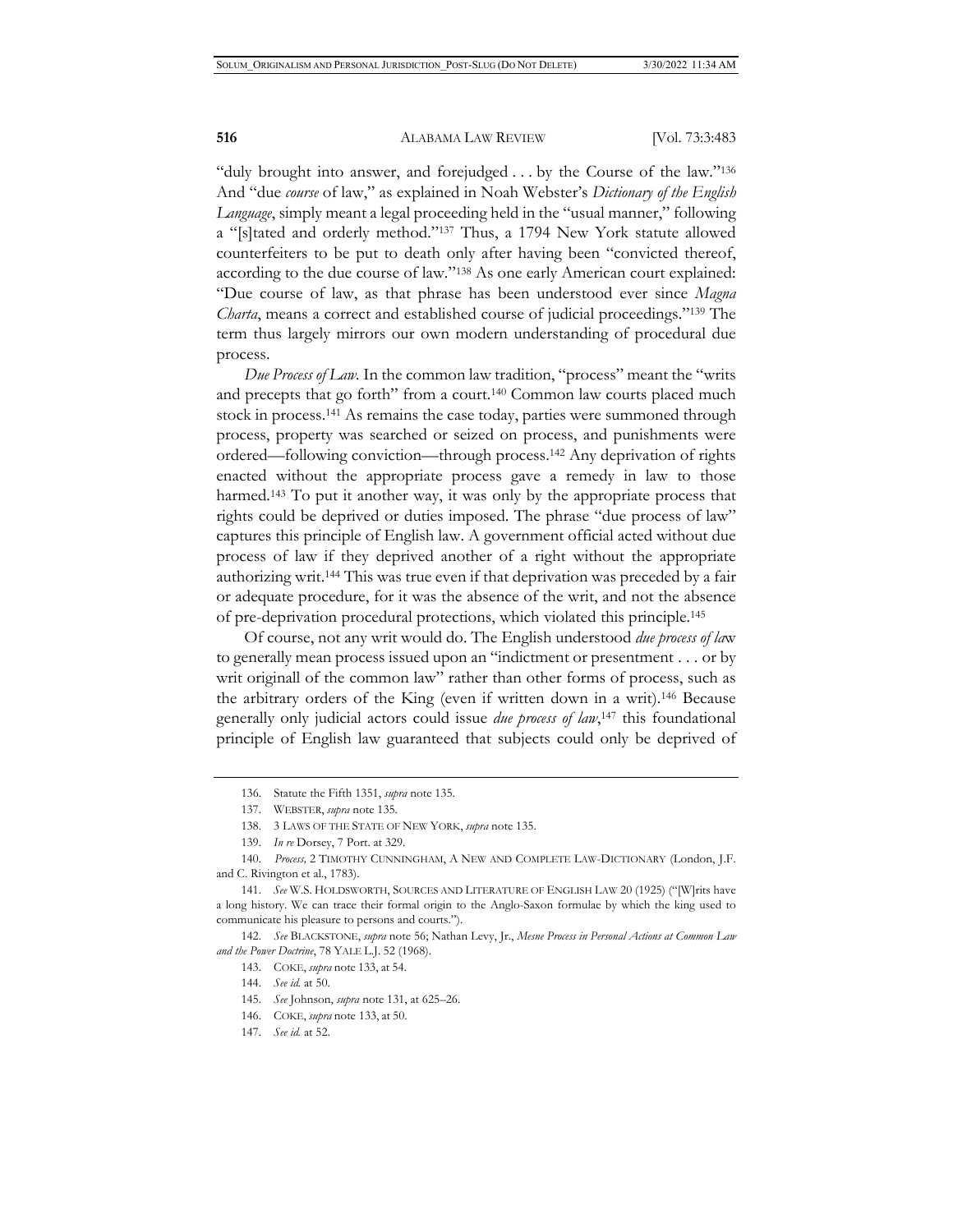certain essential rights according to law, as applied by the courts, and not according to the King's arbitrary will.

## *B. The Case for the Process Theory*

The phrase "due process of law" entered the common law tradition in 1354, when Parliament decreed "[t]hat no Man of what Estate or Condition that he be" could be deprived of certain essential rights "without [first] being brought in Answer," i.e., subjected to a tribunal's jurisdiction, "by due Process of the Law."148 From the fourteenth century through the Founding Era and beyond, this guarantee was understood to mean that none could be deprived of their rights without authorization from a court of law.149 As one popular Founding Era legal handbook (published by Benjamin Franklin) explained, the principle of *due process of law* required that all seizures and commitments be made upon "lawful authority," as conferred by a "Warrant, or *Mittimus*."150

This narrow meaning persisted until well after the ratification. Importantly, *due process of law* was not used to mean legal procedure more generally. Indeed, the founding generation used a different term ("due *course* of law") to refer to appropriate or fair legal proceedings.151 "Due process of law" only began to be used to refer to legal procedure more generally in the 1830s, four decades after the ratification, following the publication of Justice Joseph Story's *Commentaries*. 152 As such, the modern procedural understanding of *due process of law* is not reflective of the original meaning of the Fifth Amendment's Due Process of Law Clause.

#### *1. Evidence from Before the Framing and Ratification*

It is now generally accepted that *due process of law*, in the common law tradition, referred to writs. As Justice Scalia noted, while commenting on the

<sup>148.</sup> Liberty of Subject 1354, 28 Edw. 3 c. 3 (Eng.).

<sup>149.</sup> *See* COKE, *supra* note 133, at 52; *infra* notes 153–197 and accompanying text.

<sup>150.</sup> CONDUCTOR GENERALIS, OR THE OFFICE, DUTY AND AUTHORITY OF JUSTICES OF THE PEACE, HIGH-SHERIFFS, UNDER-SHERIFFS, GOALERS, CORONERS, CONSTABLES, JURY-MEN, AND OVERSEERS OF THE POOR 418, 420 (New York, James Parker, 2d ed. 1749) (1711). Although Benjamin Franklin is not listed as the publisher of the New York-printed version of this edition, he was secretly in business with its publisher. *See* John A. Conley, *Doing It by the Book: Justice of the Peace Manuals and English Law in Eighteenth Century America*, 6 J. LEGAL HIST. 257, 288 n.63 (1985) ("Parker learned the printing business from . . . Benjamin Franklin. Franklin became Parker's secret partner and helped him establish a printing shop in New York. In 1749 both Parker in New York and Franklin in Philadelphia printed the [*Conductor Generalis*].").

<sup>151.</sup> *In re* Dorsey, 7 Port. at 329.

<sup>152. 3</sup> JOSEPH STORY, COMMENTARIES ON THE CONSTITUTION OF THE UNITED STATES § 1783 (Boston, Hilliard, Gray, & Co. 1833).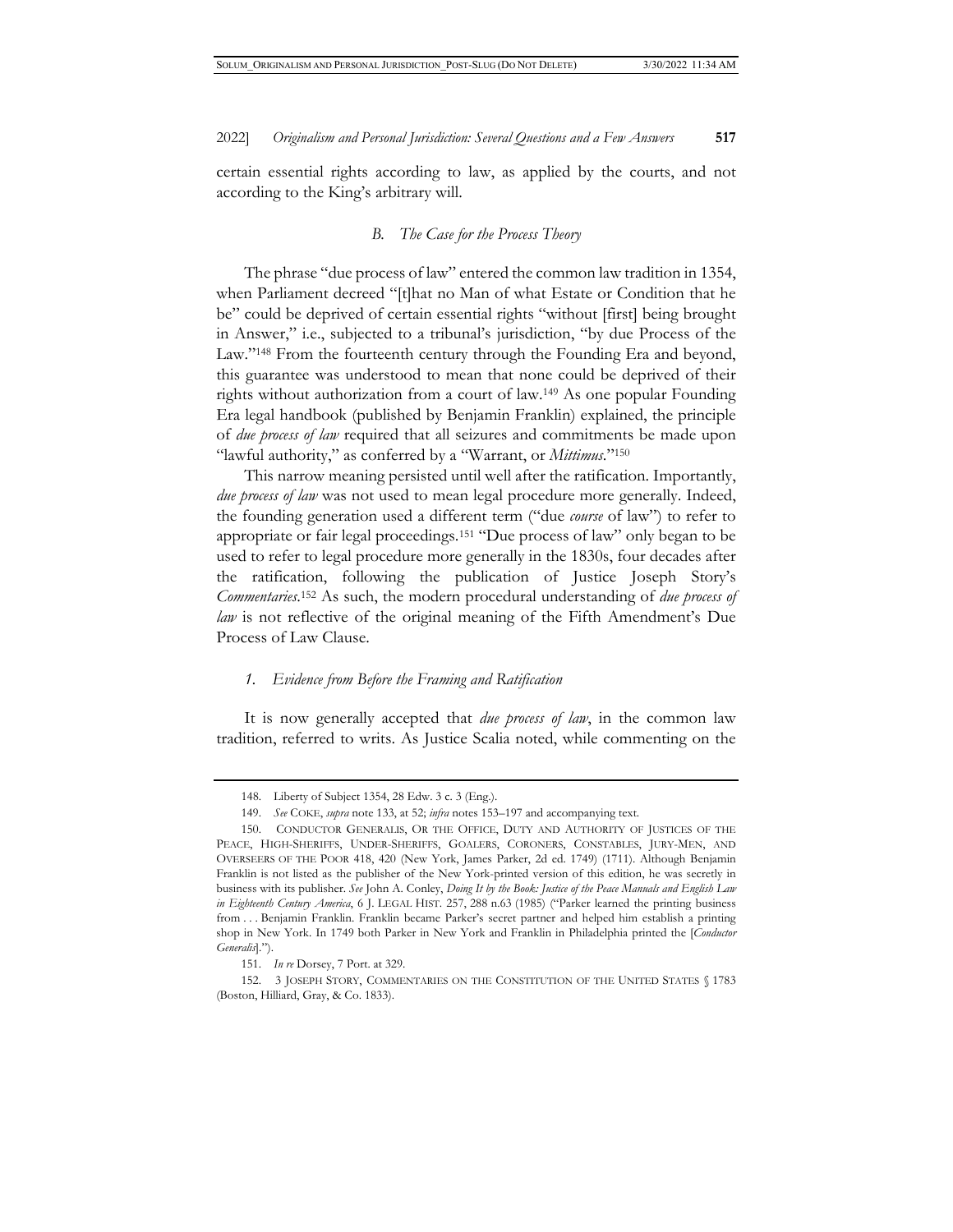original meaning of the Due Process Clause: "[H]istorical evidence suggests that the word 'process' in this provision referred to specific writs employed in the English courts."153 Modern scholarship concurs.154 Take, for example, the text of the due process of law statute of 1354, noted above, which is still in force today in England. It reads: "[N]o Man of what Estate or Condition . . . he be, shall be put out of Land or Tenement, nor taken, . . . nor disinherited, nor put to Death, without being brought in Answer by due Process of . . . Law."155 As Jurow notes, it is apparent from the text that *due process of law* regulates how someone might be "brought in to answer" rather than regulating the course of the proceeding which follows (as a modern reader might assume).<sup>156</sup>

This narrow understanding of *due process of law* persisted well into the seventeenth and eighteenth centuries. In one famous incident in 1627, King Charles I (later deposed in the English Civil War) imprisoned five English landowners over a political dispute concerning taxes.157 The landowners sought a writ of *habeas corpus*, arguing that their commitment "by the special command of his majesty"158 violated the guarantee of due process of law because it did not arise from an "indictment or presentment . . . [or] writ originall of the common law."159 Although the landowners lost in court after the King claimed Royal Prerogative, they were vindicated the next year when Parliament passed the Petition of Right—"one of England's most famous constitutional documents"160—which essentially overruled the court's verdict, declaring it to be "against the tenor" of *Magna Carta* and the 1354 due process of law guarantee.161

Leading English legal treaties from that same period also gave *due process of law* a similarly narrow definition. Foremost among these was Sir Edward Coke's *Institutes of the Laws of England*, which remained the leading legal treatise for over a century until its later eclipse in the mid-eighteenth century by Sir William

- 157. The Five Knights' Case (1627) 3 How. St. Tr. 1 (KB).
- 158. *Id.* at 3.

<sup>153.</sup> Pac. Mut. Life Ins. Co. v. Haslip, 499 U.S. 1, 28 (1991) (Scalia, J., concurring).

<sup>154.</sup> *See, e.g.*, HERMINE HERTA MEYER, THE HISTORY AND MEANING OF THE FOURTEENTH AMENDMENT 128–49 (1977); FAITH THOMPSON, MAGNA CARTA: ITS ROLE IN THE MAKING OF THE ENGLISH CONSTITUTION 1300–1629, at 69, 90–93 (1948); Edward J. Eberle, *Procedural Due Process: The Original Understanding*, 4 CONST. COMMENT. 339, 341 n.8 (1987); Keith Jurow, *Untimely Thoughts: A Reconsideration of the Origins of Due Process of Law*, 19 AM. J. LEGAL HIST. 265, 266–71 (1975); Edward S. Corwin, *The Doctrine of Due Process of Law Before the Civil War*, 24 HARV. L. REV. 366, 368 (1911).

<sup>155.</sup> Liberty of Subject 1354, *supra* note 148.

<sup>156.</sup> *See* Jurow, *supra* note 154, at 266–67.

<sup>159.</sup> COKE, *supra* note 133, at 50 (citations omitted); *see* The Five Knights' Case, 3 How. St. Tr. at 18 (arguing the law required that "[n]o freeman shall be imprisoned without due process of the law" and that this meant "either by presentment or by indictment"); *id.* at 7 (arguing the return was invalid, given it did not show the imprisonment was based on "presentment or indictment").

<sup>160.</sup> Jess Stoddart Flemion, *The Struggle for the Petition of Right in the House of Lords: The Study of an Opposition Party Victory*, 45 J. MOD. HIST. 193, 193 (1973).

<sup>161.</sup> Petition of Right 1628, 3 Car. 1 c. 1 (Eng.).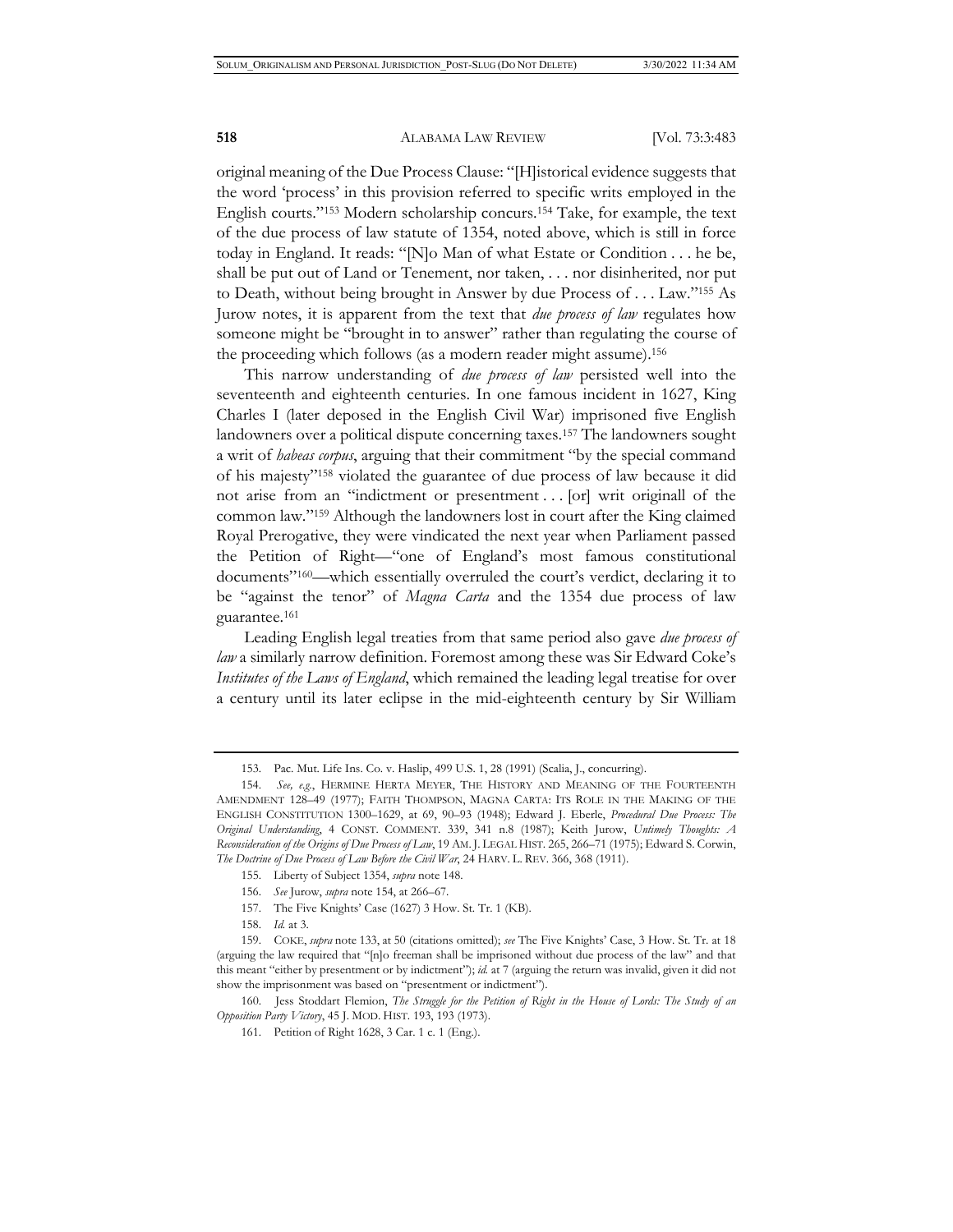Blackstone's *Commentaries on the Laws of England*. 162 According to Coke, *Magna Carta* required that no person be deprived of their rights "[w]ithout being brought in to answere but by due process of the common law" and he defined "due process" to mean "by indictment or presentment . . . or by writ originall of the common law."163 Matthew Hale's *The History of the Pleas of the Crown* adopted a similar interpretation, citing Coke in explaining that the principle of *due process of law* prohibited the King from, among other things, seizing "the goods of a person accused of felony . . . if the person were not first indicted, or [subject to other due legal process]."164 Similar views were popularized by polemicists such as Henry Care, whose *English Liberties* (which quoted from and slightly embellished Coke's exposition) circulated in the lead-up to the Glorious Revolution and became a widely read handbook on civil liberties in Founding Era America.165

#### *2. Evidence from the Framing and Ratification Period*

The founding generation shared this narrow understanding of *due process of law*. The American colonists considered themselves inheritors of the English common law and those with legal education were "intimately familiar" with English legal sources, such as Coke's *Institutes*. 166 Indeed, John Rutledge, the Second Chief Justice of the United States Supreme Court, once described Coke's writings as "almost the foundation[s] of our law."167 It is thus unsurprising that legally informed colonists, such as Alexander Hamilton,

<sup>162.</sup> *See, e.g.*, Eberle, *supra* note 154, at 341.

<sup>163.</sup> COKE, *supra* note 133, at 50. Others have offered a different reading of this passage of Coke's *Institutes*, which we have responded to at length in Crema & Solum, *supra* note 8.

<sup>164. 1</sup> MATTHEW HALE, HISTORY OF THE PLEAS OF THE CROWN 364 (London, Thomas Dogherty, New ed. 1800) (1736) (citing 25 Edw. 3 c. 14).

<sup>165.</sup> *See* HENRY CARE, ENGLISH LIBERTIES, OR THE FREE-BORN SUBJECT'S INHERITANCE 27 (London, G. Larkin 1680) ("[N]o man can be taken, Arrested, Attached, or Imprisoned, but by due process of Law . . . [meaning] [t]hat the Person or Persons which commit any, must have lawful Authority. . . . [And] the Warrant or Mittimus [must] be lawful . . . ."). For further information on the circulation of Care's work in Colonial America, and on other similar pamphlets, which also drew extensively on Coke's discussion of due process of law, see Thomas Y. Davies, *Correcting Search-and-Seizure History: Now-Forgotten Common-Law Warrantless Arrest Standards and the Original Understanding of "Due Process of Law"*, 77 MISS. L.J. 1, 84–86, 86 n.258 (2007).

<sup>166.</sup> Pac. Mut. Life Ins. Co. v. Haslip, 499 U.S. 1, 29 (1991) (Scalia, J., concurring); *accord* A.E. DICK HOWARD, THE ROAD FROM RUNNYMEDE: MAGNA CARTA AND CONSTITUTIONALISM IN AMERICA 130 (1968) (noting Coke's *Institutes* was the "cornerstone" of legal education in Colonial America). For more on the reception of the common law in Colonial America, see Harry W. Jones, *The Common Law in the United States: English Themes and American Variations*, *in* POLITICAL SEPARATION AND LEGAL CONTINUITY 91, 95– 98, 110 (Harry W. Jones ed., 1976).

<sup>167.</sup> Klopfer v. North Carolina, 386 U.S. 213, 225 (1967).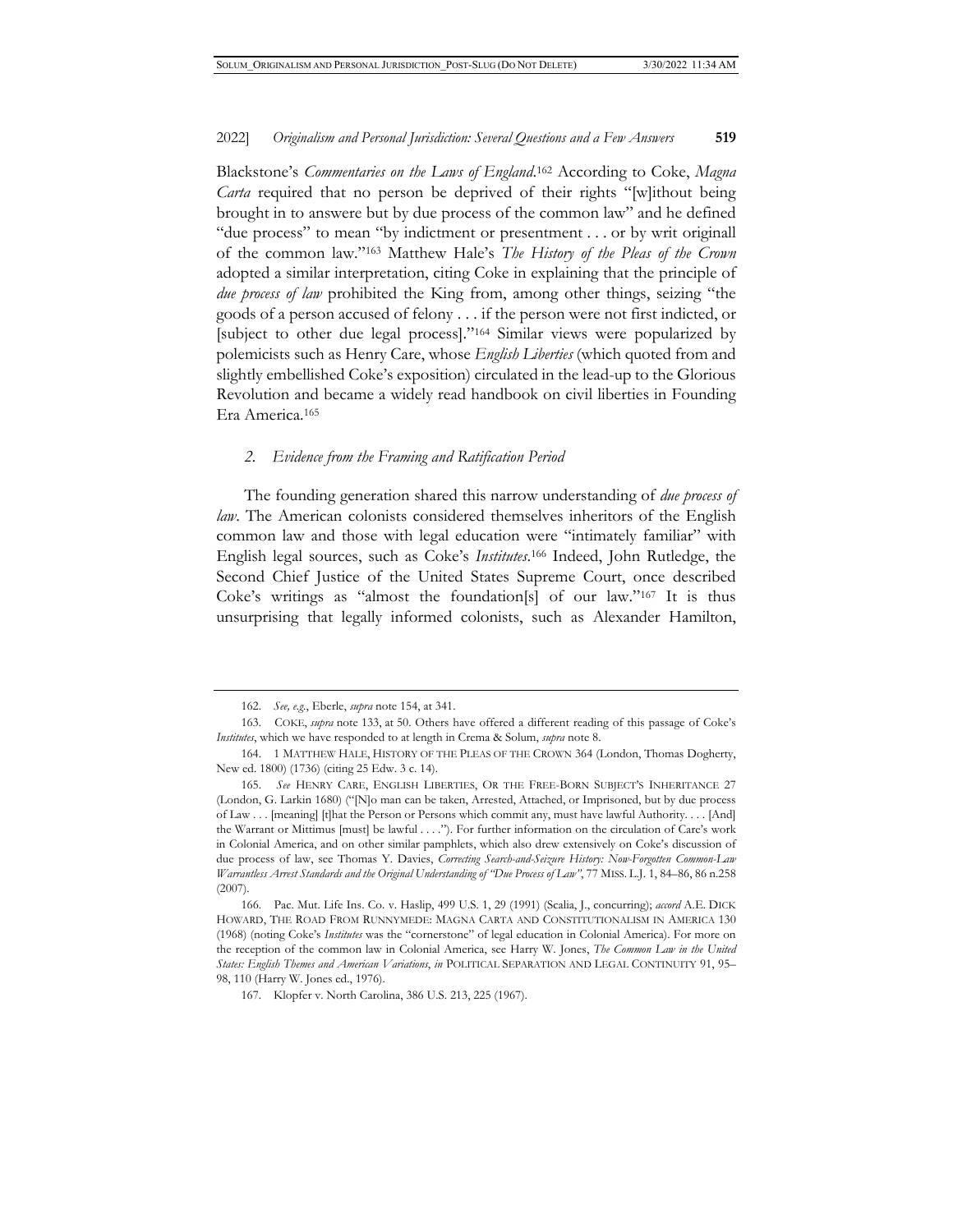understood "due process of law" to mean "indictment or presentment of good and lawful men."168

The founding generation did not use "process" to refer to legal procedure more generally. In a prior article, we used corpus-linguistic analysis to show that the founding generation overwhelmingly used the terms "process" and "process of law" to refer to process, i.e., writs, rather than to procedure.169 We also found the same to be true of "due process of law." For example, one Founding Era New York statute authorized judges "to cause due process of law to be issued" to recover fines or debts owed to the state.170 Similarly, an early Tennessee case discussed the appropriateness of *ex parte* proceedings when defendants "willfully evade the due process of law," a clear reference to service of process. 171

The founding generation was often careful to distinguish between process and proceedings more generally.172 Indeed, they used an entirely different, far more popular term to refer to legal procedure. As explained in Webster's *Dictionary*, "due course of law" was understood to mean a legal proceeding held in the "usual manner," following a "[s]tated and orderly method."173 Thus, the 1787 Northwest Ordinance guaranteed that citizens of the territory would enjoy "judicial proceedings according to the course of the common law."174 And the 1776 Maryland Declaration of Rights guaranteed that the inhabitants of that state were "entitled to the common law of England, and the trial by jury,

171. Nelson v. North, 1 Tenn. (1 Overt.) 33, 34 (1804) ("In civil suits [ex parte proceedings] are unknown to the principles of the common law, but introduced into the court of chancery, respecting . . . persons who willfully evade the due process of law.").

<sup>168.</sup> A Letter from Phocion to the Considerate Citizens of New York, *in* 3 THE PAPERS OF ALEXANDER HAMILTON 483, 485 (Harold C. Syrett. ed., 1972).

<sup>169.</sup> Crema & Solum, *supra* note 8 ("[W]e found 'process' was used in its narrow sense in 84% of occurrences and used in its broad sense in 16% of occurrences . . . . [and] 'process of law' [was used] to mean writs or lawful authority in 74% of occurrences, while only using that term to refer to legal procedure in 26% of occurrences.").

<sup>170.</sup> Act of Feb. 9, 1786, ch. 9, 1 N.Y. Laws 200, 200; *see also* Act of Feb. 27, 1795, ch. 48, 1794 Mass. Acts 93, 93 (declaring state would begin paying for the upkeep of certain prisoners "committed by due process of Law"); Act of Feb. 26, 1796, ch. 48, 1785 Mass. Acts 439, 440–41 (authorizing any who discovered an oyster poacher in their town to temporarily seize their vessel until it "may be attached or arrested by due process of law"); Act of March 9, 1797, ch. 28, § 10, 1 Vt. Acts & Resolves 280, 283 (authorizing release of prisoners imprisoned upon "due process of law").

<sup>172.</sup> *See, e.g.*, Letter from Alexander Hamilton to Henry Lee (Oct. 20, 1794), *in* 17 THE PAPERS OF ALEXANDER HAMILTON 331, 333–34 (Harold C. Syrett ed., 1972) ("The objects of judiciary process and other civil proceedings, will be . . . [t]o bring offenders to Justice."); State v. Stone, 3 H. & McH. 115, 116 (Md. 1792) ("[F]or their disobedience of the said state's process, and their proceedings after the delivery thereof, they are guilty of a contempt of the state's process."); Act of Nov. 2, 1789, ch. 57, § 1, 1789 N.C. Sess. Laws 33, 33 ("And in case any defendant or defendants should not be served with such process, the same proceedings shall be had as in cases of other similar process which has not been executed.").

<sup>173.</sup> WEBSTER, *supra* note 135.

<sup>174.</sup> *See* Northwest Ordinance, art. II (1787), *reprinted in* SOURCES OF OUR LIBERTIES 392, 395 (Richard L. Perry ed., 1959).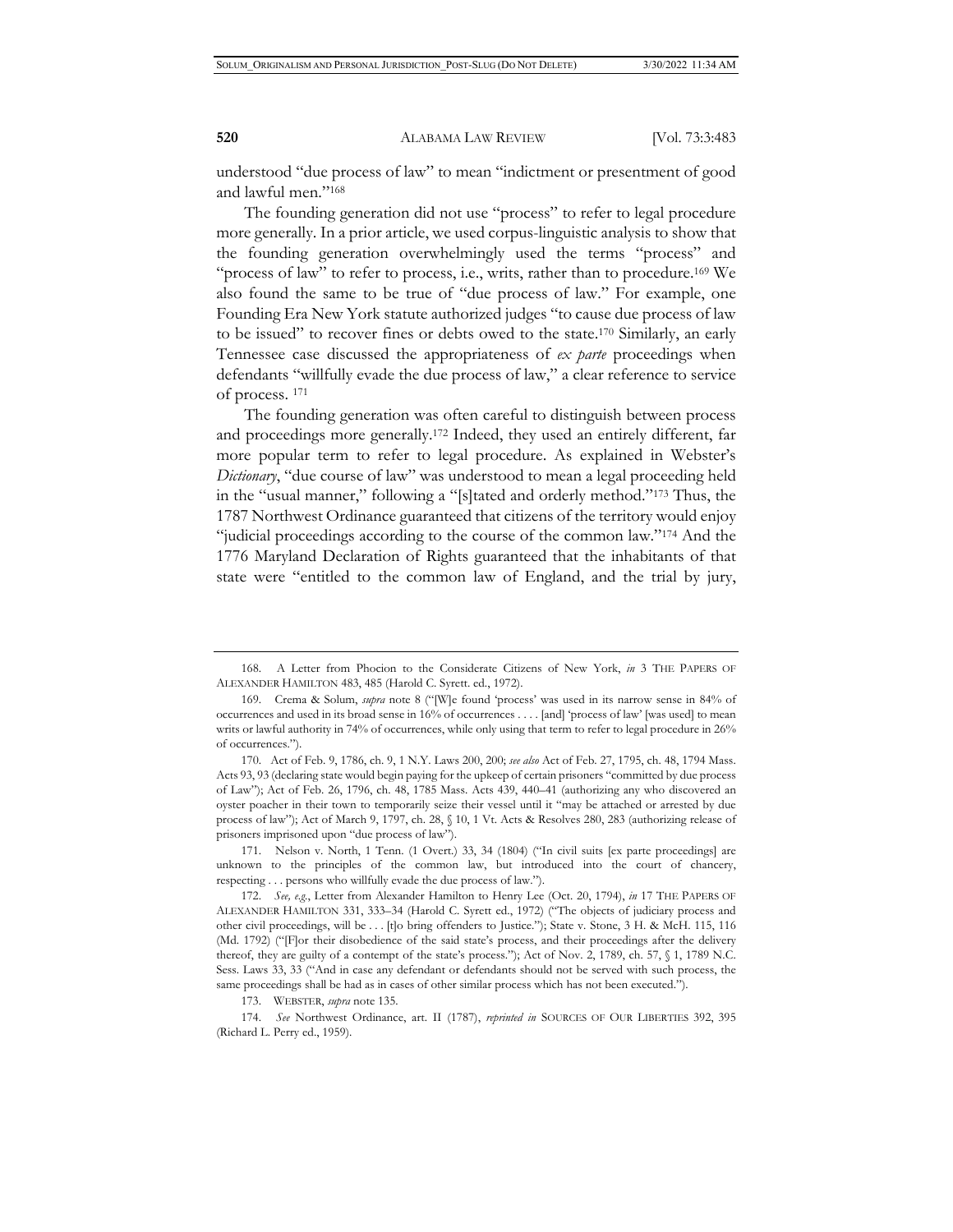according to the course of that law."175 If the founding generation had wanted to guarantee due procedure in the Fifth Amendment, they knew the words with which to do so.176

The drafting history of New York's circular ratifying the United States Constitution emphasizes that the Founders understood the phrases "due process of law" and "due course of law" to mean different things. Like other states, New York attached a lengthy list of reservations and requested amendments. But New York's ratification circular is particularly noteworthy because New York was the only state to request that a due process of law guarantee be added to the Constitution.177 Records from New York's ratifying convention demonstrate that its drafters considered and rejected asking for a due-course-of-law guarantee. As originally proposed, the circular included the following provision: "That no Freeman ought to be . . . deprived of his . . . Life, Liberty or property but by due Course Process of Law."<sup>178</sup> The strikethrough (which appears in the original) signifies that the provision was amended during the convention to read "due process of law."179 Thus, it is apparent the drafters understood these two terms to bear different meanings.

Ultimately, of course, James Madison included a due process of law provision in his proposed Bill of Rights. Unfortunately, this provision elicited no discussion in the congressional and state ratification debates which followed.180 These debates, therefore, offer little insight into the original meaning of the Due Process of Law Clause. However, the text of the Constitution itself underscores that the founding generation understood "process" to mean writs. Outside of the Due Process of Law Clauses, the Constitution only uses the word "process" in one other location—the Compulsory Process Clause.181 This Clause also uses the term "process" to

<sup>175.</sup> MD. CONST., Declaration of Rights, art. III (1776). A 1726 Connecticut statute provided that any person "convicted by due course of law" of felling trees owned by another while wearing a disguise could be publicly whipped. Act effective Dec. 31, 1726, *reprinted in* 7 THE PUBLIC RECORDS OF THE COLONY OF CONNECTICUT, FROM MAY, 1726, TO MAY, 1735, INCLUSIVE 80, 81 (Charles J. Hoadly ed., 1873).

<sup>176.</sup> A similar argument has been made previously by Professor Davies. *See* Thomas Y. Davies, *How the Post-Framing Adoption of the Bare-Probable-Cause Standard Drastically Expanded Government Arrest and Search Power*, 73 LAW & CONTEMP. PROBS. 1, 25–26 (2010) [hereinafter *Post-Framing Adoption*]; Davies, *supra* note 165, at 81–84; Thomas Y. Davies, *The Fictional Character of Law-and-Order Originalism: A Case Study of the Distortions and Evasions of Framing-Era Arrest Doctrine in* Atwater v. Lago Vista, 37 WAKE FOREST L. REV. 239, 394–95, 395 n.521, 410 n.578, 411 n.579 (2002) [hereinafter *Case Study*].

<sup>177.</sup> *See* Ryan C. Williams, *The One and Only Substantive Due Process Clause*, 120 YALE L.J. 408, 445 (2010).

<sup>178.</sup> The New York Convention Debates and Proceedings (July 10, 1788), *in* 22 THE DOCUMENTARY HISTORY OF THE RATIFICATION OF THE CONSTITUTION 2118, 2119 (John Kaminski et al. eds., 2008).

<sup>179.</sup> *Id.* at 2127 n.2.

<sup>180.</sup> *See* James W. Ely, Jr., *The Oxymoron Reconsidered: Myth and Reality in the Origins of Substantive Due Process*, 16 CONST. COMMENT. 315, 325 (1999) (noting the drafting and ratification history of the Bill of Rights is "remarkably skimpy" and that "a good deal must rest upon historical conjecture").

<sup>181.</sup> *See* U.S. CONST. amend. VI.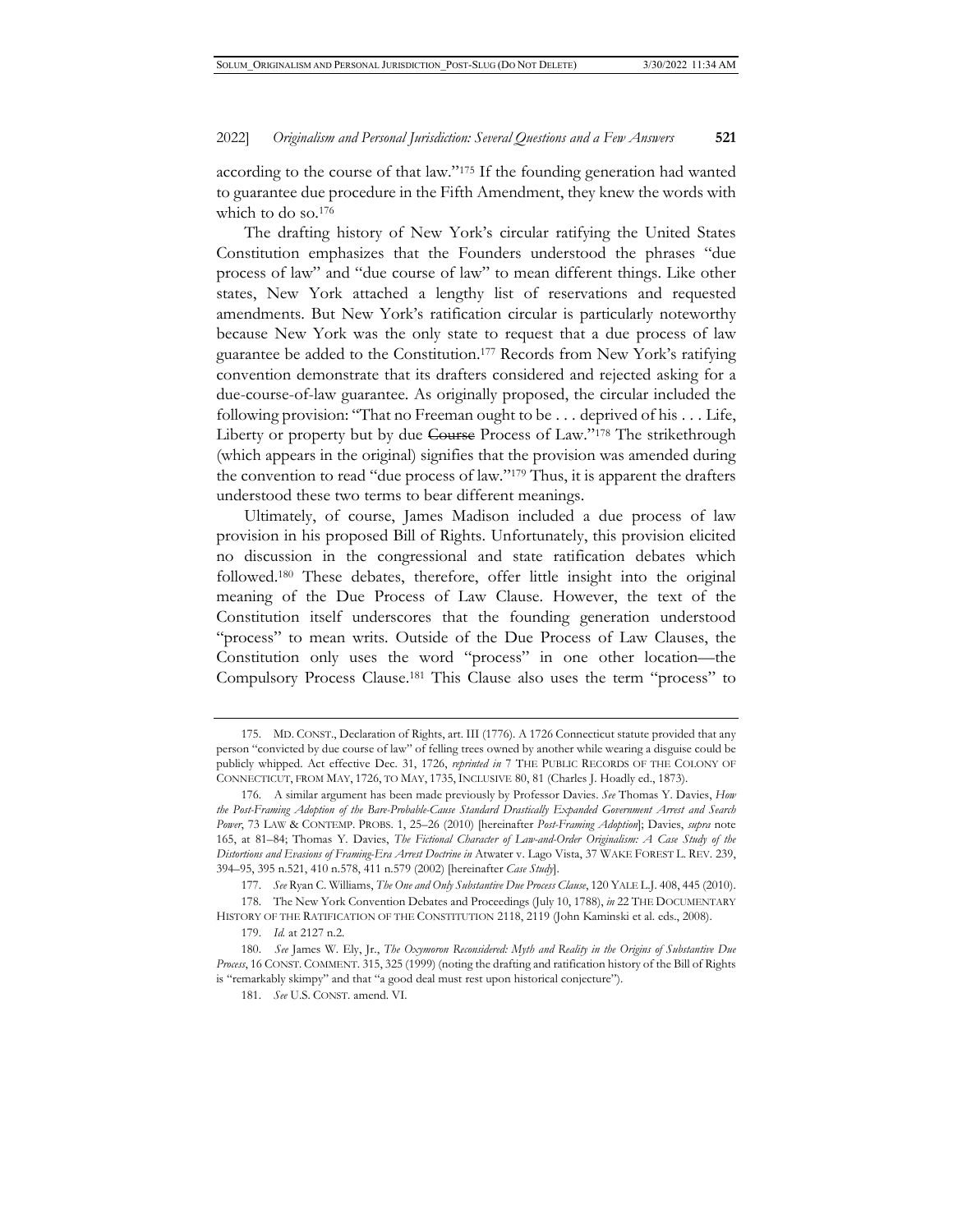mean writs, guaranteeing to criminal defendants the right to "have compulsory process for obtaining witnesses in [their] favor."182

#### *3. Evidence from Post-Ratification History*

So foundational was the norm of a lawful rule which the Fifth Amendment's Due Process of Law Clause enshrined in our Constitution that the Clause went completely unnoticed during the ratification of the Bill of Rights. And the Clause continued to languish in obscurity for decades after its enactment. Indeed, only one Supreme Court opinion so much as used the phrase "due process of law" during the three decades following the ratification of the Bill of Rights, and only in passing.183 The phrase did, however, continue to be used in its traditional, narrow sense in a number of lower court cases during this period.184 Early congressional statutes also continued to use "process" in its narrow sense.<sup>185</sup> And the same is also true of state statutes and state court decisions.186

At the same time, a remarkably vibrant debate erupted over the meaning of *law of the land*, as state courts sought to strike an appropriate balance between individual rights and popular sovereignty.187 Recall, *law of the land* had long been understood capaciously to mean "the common law, statute law, or custom[s] of England."188 Seizing on this, state courts began to adopt a rich, substantive reading of the law of the land provisions present in many state constitutions, thereby identifying a textual hook from which to strike down statutes perceived as unduly hostile towards individual liberties.189 Indeed, such was the trend in authority that by the late 1830s state law of the land provisions had grown into

<sup>182.</sup> *Id.* 

<sup>183</sup>*. See* Trs. of Dartmouth Coll. v. Woodward, 17 U.S. (4 Wheat.) 518, 689 (1819) ("The crown . . . pledged its faith that the donations of private benefactors should be perpetually devoted to their original purposes . . . unless its corporate franchises should be taken away by due process of law.").

<sup>184.</sup> *See, e.g.*, Motion of U.S. Attorney, United States v. Burr, 25 F. Cas. 1, 2 (C.C.D. Ky. 1806) (No. 14, 692) (moving "that due process issue to compel" Aaron Burr's appearance at Burr's trial); Plaintiff's Complaint, Morehouse v. The Jefferson, 17 F. Cas. 738, 739 (S.D.N.Y. 1803) (No. 9793) ("[T]hese libellants pray due process of law, against the said brigantine . . . ."); Plaintiff's Motion, United States v. the Anthony Mangin, 24 F. Cas. 833, 839 (D. Penn. 1802) (No. 14,461).

<sup>185.</sup> *See* Judiciary Act of 1789, ch. 20, § 6, 1 Stat. 73, 76 (using "process" in a manner distinct from "proceedings"); *id.* at 79 (requiring as a condition of removal that the defendant present "copies of said process against him"); *id.* at 84 (describing a writ of error as "process"); *see also* H.R.J., 1st Cong. (1st Sess. 1789) at 14 (granting authority to the House's Serjeant-at-Arms and requiring he shall "execute . . . all such process" issued therefrom).

<sup>186.</sup> *See* Crema & Solum, *supra* note 8.

<sup>187.</sup> *See* Gordon S. Wood, *The Origins of Vested Rights in the Early Republic*, 85 VA. L. REV. 1421, 1433– 45 (1999).

<sup>188.</sup> COKE, *supra* note 133, at 45.

<sup>189.</sup> *See* Zylstra v. Corp. of Charleston, 1 S.C.L. (1 Bay) 382, 390–92 (1794); Trs. of the Univ. of North Carolina v. Foy, 5 N.C. (1 Mur.) 58, 73–74 (1805).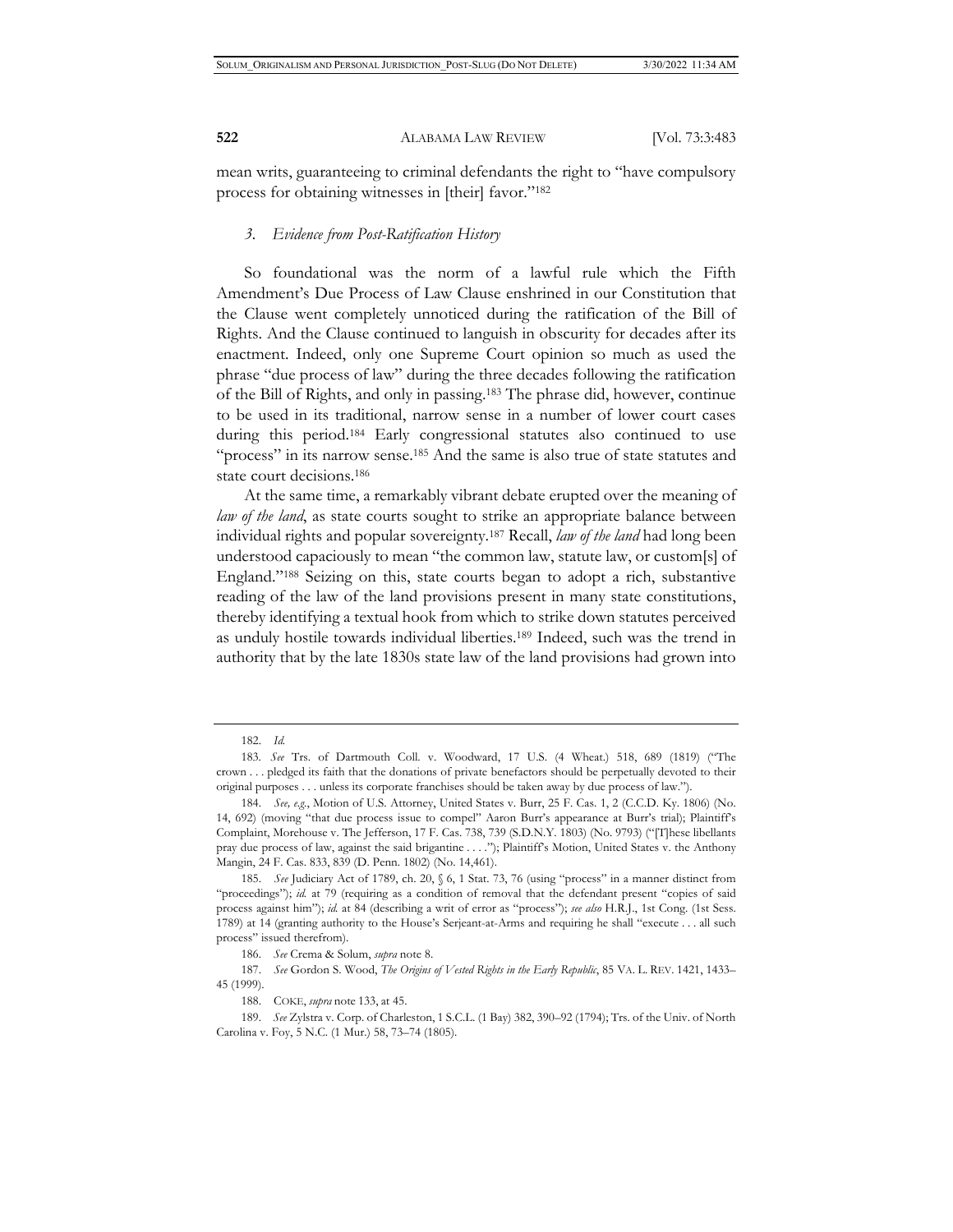one of the most dynamic fonts of judicial authority in the American system of governance.190

*Due process of law*, however, continued to languish in relative obscurity. Not once during the first three decades of the Republic did anybody (so far as we know) suggest that the Fifth Amendment's Due Process of Law Clause imposed the same constraints on the federal government as were being discovered in state law of the land provisions.191

This changed in 1833 (more than four decades after the ratification). That year marked the publication of Justice Joseph Story's enormously influential *Commentaries on the Constitution*, in which Story conflated the meaning of "due process of law" with "law of the land" and suggested that the rich, substantive meaning of the *law of the land* ought to be read into the Due Process of Law Clause.192 This was the first time—so far as we are aware—that anybody had ever suggested that "law of the land" and "due process of law" bore the same meaning. Nonetheless, Story's interpretation gained currency, and by the midnineteenth century, state court decisions began to equate *due process of law* with *law of the land*. 193

This process of conflation culminated in 1855, with the Supreme Court's decision in *Murray's Lessee v. Hoboken Land & Improvement Co*. 194 There, for the first time, the Court held that a statutory procedure resulting in the deprivation of life, liberty, or property might be unconstitutional under the Due Process of Law Clause, despite complying with the Constitution's specifically enumerated procedural requirements—such as the jury right.195 Echoing Story's *Commentaries*, Justice Curtis explained for a unanimous court that "[t]he words, 'due process of law,' were undoubtedly intended to convey the same meaning as the words, 'by the law of the land,' in *Magna Charta*."196 So doing, Justice

<sup>190.</sup> *See* Corwin, *supra* note 154, at 378–85.

<sup>191.</sup> In one case, decided in 1815, counsel argued that that a retroactive law passed by Congress could not be "[N]ecessary and [P]roper" because, among a plethora of other reasons, "it would be *virtually* taking away private 'property' without 'due process of law.'" United States v. Bryan, 13 U.S. (9 Cranch) 374, 379 (1815) (emphasis added). This was ignored (and implicitly rejected) by the Court, which ruled for the opposing party. *See id.* at 387.

<sup>192.</sup> STORY, *supra* note 152. We have previously offered a detailed rebuttal to Story's equation of *due process of law* and *law of the land*. *See* Crema & Solum, *supra* note 8.

<sup>193.</sup> *See* Taylor v. Porter, 4 Hill 140, 146–47 (N.Y. Sup. Ct. 1843) (citing STORY, *supra* note 152) (noting that *due process of law* and *law of the land* bear the same meaning). Six years earlier, a South Carolina state judge adopted this position in a concurring opinion in *State v. Dawson*. 21 S.C.L. (3 Hill) 100, 112 (1836) (Richardson, J., concurring) ("'[T]he law of the land' of our own State constitution; and 'the due process of law' of the United States constitution, are precise synonymes . . . ."). It may also be fair to say *Taylor* was the logical conclusion of the analysis in *In re* John & Cherry Streets, 19 Wend. 659 (N.Y. Sup. Ct. 1839), which did not expressly rest on New York's law of the land provision.

<sup>194. 59</sup> U.S. 272 (1855).

<sup>195.</sup> *See* John Harrison, *Substantive Due Process and the Constitutional Text*, 83 VA. L. REV. 493, 497 (1997).

<sup>196.</sup> *Murray's Lessee*, 59 U.S. at 276 (citing COKE, *supra* note 133, at 50).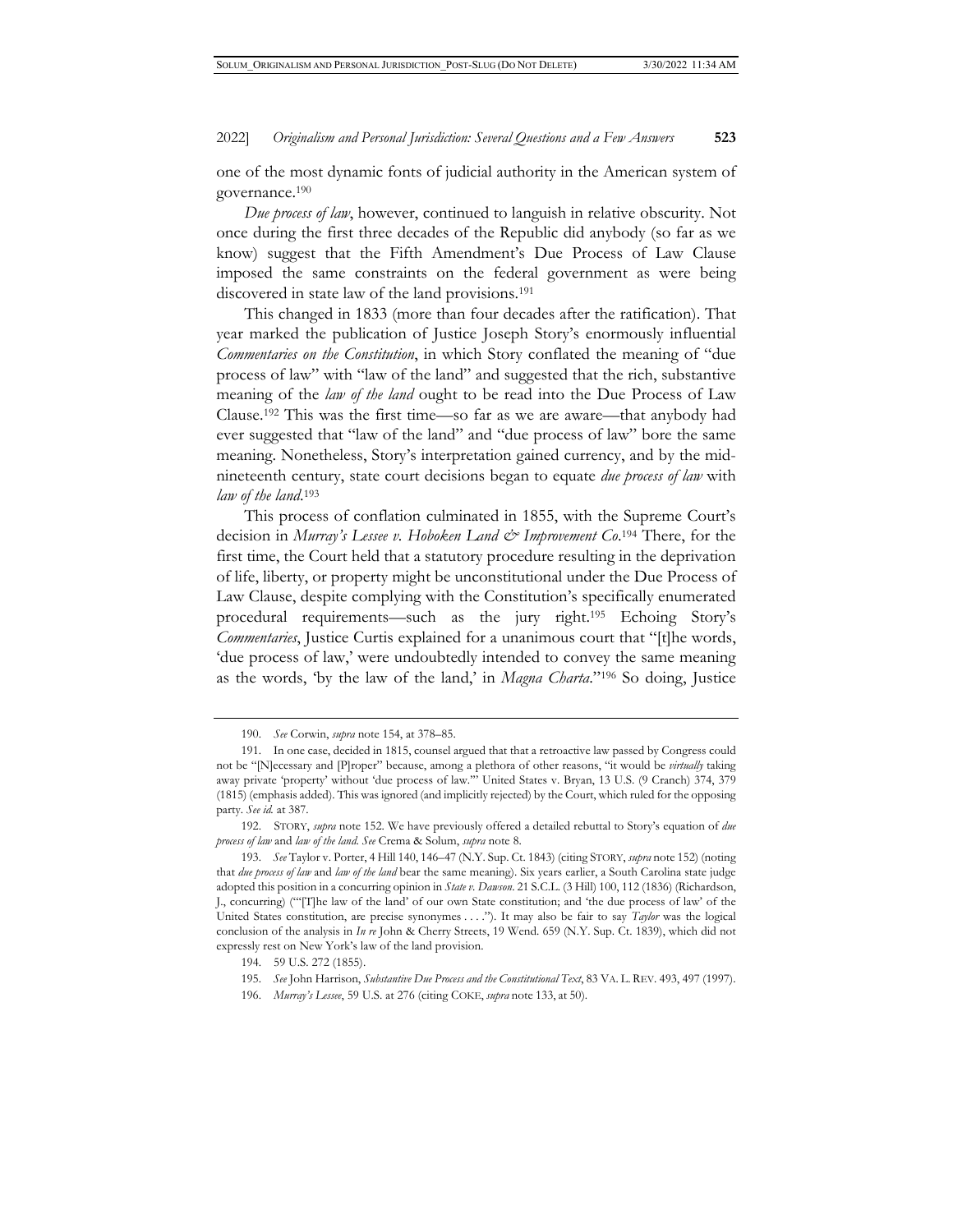Curtis then drew extensively on cases interpreting state law of the land provisions to determine the meaning and application of the federal Due Process of Law Clause. Although the *Murray* Court concluded the summary procedure at issue was constitutional due to its historical pedigree, Justice Curtis's decision opened the door to a dramatic reinvention of the Due Process of Law Clause as a check on the federal government's power, turning it into the "most important clause of the United States Constitution."197

# *C. Implications of the Process Theory for the Constitutional Limits on the Personal Jurisdiction of the Federal Courts*

What are the implications of the Process Theory for the constitutional limits on the personal jurisdiction of the federal courts? If the Process Theory is correct, then the phrase "due process of law" forbids the federal government to deprive any person of life, liberty, or property if they have not been served process in accord with the law. Thus, if the Process Theory is correct, then the reasoning of *International Shoe* is incorrect. Neither minimum contacts nor fair play and substantial justice is required by the original meaning of the Due Process of Law Clause. Moreover, the distinction between specific jurisdiction and general jurisdiction lacks an originalist constitutional foundation. On the specific jurisdiction side, neither the purposeful availment test nor the balancing test for fairness would be constitutionally required. On the general jurisdiction side, the at home test would not be constitutionally required. Nor would natural persons only be amenable to jurisdiction in the state in which they resided.

In other words, judicial adoption of the Process Theory would wipe out the current structure of constitutional personal jurisdiction doctrine. If the Process Theory is correct, then originalists would require service of process issued by a court of law before any person could be deprived of life, liberty, or property. The Process Theory requires the process that is *due* as a matter of *law*, but what law? We believe that two different answers to this question are possible.

The first answer is found in Justice Scalia's assumption that the content of the Due Process of Law Clauses is defined by those procedures that were in effect at the time each clause was adopted.<sup>198</sup> If the Process Theory is correct, then Scalia's view would mean that the Fifth Amendment Due Process Clause requires compliance with the legal norms governing service of process as of 1791. Thus, if *Pennoyer* was the law in 1791, compliance with *Pennoyer* would be required today. We call this the "static version" of the Process Theory: the legal norms governing service of process are static and time-indexed to the time at which the Clause was adopted.

<sup>197.</sup> Corwin, *supra* note 154, at 366.

<sup>198.</sup> *See* Burnham v. Superior Ct. of Cal., 495 U.S. 604, 611 (1990).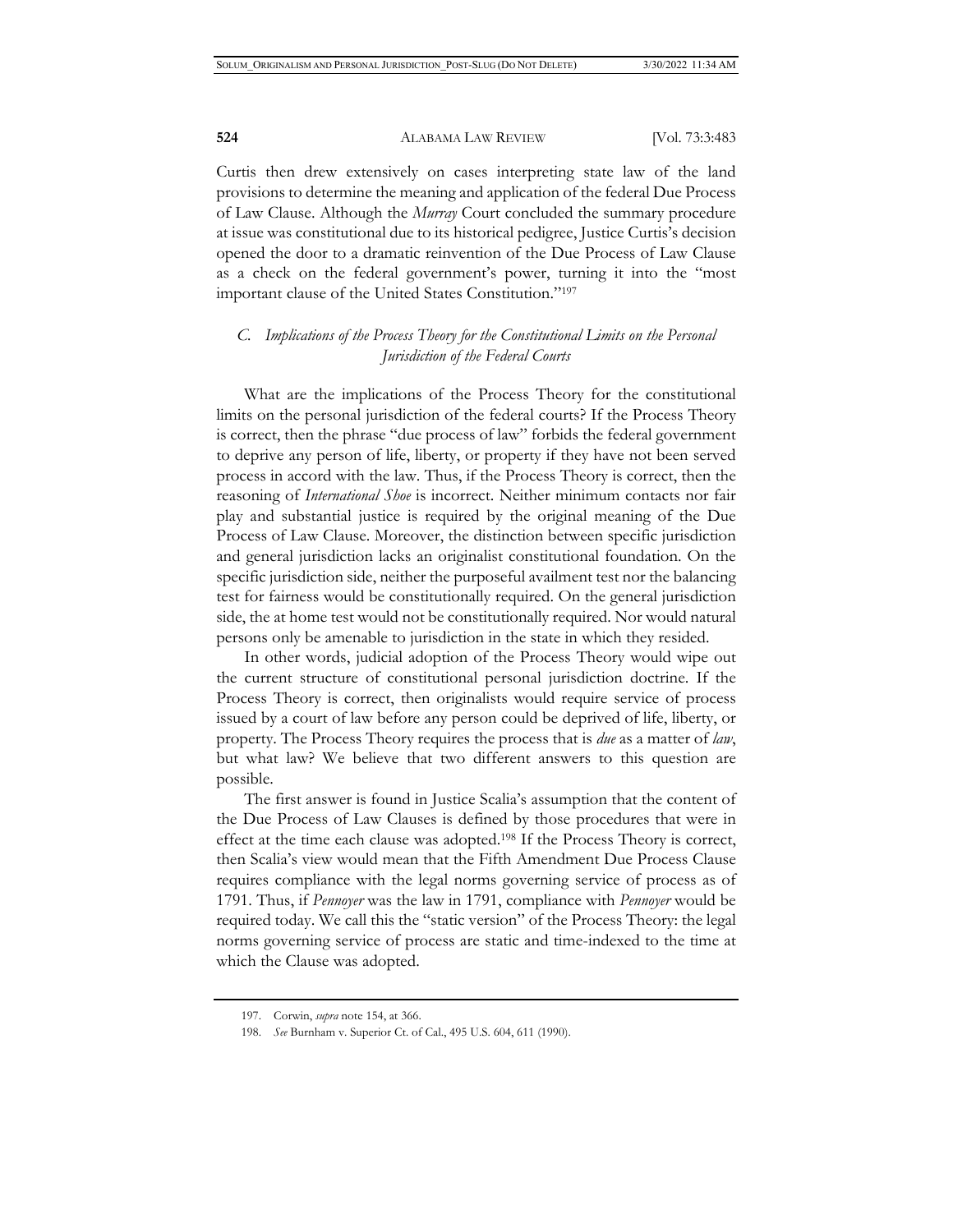The second answer may have been implicit in Justice Black's concurring opinion in *International Shoe*. 199 Although that opinion was brief, we can reconstruct and more fully articulate what may have been his position. The dynamic alternative to Scalia's position is that Due Process of Law requires compliance with the positive law at the time the deprivation of life, liberty, or property occurs. As a practical matter, this means that the constitutional limits on service of process would be defined by statute or by the Federal Rules of Civil Procedure pursuant to the authority delegated to the Supreme Court by Congress. This view implies that the Due Process of Law Clause would allow Congress to authorize worldwide service of process, even if the defendant lacks minimum contacts with the United States. We call this the "dynamic version" of the Process Theory: the legal norms governing service of process can change over time if Congress enacts the change or the change is promulgated by the Supreme Court pursuant to the power delegated to it by the Rules Enabling Act.

Currently, Rule 4(k)(2) allows worldwide service of process in limited circumstances:

(2) Federal Claim Outside State-Court Jurisdiction. For a claim that arises under federal law, serving a summons or filing a waiver of service establishes personal jurisdiction over a defendant if: (A) the defendant is not subject to jurisdiction in any state's courts of general jurisdiction; and (B) exercising jurisdiction is consistent with the United States Constitution and laws.200

If the static version of the Process Theory is correct, then Rule  $4(b)(2)(B)$ is limited by the laws governing service of process as of 1791. But if the dynamic version is correct, Rule 4(b)(2)(B)'s reference to "consistent with the United States Constitution" is redundant with "consistent with the United States . . . laws." In other words, the dynamic version implies that compliance with the laws of the United States is what the United States Constitution requires.

# *D. The Transition from Living Constitutionalism to Originalism in the Context of Federal Personal Jurisdiction, Herein of Precedent*

Does the transition from the status quo to the original meaning of the Due Process of Law Clause require substantial legal change? The answer to this question is different for the static and dynamic versions of the Process Theory.

First, consider the dynamic version. This version of the theory leaves Rule 4 and federal nationwide service of process statutes in place. As a practical

<sup>199.</sup> Int'l Shoe Co. v. Washington, 326 U.S. 310, 322–26 (1945) (Black, J., concurring).

<sup>200.</sup> FED. R. CIV. P. 4(k)(2).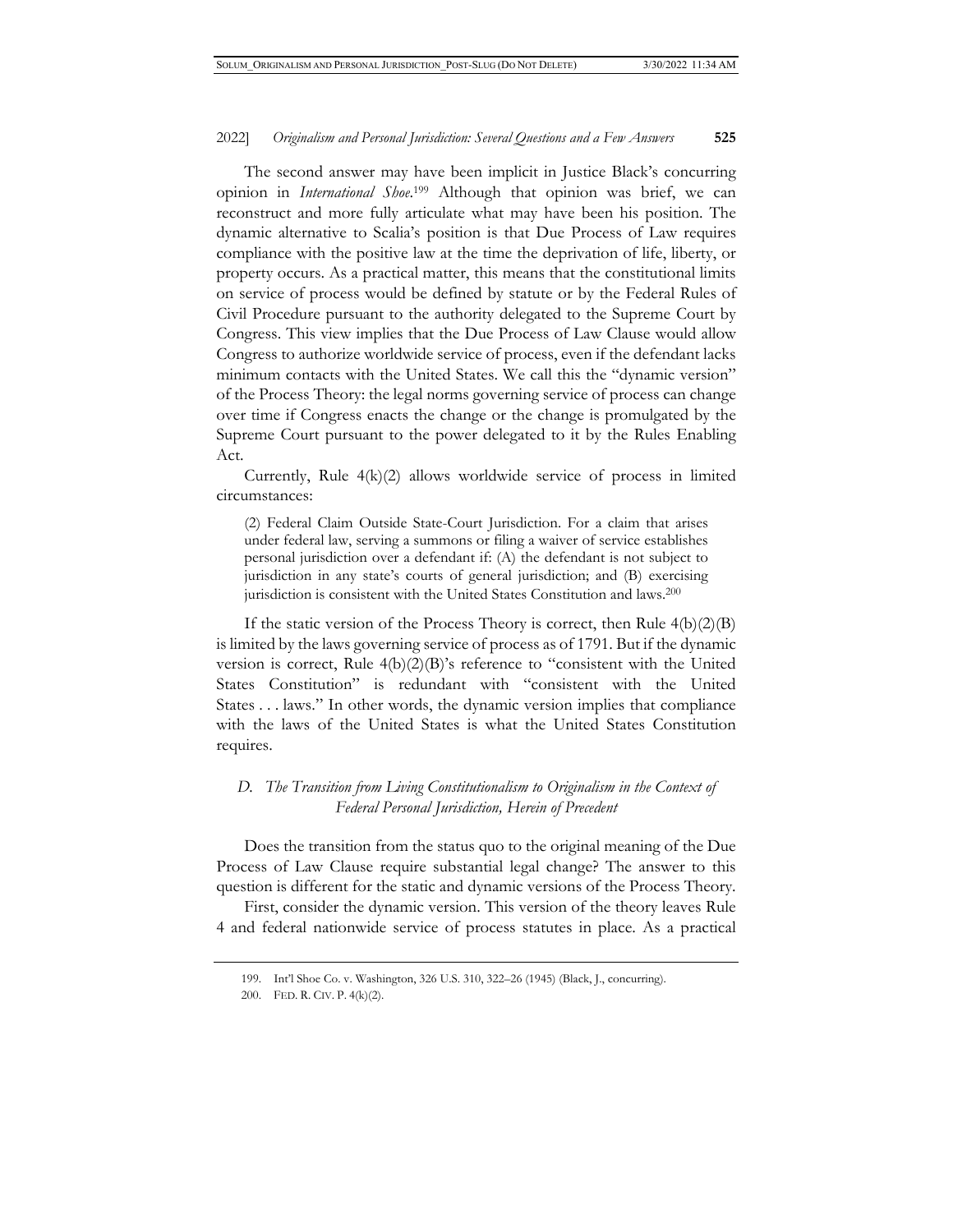matter, this means that most of the personal jurisdiction law in action would be unchanged. No assertion of personal jurisdiction that is constitutional under current doctrine would become unconstitutional if the original meaning of the Fifth Amendment Due Process of Law Clause were restored—assuming the dynamic version of the Process Theory is correct.

The dynamic version might permit some assertions of personal jurisdiction that would be forbidden under current doctrine. An example is provided by Section 12 of the Clayton Act, which states:

Any suit, action, or proceeding under the antitrust laws against a corporation may be brought not only in the judicial district whereof it is an inhabitant, but also in any district wherein it may be found or transacts business; and all process in such cases may be served in the district of which it is an inhabitant, or wherever it may be found.201

The implications of current doctrine for federal worldwide service of process provisions have yet to be defined by the Supreme Court. Assuming that the current doctrinal structure developed in the context of state courts applies, statutes like Section 12 play out differently for cases of specific jurisdiction as opposed to general jurisdiction.202

Assume that a Clayton Act claim is brought against a foreign business entity that transacts business in the United States. If the claim arises from or is related to that business, then the minimum contacts threshold test usually requires that the defendant have purposefully availed itself of the benefits and protections of the laws of the United States.203 But under the dynamic interpretation, § 12 itself would provide the limits on service of process. Thus, if a foreign corporation transacted any business in any judicial district, it would be subject to personal jurisdiction in the United States. But if the defendant had not transacted any business in the United States, then Rule 4(k)(2) would allow service of process and personal jurisdiction if "consistent with the United States Constitution and laws."204 If no statute prohibits the assertion of personal jurisdiction, Rule  $4(k)(2)$  would seem to authorize worldwide personal jurisdiction given the dynamic version of the Legal Process Theory.

This result is straightforward given the dynamic version of the Legal Process Theory, but Rule 4(k)(2) seems to have been drafted on the assumption that *International Shoe* (or something like it) would govern personal jurisdiction. That is, Rule 4(k)(2) did not contemplate the possibility that service of process would be valid under the Due Process of Law Clause so long as it complied with federal legal norms at the time process was served. Because Rule 4(k)(2)

<sup>201. 15</sup> U.S.C. § 22.

<sup>202.</sup> *See, e.g.*, *In re* Packaged Seafood Prods. Antitrust Litig., 338 F. Supp. 3d 1118 (S.D. Cal. 2018); *In re* SSA Bonds Antitrust Litig., 420 F. Supp. 3d 219 (S.D.N.Y. 2019).

<sup>203.</sup> *See* World-Wide Volkswagen Corp. v. Woodson, 444 U.S. 286, 297 (1980).

<sup>204.</sup> FED. R. CIV. P. 4(k)(2).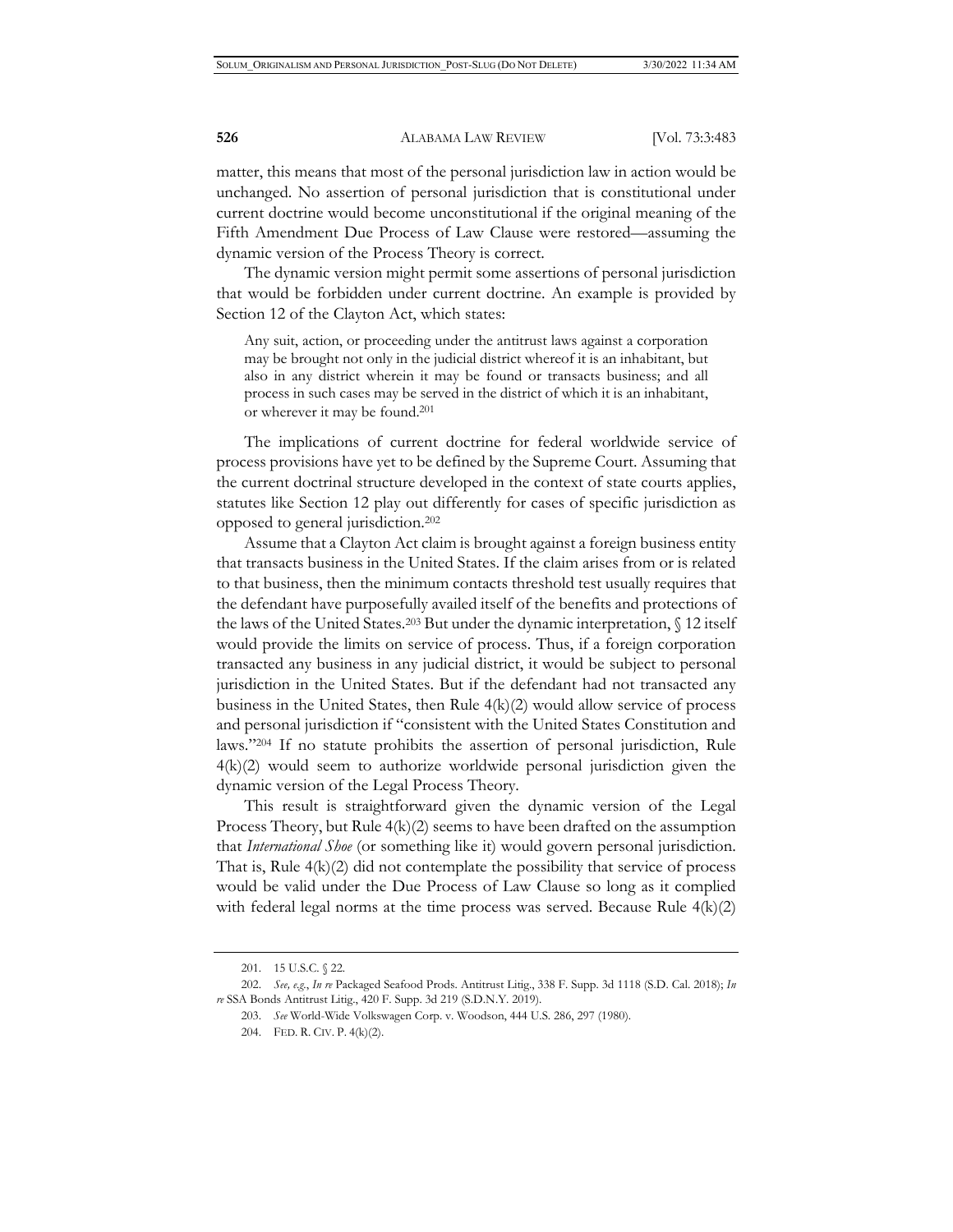itself provides the legal norm governing the validity of service of process, its reference to consistency with the United States Constitution becomes redundant or circular.

The static version of the Process Theory would require that service of process be legally valid under the legal norms as they existed at the time the Fifth Amendment was framed and ratified. We have not undertaken an investigation of those norms, but we can use the *Pennoyer* framework to illustrate the possible implications of the static version. Under the *Pennoyer* framework, service of process on foreign corporations would require service on an agent authorized to accept service of process within the territory of the United States. Therefore, foreign corporations that have no such agents in the United States could not be served at all. And this would entail the further conclusion that assertions of personal jurisdiction by the federal courts would violate the Fifth Amendment Due Process of Law Clause in such cases.

The preceding analysis implies that much hangs on the question of whether the dynamic or static version of the Legal Process Theory is correct. The dynamic version entails that Congress has the power to extend personal jurisdiction beyond the territorial limits of the United States, directly by statute or indirectly via the delegation of rulemaking authority in the Rules Enabling Act.205 If *Pennoyer* was correct, then the static version would limit the in personam personal jurisdiction of the federal courts to cases in which the defendant or an authorized agent was served within the territory of the United States.

Our research has not uncovered direct and decisive evidence that would answer the question whether the dynamic or static version is correct as a matter of original meaning. On this occasion, we can only state our opinion based on the state of the evidence as of this writing. We believe that the dynamic version is more plausible than the static version. It seems unlikely that the phrase "Due Process of Law" was understood to freeze all the details of service of process as of 1791. But on this occasion, this claim is based on our speculation that the founding generation would have understood that details for service of process had evolved and hence that further evolution was possible or even likely.

<sup>205.</sup> *See* Lumen N. Mulligan & Glen Staszewski, *Civil Rules Interpretive Theory*, 101 MINN. L. REV. 2167, 2205 (2017).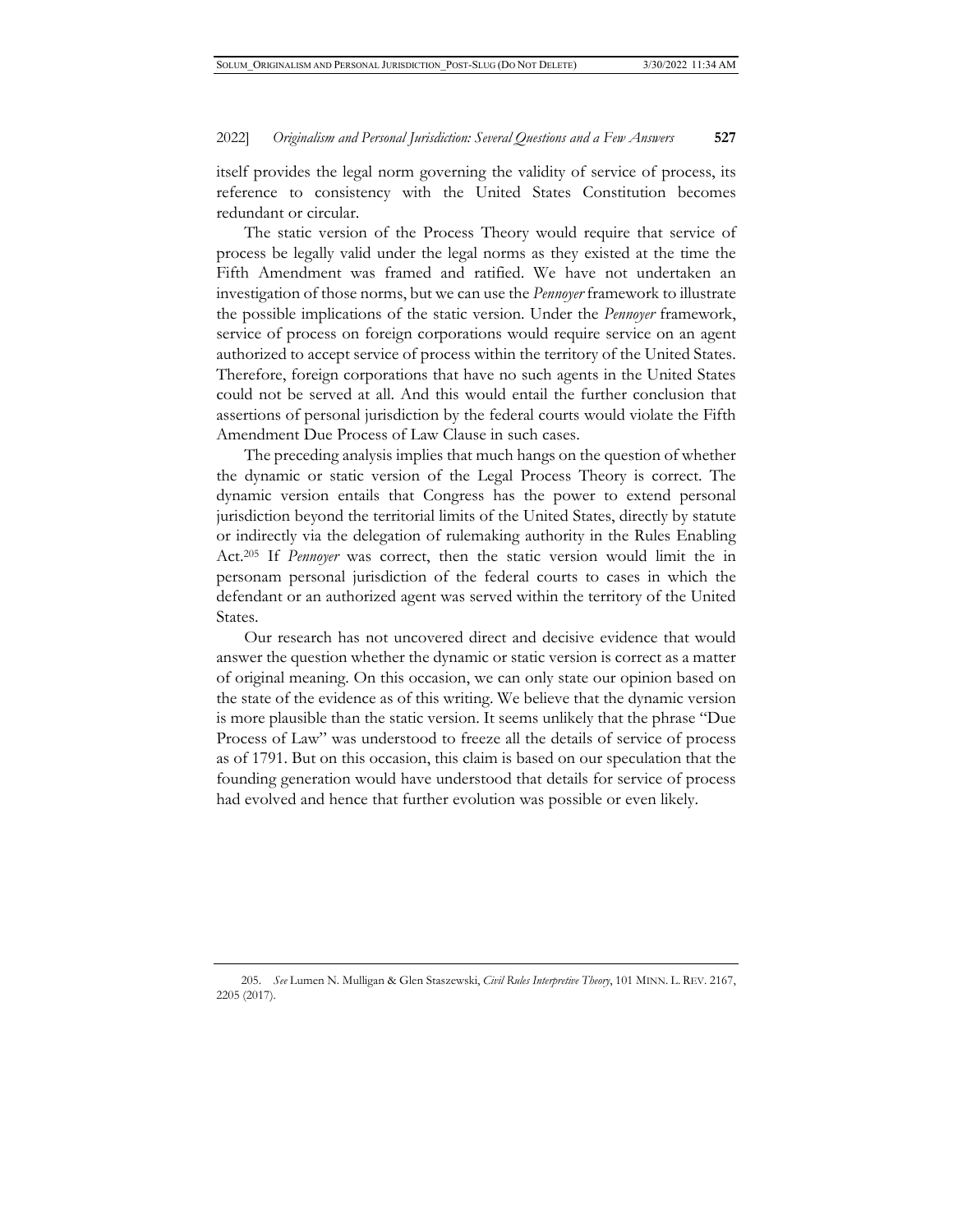# V. A RESEARCH PROGRAM FOR ORIGINALIST ANALYSIS OF THE IMPLICATIONS OF THE 14TH AMENDMENT FOR PERSONAL JURISDICTION IN STATE COURTS

What about the Fourteenth Amendment Due Process of Law Clause? To answer this question, we would need to undertake a methodologically sound investigation of the meaning of the phrase "due process of law" circa the mid-1860s, when the clause was framed and ratified.206 We have yet to undertake such an investigation, so the discussion that follows is speculative.

Our speculation begins with the assumption that the phrase "Due Process of Law" had taken on a broader meaning by the time the Fourteenth Amendment was drafted: roughly, "Due Process of Law" had come to refer to the *due process of law* in the broad sense that is identified by the Legal Procedures Theory.207 In other words, the Fourteenth Amendment Due Process of Law Clause forbids deprivation of life, liberty, or property unless all of the legal procedures required by state law are followed. Because states have legal norms governing service of process and personal jurisdiction, the Legal Procedures Theory entails that state courts must comply with such norms in order to comply with the clause.

The state-law norms governing personal jurisdiction in state court include state constitutional provisions and state common law, statutes, and rules of procedure that govern service of process. As with the Process Theory, there is both a static and dynamic version of the Legal Procedures Theory. On the static version of the theory, service of process and personal jurisdiction would violate the Fourteenth Amendment Due Process of Law Clause unless the state law norms governing such procedures in 1868 were satisfied. Assuming that *Pennoyer* provides an accurate summary of those norms, then the static version would require the defendant or an agent of the defendant authorized to accept service of process be served within the territory of the forum state. In other words, the static version of the Legal Procedures Theory could result in the restoration of the *Pennoyer* regime and the reversal of *International Shoe*.

The dynamic version of the Legal Procedures Theory would have very different implications. On the dynamic version, the Due Process of Law Clause of the Fourteenth Amendment would require service of process and assertions of personal jurisdiction to comply with state law norms as of the time the defendants were served and when the state court asserted personal jurisdiction over them. Because states have enacted long-arm statutes that allow for service of process outside the territorial limits of the state, such service would comply

<sup>206.</sup> *See* Steven G. Calabresi & Sarah E. Agudo, *Individual Rights Under State Constitutions when the Fourteenth Amendment Was Ratified in 1868: What Rights Are Deeply Rooted in American History and Tradition?*, 87 TEX. L. REV. 7, 66–67 (2008).

<sup>207.</sup> *See* discussion *supra* Section II.B.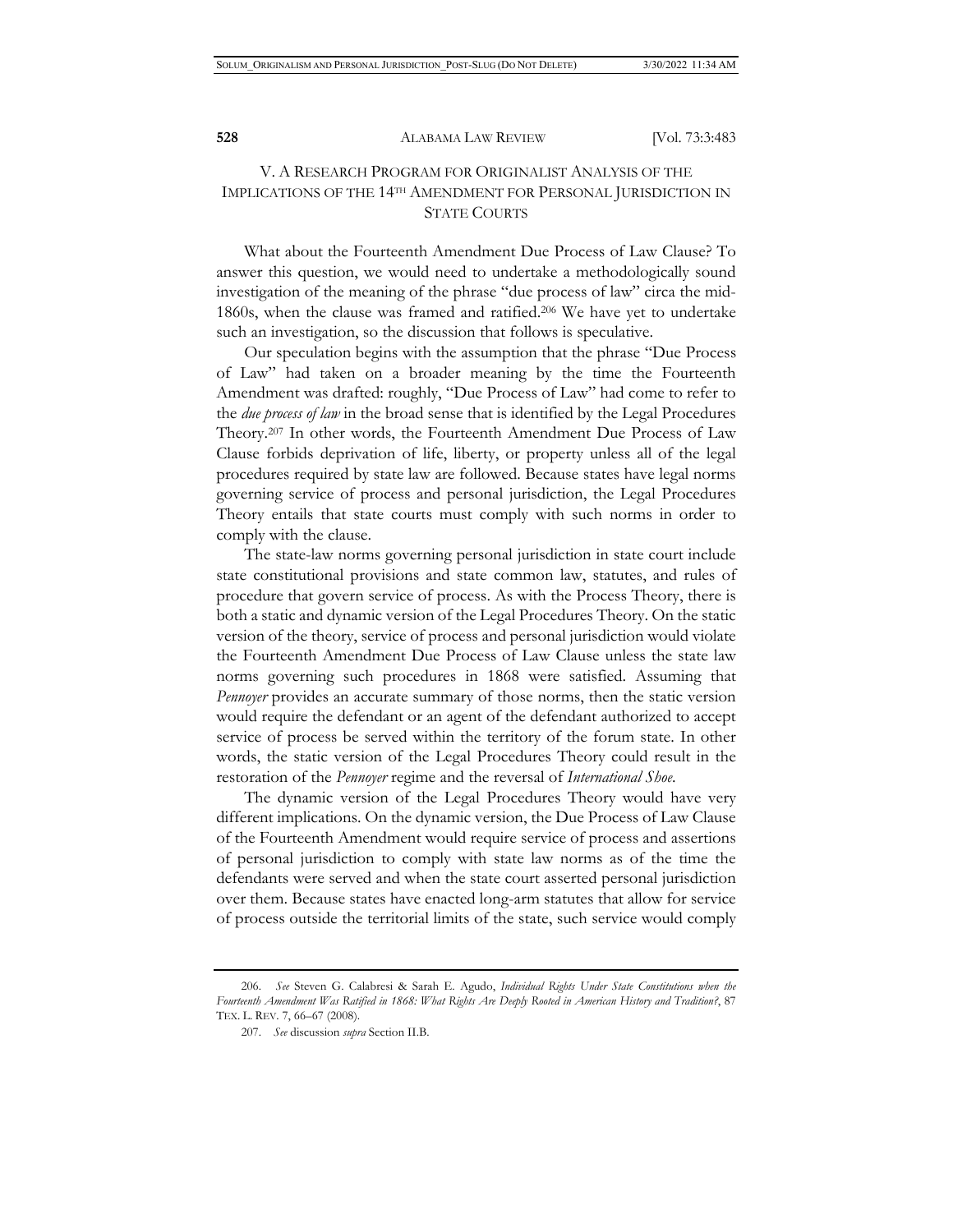with the Fourteenth Amendment Due Process of Law Clause so long as the requirements of the statute were met.

The content of long-arm statutes varies widely. Some statutes allow service of process outside the state so long as it would be constitutional. Consider the following examples:

- *Alabama*: "An appropriate basis exists for service of process outside of this state upon a person or entity in any action in this state when the person or entity has such contacts with this state that the prosecution of the action against the person or entity in this state is not inconsistent with the constitution of this state or the Constitution of the United States . . . . "208
- *California*: "A court of this state may exercise jurisdiction on any basis not inconsistent with the Constitution of this state or of the United States."209

These statutes were likely based on the assumption that the *International Shoe* minimum-contacts test provided the constitutional limits on personal jurisdiction. But if the dynamic version of the Legal Procedures Theory is correct, then this assumption is false from an originalist perspective. This raises complex questions of statutory interpretation and constitutional law. As a matter of statutory interpretation, there is a question whether the statutes should be interpreted to mean something like "not inconsistent with the Constitution as construed by the Supreme Court in *International Shoe*."210 On that interpretation, *International Shoe* would continue to govern but as a statutory limit. But if that interpretation is rejected, then the statutes seem to imply worldwide service of process is allowed even if the defendant has no contacts with the United States of any kind. Perhaps, the failure to define a legal standard governing the validity of extraterritorial service is itself a violation of the Due Process of Law Clause.

Other statutes impose categorical limits on out-of-state service of process. The New York long-arm statute provides an example:

§ 302. Personal jurisdiction by acts of non-domiciliaries

(a) Acts which are the basis of jurisdiction. As to a cause of action arising from any of the acts enumerated in this section, a court may exercise

<sup>208.</sup> ALA. R. CIV. P. 4.2.

<sup>209.</sup> CAL. CIV. PROC. CODE § 410.10 (West 1969).

<sup>210.</sup> *See* Int'l Shoe Co. v. Washington, 326 U.S. 310, 316 (1945).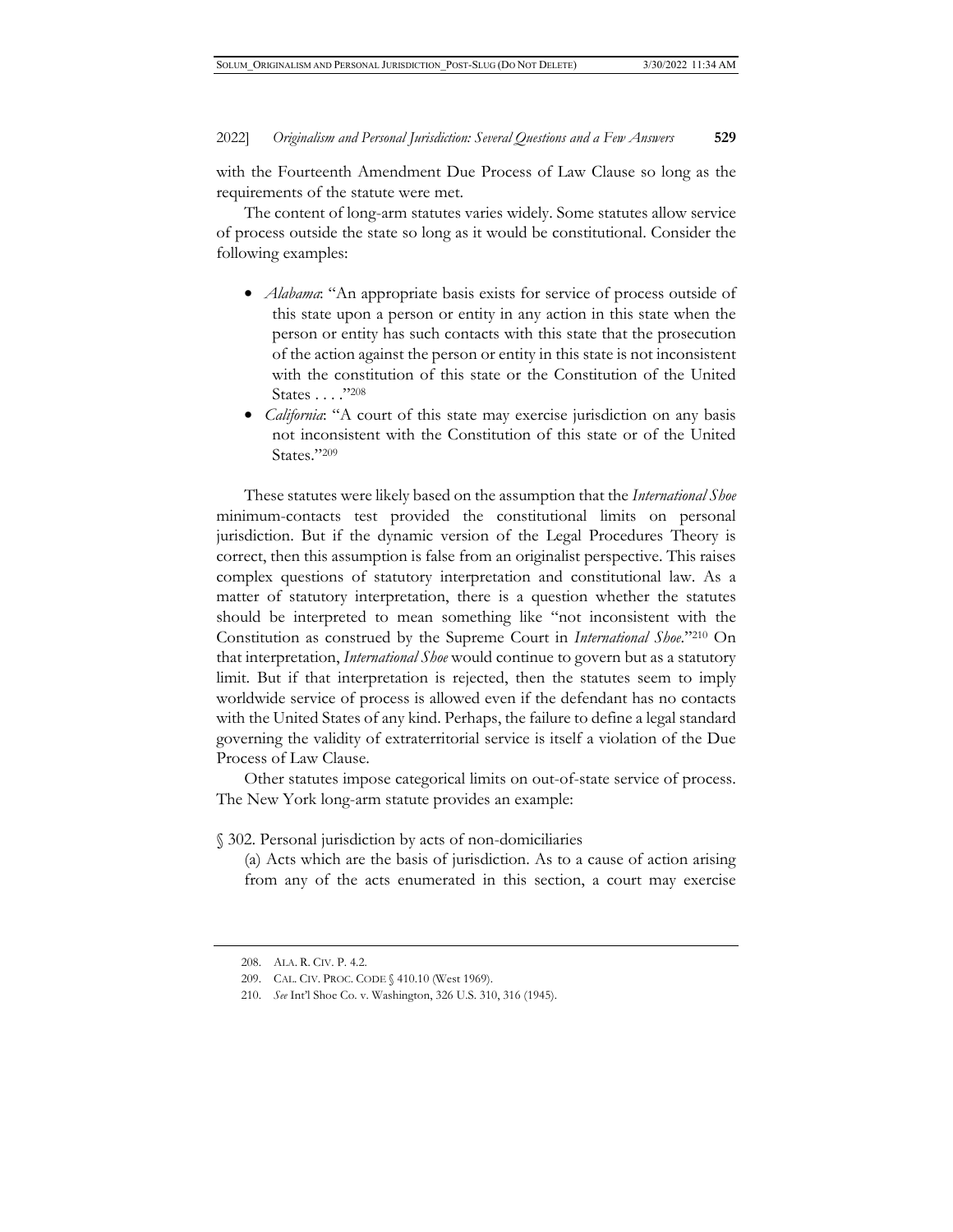personal jurisdiction over any non-domiciliary, or his executor or administrator, who in person or through an agent:

1. transacts any business within the state or contracts anywhere to supply goods or services in the state; or

2. commits a tortious act within the state, except as to a cause of action for defamation of character arising from the act; or

3. commits a tortious act without the state causing injury to person or property within the state, except as to a cause of action for defamation of character arising from the act, if he

(i) regularly does or solicits business, or engages in any other persistent course of conduct, or derives substantial revenue from goods used or consumed or services rendered, in the state, or

(ii) expects or should reasonably expect the act to have consequences in the state and derives substantial revenue from interstate or international commerce; or

4. owns, uses or possesses any real property situated within the state.211

The New York long-arm statute provides specific limits on extraterritorial service of process. A rigorous analysis of the statute is beyond the scope of this Article, but we note that some of its provisions may reach beyond the limits under current Supreme Court personal jurisdiction doctrine. For example, the defendants in *World-Wide Volkswagen* (the New York dealer and regional distributor of the allegedly defective motor vehicle) arguably committed "a tortious act without the state" that caused injury to the plaintiffs in Oklahoma and reasonably should have expected injuries in Oklahoma, while deriving substantial revenue from interstate commerce.212 Given the dynamic version of the Legal Procedures Theory, compliance with the New York long-arm statute would suffice to comply with the requirements of the Fourteenth Amendment Due Process of Law Clause.

Once again, the difference between the dynamic and static versions of the Clause would have important consequences. On the static version, a wholesale revision of Fourteenth Amendment Due Process Clause personal jurisdiction doctrine would be required. On the dynamic version, categorical long-arm statutes would be constitutional, but statutes that assume that the *International Shoe* test is in force might need to be revised. As before, we are not aware of any decisive evidence, but we believe that it is more likely that the dynamic version is correct.

<sup>211.</sup> N.Y. C.P.L.R. 302 (McKinney 2008).

<sup>212.</sup> *See id*.; World-Wide Volkswagen Corp. v. Woodson, 444 U.S. 286, 287–90 (1980).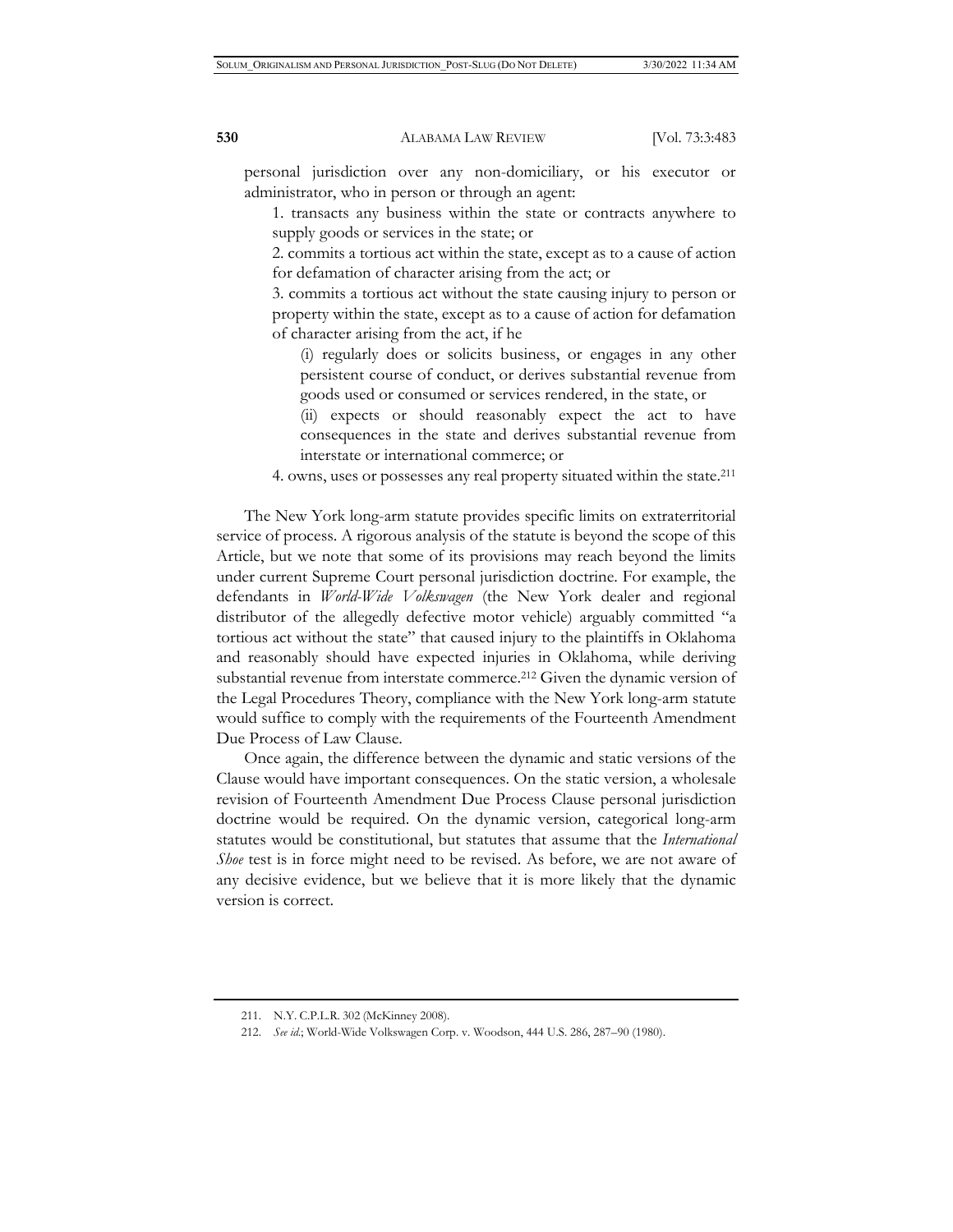#### VI. IMPLICATIONS FOR ORIGINALIST CONSTITUTIONAL THEORY

Our discussion so far has focused on the implications of constitutional theory for constitutional personal jurisdiction doctrine. In this penultimate section, we focus on the implications of the original meaning of the Due Process of Law Clauses for constitutional theory. There are several unanswered questions about the meaning of the Due Process of Law Clauses of the Fifth and Fourteenth Amendment, but even at this early stage of research and analysis, one important conclusion does seem clear: the *International Shoe* minimum contacts approach to personal jurisdiction cannot be supported by the original meaning of the Due Process of Law Clauses. This raises several important questions for originalist constitutional theory, including the following:

- Should originalist judges and Justices continue to follow longestablished precedent that is inconsistent with the original meaning of the Due Process of Law Clauses?
- Assuming that the answer to the first question is no, how should originalist judges manage the transition back to the original meaning of the Due Process of Law Clauses?
- What are the implications of the original meaning of the Due Process of Law Clauses for the normative debate between originalists and living constitutionalists?

These questions for originalist constitutional theory will arise whenever a nonoriginalist set of constitutional doctrines is inconsistent with a longstanding body of precedent. In this Part of the Article, we will sketch the ways in which originalists might begin to answer these questions.

## *A. Should the Courts Restore the Original Meaning of the Due Process of Law Clauses or Adhere to Living Constitutionalist Precedent?*

Justice Scalia famously labeled himself a "faint-hearted originalist;"213 his general position seems to have been that the Court should continue to follow longstanding precedent even when it conflicts with the original public meaning of the constitutional text. Justice Thomas, on the other hand, might be described as a "lion-hearted originalist" who adheres to the original meaning of

<sup>213.</sup> Antonin Scalia, *Originalism: The Lesser Evil*, 57 U. CIN. L. REV. 849, 864 (1989); *see also* Randy E. Barnett, *Scalia's Infidelity: A Critique of "Faint-Hearted" Originalism*, 75 U. CIN. L. REV. 7, 13 (2006).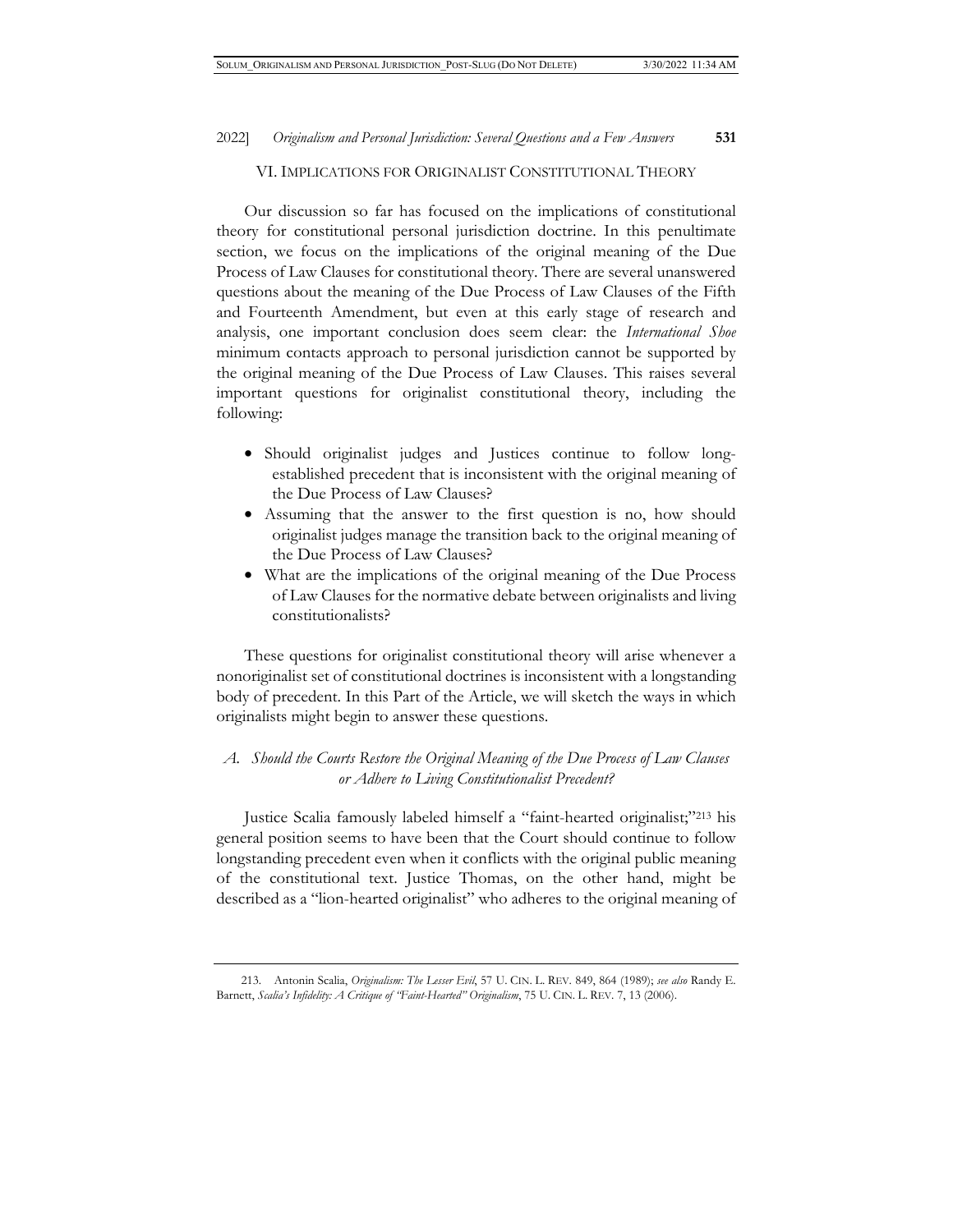the constitutional text, even when it is contrary to constitutional doctrine supported by many precedents over several decades.<sup>214</sup>

Justice Scalia's deference to living constitutionalist precedent is illustrated by his opinion in *Burnham v. Superior Court*: "judging by the evidence of contemporaneous or near-contemporaneous decisions, one must conclude that Story's understanding [that the courts of a State have jurisdiction over nonresidents] was shared by American courts at the crucial time for present purposes: 1868—when the Fourteenth Amendment was adopted."215 Nonetheless, Scalia acknowledged the precedent allowing for the assertion of personal jurisdiction in in personam actions without personal service within the territory of the forum state: "As *International Shoe* suggests, the defendant's litigation-related 'minimum contacts' may take the place of physical presence as the basis for jurisdiction."216 Rather than suggesting that *International Shoe* be overruled, Scalia wrote:

Nothing in *International Shoe* or the cases that have followed it, however, offers support for the very different proposition petitioner seeks to establish today: that a defendant's presence in the forum is not only unnecessary to validate novel, nontraditional assertions of jurisdiction, but is itself no longer sufficient to establish jurisdiction.217

Thus, Scalia preserved the existing legal norm created by *International Shoe* but preserved what he believed was the original meaning of the Fourteenth Amendment to the extent that it was consistent with existing precedent.

Justice Thomas's position on the relationship between originalism and precedent is illustrated by his concurring opinion in *Gamble v. United States*:

I write separately to address the proper role of the doctrine of *stare decisis*. In my view, the Court's typical formulation of the *stare decisis* standard does not comport with our judicial duty under Article III because it elevates demonstrably erroneous decisions—meaning decisions outside the realm of permissible interpretation—over the text of the Constitution and other duly enacted federal law. It is always "tempting for judges to confuse our own preferences with the requirements of the law," and the Court's *stare decisis* doctrine exacerbates that temptation by giving the veneer of respectability to our continued application of demonstrably incorrect precedents. By applying demonstrably erroneous precedent instead of the relevant law's text—as the Court is particularly prone to do when expanding federal power or crafting

<sup>214.</sup> I have heard the label "lion-hearted originalist" applied to Justice Thomas on several occasions, but it does not seem to appear in a published article. It did appear in the title of a conference paper presented in February 2020. *See* Logan Olson, Presentation at the University of Montana Graduate Conference: Lion Hearted Originalism and the Second Amendment (Feb. 28, 2020), https://www.umt.edu/ces/conferences/gradcon/images/2020%20GradCon%20Program-Final.pdf.

<sup>215.</sup> Burnham v. Superior Ct. of Cal., 495 U.S. 604, 611 (1990).

<sup>216.</sup> *Id.* at 618

<sup>217.</sup> *Id.* at 619.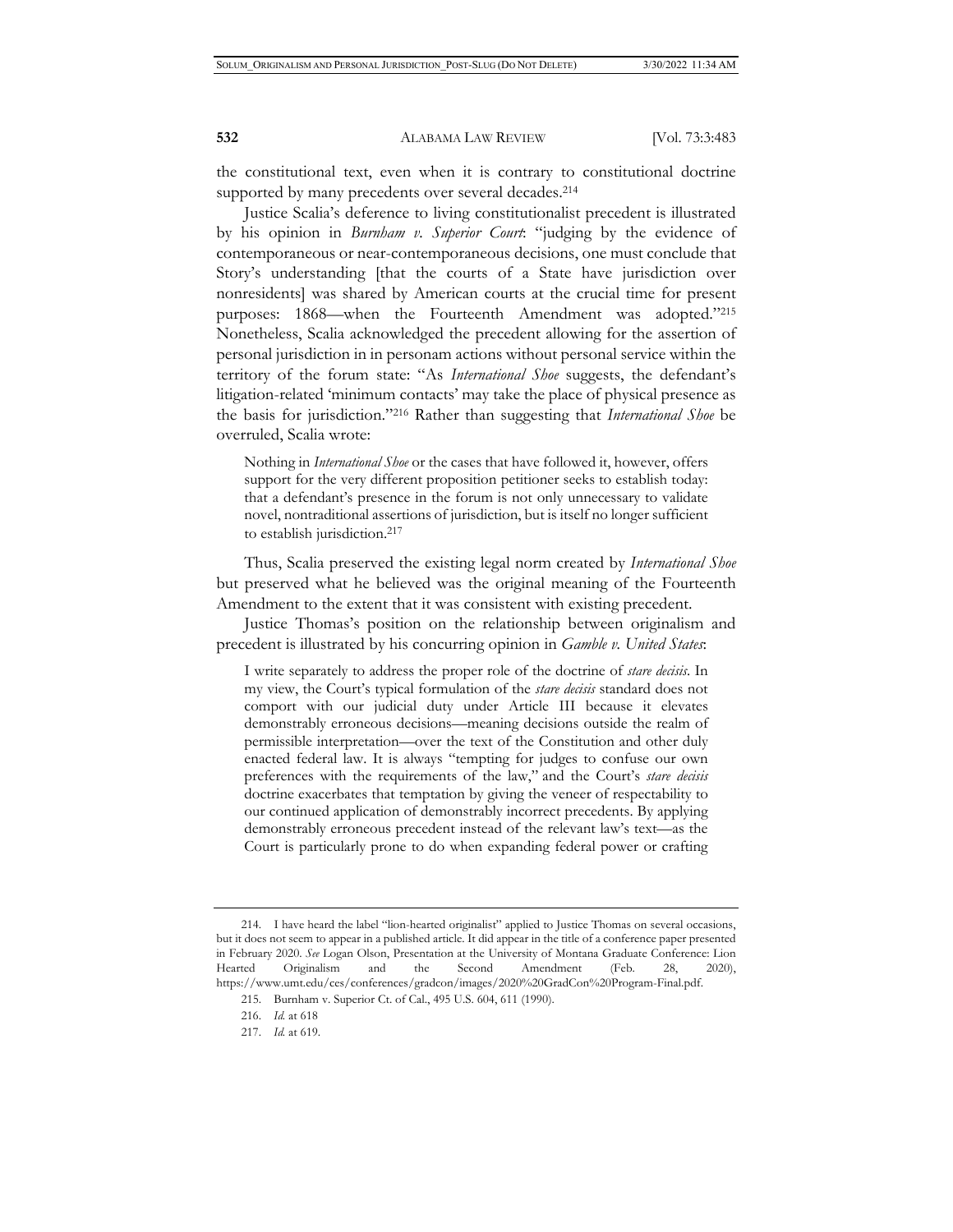new individual rights—the Court exercises "force" and "will," two attributes the People did not give it.218

Lion-hearted originalism requires adherence to the original meaning of the constitutional text, even in the face of longstanding precedent, if that precedent is "demonstrably erroneous."219

Although Justice Thomas has not addressed the relationship between originalism and original meaning in the context of personal jurisdiction, he did join Justice Gorsuch's opinion in *Ford Motor Company v. Montana Eighth Judicial District Court.*<sup>220</sup> Justice Gorsuch wrote:

Before *International Shoe*, it seems due process was usually understood to guarantee that only a court of competent jurisdiction could deprive a defendant of his life, liberty, or property. In turn, a court's competency normally depended on the defendant's presence in, or consent to, the sovereign's jurisdiction. But once a plaintiff was able to "tag" the defendant with process in the jurisdiction, that State's courts were generally thought competent to render judgment on any claim against the defendant, whether it involved events inside or outside the State.221

Justice Gorsuch did not take a position on the original meaning of the Due Process of Law Clause, but he did raise the issue:

None of this is to cast doubt on the outcome of these cases. The parties have not pointed to anything in the Constitution's original meaning or its history that might allow Ford to evade answering the plaintiffs' claims in Montana or Minnesota courts. No one seriously questions that the company, seeking to do business, entered those jurisdictions through the front door. And I cannot see why, when faced with the process server, it should be allowed to escape out the back. The real struggle here isn't with settling on the right outcome in these cases, but with making sense of our personal jurisdiction jurisprudence and *International Shoe*'s increasingly doubtful dichotomy. On those scores, I readily admit that I finish these cases with even more questions than I had at the start. Hopefully, future litigants and lower courts will help us face these tangles and sort out a responsible way to address the challenges posed by our changing economy in light of the Constitution's text and the lessons of history.222

Reading the tea leaves, Gorsuch's opinion raises the possibility that the Court's personal jurisdiction jurisprudence may be due for a rethink, especially

<sup>218.</sup> Gamble v. United States, 139 S. Ct. 1960, 1981 (2019) (Thomas, J., concurring) (internal citation omitted).

<sup>219.</sup> *See id.* 

<sup>220. 141</sup> S. Ct. 1017, 1034 (2021) (Gorsuch, J., concurring).

<sup>221.</sup> *Id.* at 1036.

<sup>222.</sup> *Id.* at 1039 (internal citation omitted).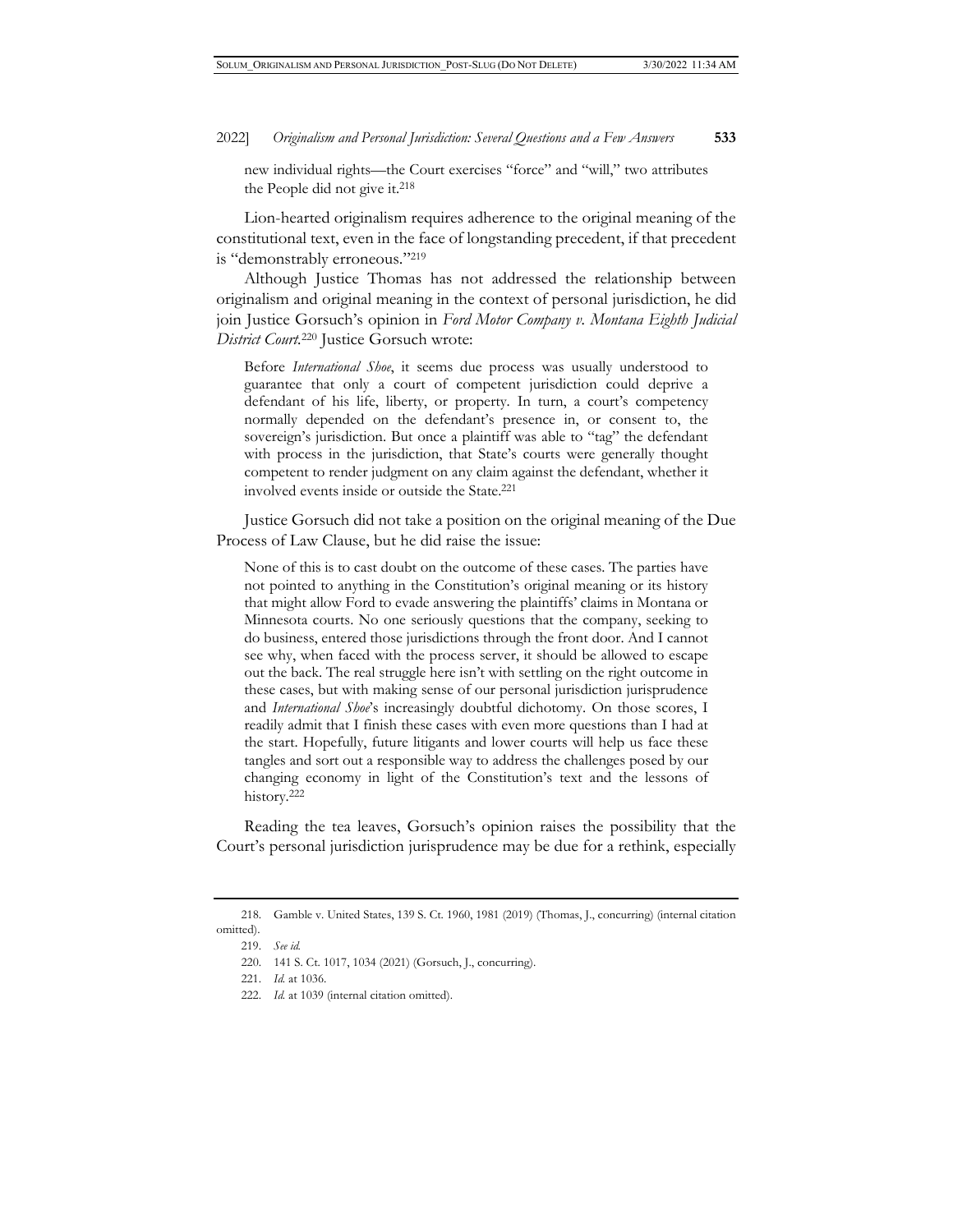if "the Constitution's original meaning" was raised by the parties in a future case.

From an originalist perspective, the question whether originalist judges and Justices should prioritize the original meaning of the constitutional text over longstanding precedent is an important one. The possibility that *International Shoe* is inconsistent with original meaning illustrates the possibility that a lionhearted approach would require the rethinking of dozens of Supreme Court decisions and hundreds of decisions in the Courts of Appeals.

The effect of such a rethinking would depend in large part on the question whether the requirements of due process are static or dynamic. A return to *Pennoyer* would have the effect of invalidating many states' long-arm statutes that permit service of process outside state boundaries. But if the original meanings of the two Due Process Clauses are better understood as dynamic, then the disruption of existing statutory provisions would be minimal. This approach would allow state legislatures to expand their long-arm statutes, but it would leave the status quo statutory schemes in place. In light of this fact, even a faint-hearted originalist might conclude that the original meaning of the constitutional text should prevail, despite the fact that the *International Shoe* approach is supported by longstanding precedent.

For a lion-hearted originalist, a return to *Pennoyer* would be required (assuming that the dynamic version of the Legal Procedures Theory is correct and that *Pennoyer* captures the original meaning of the Fourteenth Amendment). This would involve substantial disruption of the law in action, as a return to *Pennoyer* would invalidate state long-arm statutes that allow service of process outside the territory of the forum state. How should such a major transition in the law be managed?—that is our next topic.

# *B. How Should the Courts Manage the Transition to the Original Meaning of the Due Process of Law Clauses?*

Managing the transition to the original meaning of the Due Process of Law Clauses would involve substantial changes in the law in action if it involves a restoration of the regime established by *Pennoyer* and hence the invalidation of state long-arm statutes. That is a big *if*—we believe it is more likely that both Due Process of Law Clauses should be understood as requiring service of process but not as freezing the law governing such process in place as of 1791 or 1868 (the years in which the Fifth and Fourteenth Amendments were adopted). In this Part, we address the possibility that we are wrong and that the static versions of the two clauses best represent their original meaning.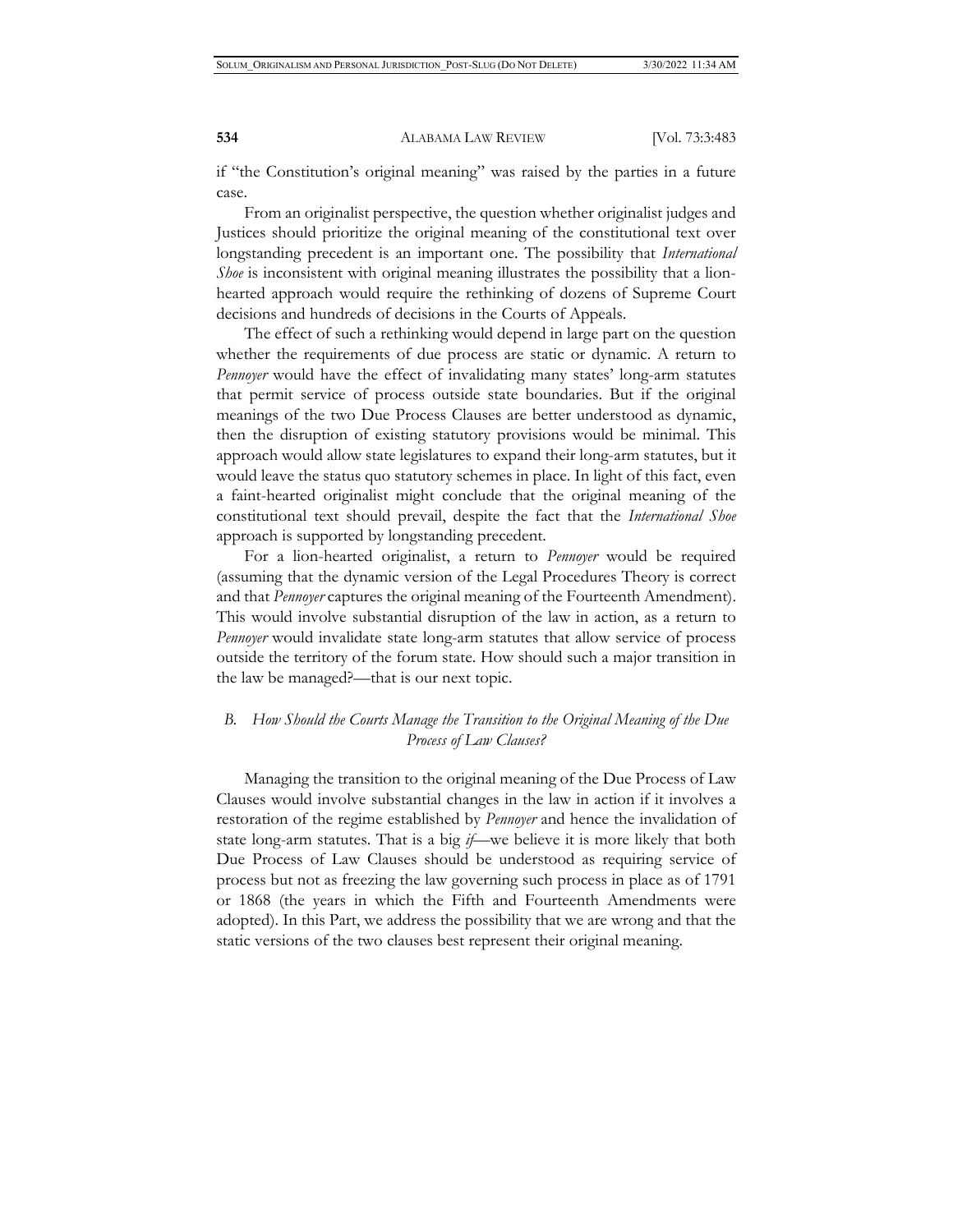Even lion-hearted originalism does not require what has been called an "originalist big bang."223 The transition from the living constitutionalist approach of *International Shoe* to a restoration of the *Pennoyer* regime could proceed gradually, allowing Congress, state legislatures, and rule-makers time to adjust personal jurisdiction statutes and the *Federal Rules of Civil Procedure* to the new requirements. One technique for managing the transition would be for the Court to delay granting certiorari in cases in which the question whether state long-arm statutes violate the Fourteenth Amendment Due Process of Law Clause was squarely presented. During this period of delay, originalist Justices might write concurring or dissenting opinions that foreshadowed the possibility that such statutes were in constitutional jeopardy.

What could Congress or state legislatures do in response to such warnings? Comprehensive analysis of that question would require an article of its own, but there is one obvious solution. *Pennoyer* permits a jurisdiction to require a business enterprise to appoint an agent authorized to serve process within the jurisdiction's territory as a condition of doing business there.224 Such statutes would enable states to assert personal jurisdiction over out-of-state business enterprises that owned property, had employees, solicited business, sold products, or otherwise conducted business within the territory of the state (or the United States in the federal case). The enactment of such statutes would preserve the status quo with respect to personal jurisdiction over large business enterprises, but it would not allow the assertion of personal jurisdiction over individuals or small businesses that did not enter or contract business in the forum jurisdiction.

Given time to enact such statutes, even the restoration of *Pennoyer* could take place in due course, without major disruption of the law of personal jurisdiction in action, even as the law of personal jurisdiction on the books acquired a new and radically different originalist foundation. Just as civil procedure policymakers managed the transition from *Pennoyer* to *International Shoe*, so too could the transition back to *Pennoyer* be managed over time.

# *C. How Do the Normative Implications of the Original Meaning of the Due Process of Law Clauses Affect the Normative Debate Between Originalists and Living Constitutionalists?*

Finally, we address the normative implications of an originalist approach to personal jurisdiction for the great debate between originalism and living

<sup>223.</sup> Lawrence B. Solum, *Originalist Theory and Precedent: A Public Meaning Approach*, 33 CONST. COMMENT. 451, 462 (2018).

<sup>224.</sup> *See* Pennoyer v. Neff, 95 U.S. 714, 735 (1878).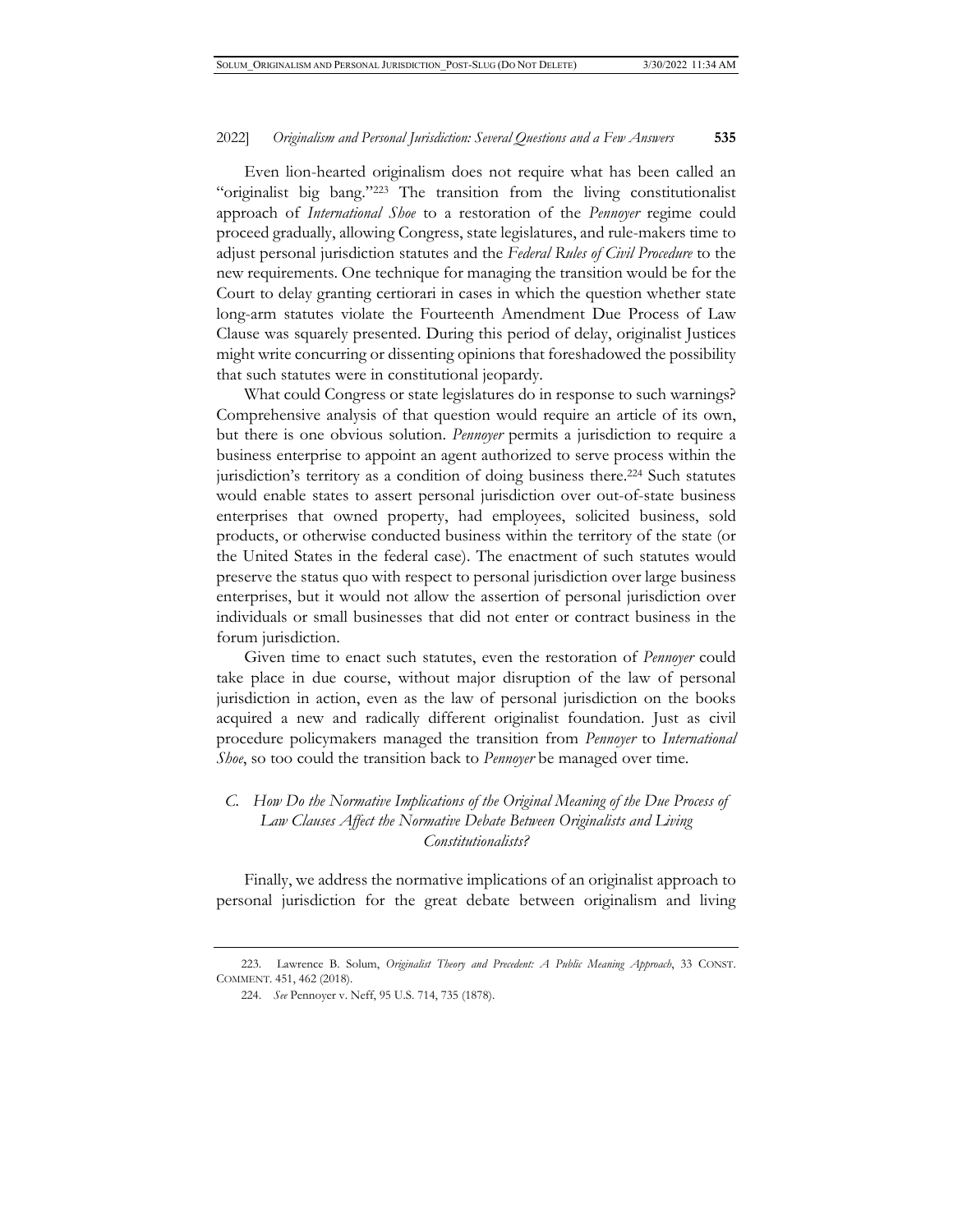constitutionalism. One such implication involves a normative assessment of *International Shoe* itself. If *International Shoe* is a good decision, but it is inconstant with the original meaning of the constitutional text, does this imply that we should reject originalism? An originalist might respond by arguing against *International Shoe* on normative grounds, but that reply would concede that the criterion for a sound constitutional decision is the desirability of the outcome; this is precisely the point that originalists deny. The case for originalism does not rest on the dubious assumption that the original meaning of the constitutional text always leads to the best outcome or the most desirable doctrine. Instead, the case for originalism rests on the idea that judicial adherence to original meaning is required by systemic values, including the rule of law and legitimacy. In the end, it seems likely that an originalist approach to constitutional interpretation will result in a mixed bag, with some results that we like and others that are not so great.

This is not to say that originalists do not care about outcomes. They do. But originalists also care about how outcomes are produced. If the price to be paid for *International Shoe*'s minimum contacts approach to personal jurisdiction is a juristocracy empowered to adopt constitutional constructions that effectively override the original meaning of the constitutional text, then originalists believe that price is not worth paying.

#### **CONCLUSION**

As originalism has increasingly become more important in the legal academy and on the bench, questions about its implications beyond the hotbutton issues of constitutional law will grow in importance. Civil procedure is a field of study in the legal academy. Many of the issues that arise in the civil procedure course are constitutional. Subject-matter jurisdiction involves Article III. Pleading, summary judgment, directed verdicts, and new trial motions implicate the Seventh Amendment. And the law of personal jurisdiction largely derives from the Due Process Clauses of the Fifth and Fourteenth Amendments. Given the division of academic labor, civil procedure scholars are likely to approach these constitutional topics from their own perspectives, focusing on the values and ideas that have shaped discourse about these issues among proceduralists. Originalism, on the other hand, is the product of a different community of scholars whose perspectives are arguments that have been shaped by the study of a constitutional law. This Article attempts to bring these two realms of discourse into dialog by raising questions about the implications of originalism for the constitutional law of personal jurisdiction.

Although we have raised more questions than we have answered, one thing seems clear: the *International Shoe* approach to personal jurisdiction is based on living constitutionalism and is inconsistent with the original meanings of the Fifth and Fourteenth Amendment Due Process of Law Clauses. That fact